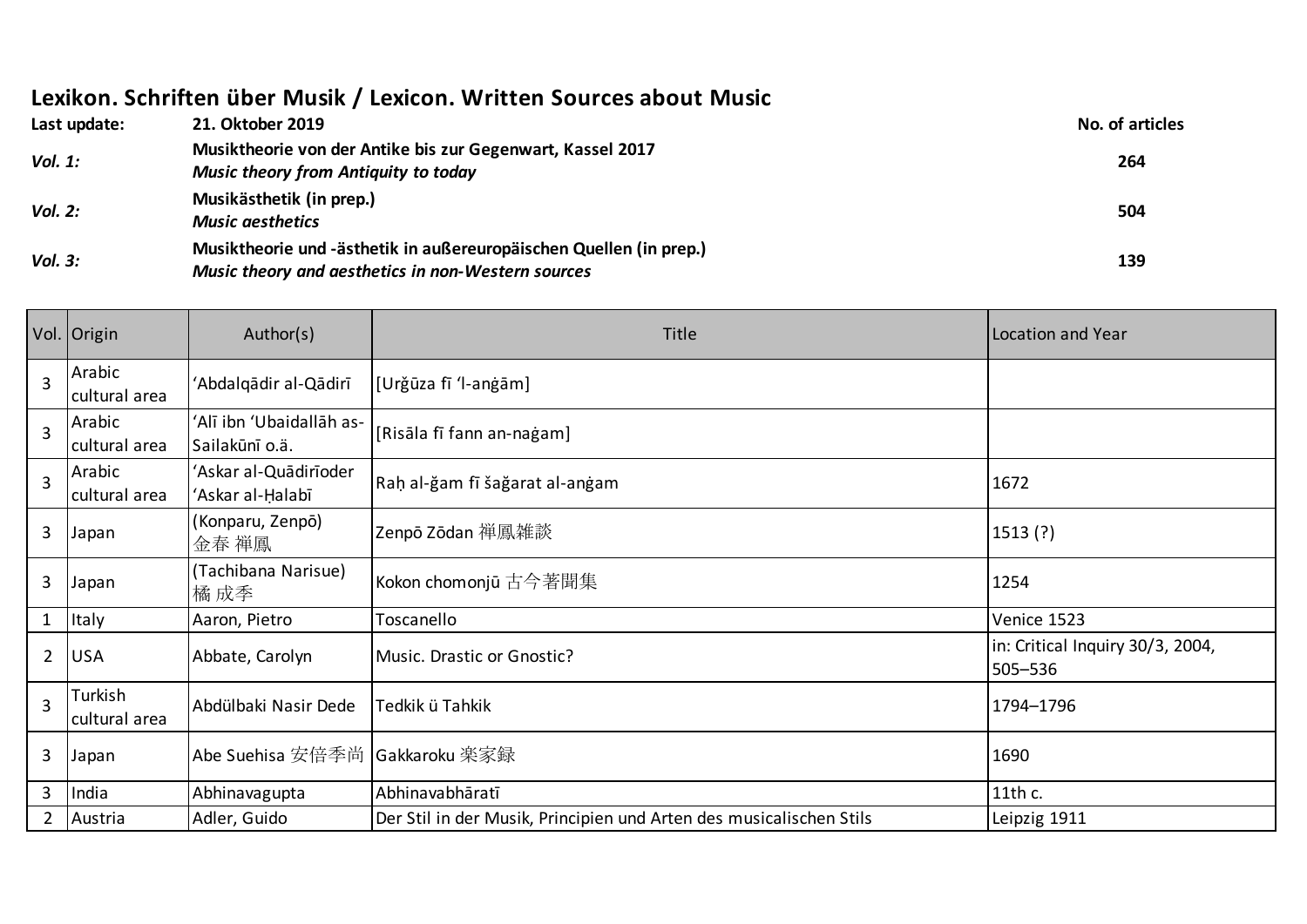|                | Vol. Origin | Author(s)                                                     | Title                                                                                                   | <b>Location and Year</b>                                                                                               |
|----------------|-------------|---------------------------------------------------------------|---------------------------------------------------------------------------------------------------------|------------------------------------------------------------------------------------------------------------------------|
| 1              | Austria     | Admont, Engelbert von De musica                               |                                                                                                         | Admont, 1st third of 14th c.                                                                                           |
| $\overline{2}$ | Germany     | Adorno, Theodor W.                                            | Über den Fetischcharakter der Musik und die Regression des Hörens                                       | in: Zeitschrift für Sozialforschung 7,<br>1938, 321-356                                                                |
| $\overline{2}$ | Germany     | Adorno, Theodor W.                                            | Philosophie der neuen Musik                                                                             | Tübingen 1949                                                                                                          |
| $\overline{2}$ | Germany     | Adorno, Theodor W.                                            | Dissonanzen. Musik in der verwalteten Welt                                                              | Göttingen 1956                                                                                                         |
| $\overline{2}$ | Germany     | Adorno, Theodor W.                                            | Einleitung in die Musiksoziologie                                                                       | Frankfurt a.M. 1962                                                                                                    |
| $\overline{2}$ | Germany     | Adorno, Theodor W.                                            | Ästhetische Theorie                                                                                     | in: Theodor W. Adorno.<br>Gesammelte Schriften, Vol. 7, ed.<br>by R. Tiedemann, Frankfurt a. M.<br>1970                |
| $\overline{2}$ | Germany     | Adorno, Theodor W.                                            | Musikalische Schriften I-III: Klangfiguren (I), Quasi una fantasia (II)<br>Musikalische Schriften (III) | 1927-1962;<br>in: Theodor W. Adorno.<br>Gesammelte Schriften, Vol. 16, ed.<br>by R. Tiedemann, Frankfurt a. M.<br>1978 |
| $\overline{2}$ | Germany     | Adorno, Theodor W.                                            | Zu einer Theorie der musikalischen Reproduktion                                                         | in: Theodor W. Adorno.<br>Nachgelassene Schriften, Vol. 1.2,<br>ed. by H. Lonitz, Frankfurt a.M. 2001                  |
| $\overline{2}$ | Germany     | Adorno, Theodor W. /<br>Eisler, Hanns<br>[authorship unknown] | Komposition für den Film                                                                                | Berlin 1949 / Munich 1969                                                                                              |
| 3              | Japan       | Afuso Seigen<br>安冨祖正元                                         | Kadô yôhô 歌道要法                                                                                          |                                                                                                                        |
| 3              | Japan       | Afuso Seigen<br>安冨祖正元                                         | Gensei no maki 舷声の巻                                                                                     |                                                                                                                        |
|                | Ghana / USA | Agawu, Victor Kofi                                            | Playing with Signs                                                                                      | Princeton 1991                                                                                                         |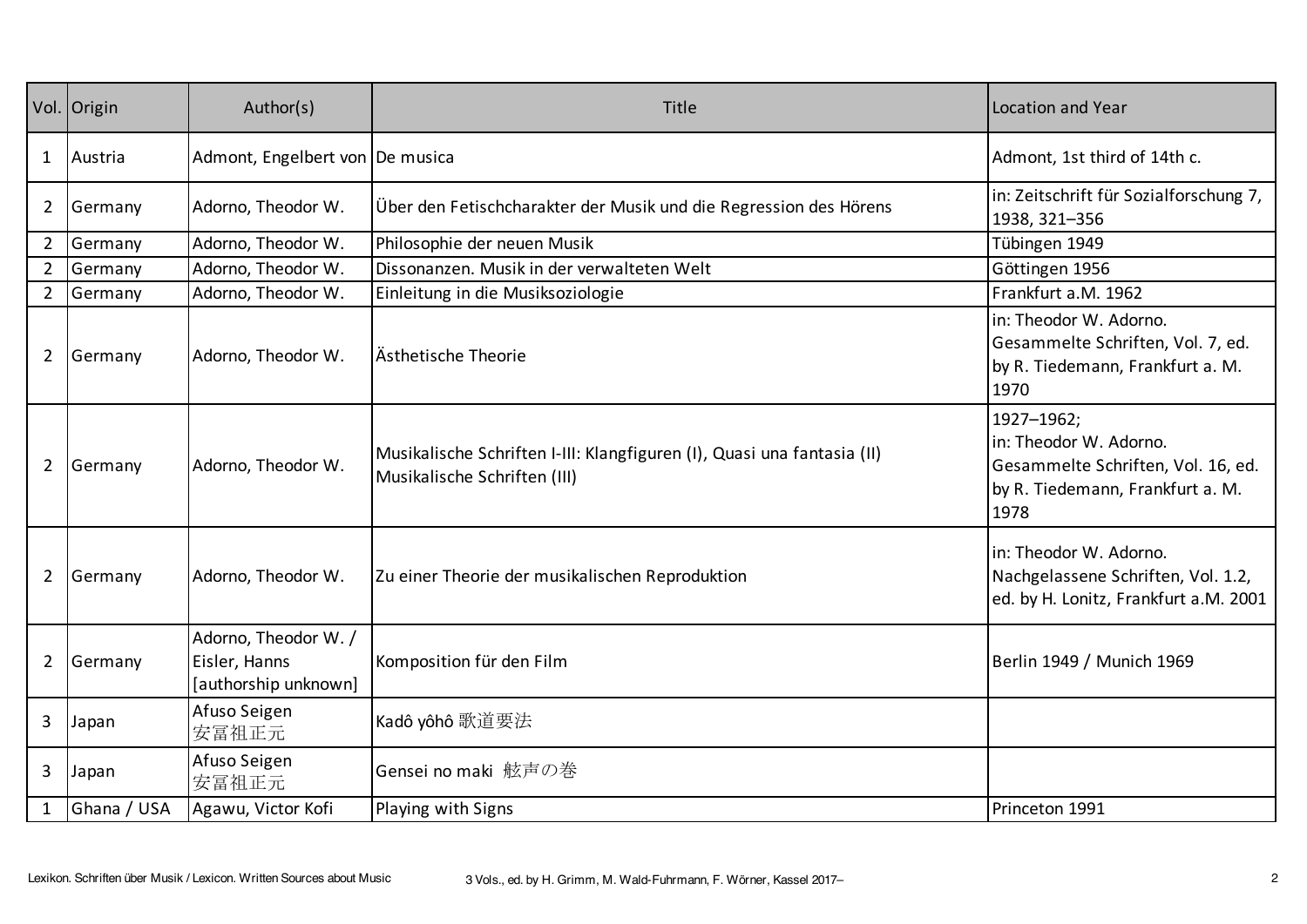|                | Vol. Origin             | Author(s)                                              | Title                                                                                                                                                                                                                                                                                                                                                                                | Location and Year                                                                                          |
|----------------|-------------------------|--------------------------------------------------------|--------------------------------------------------------------------------------------------------------------------------------------------------------------------------------------------------------------------------------------------------------------------------------------------------------------------------------------------------------------------------------------|------------------------------------------------------------------------------------------------------------|
| $\mathbf{1}$   | Germany                 | Agricola, Martin                                       | Musica Instrumentalis Deudsch                                                                                                                                                                                                                                                                                                                                                        | Wittenberg 1528                                                                                            |
| $\mathbf{1}$   | Germany                 | Agricola, Martin                                       | Musica Choralis Deudsch                                                                                                                                                                                                                                                                                                                                                              | Wittenberg 31533 [first published<br>as: Ein kurtz Deudsche Musica,<br>Wittenberg 1528]                    |
| $\mathbf{1}$   | Germany                 | Agricola, Martin                                       | Musica Figuralis Deudsch                                                                                                                                                                                                                                                                                                                                                             | Wittenberg 1532                                                                                            |
| 3              | Arabic<br>cultural area | al-Fārābī                                              | Kitāb al-mūsīgī al-kabīr [Great book on music]                                                                                                                                                                                                                                                                                                                                       | 10th c.<br>(MS, NL-Lu651)                                                                                  |
| 3              | Arabic<br>cultural area | al-Ğamāl al-Mutrib                                     | Raudat al-mustahām fī 'ilm al-anġām                                                                                                                                                                                                                                                                                                                                                  |                                                                                                            |
| 3              | Arabic<br>cultural area | al-Hasan ibn Ahmad<br>al-Kātib                         | Kamāl adab al-ġinā' [The perfection of musical knowledge]                                                                                                                                                                                                                                                                                                                            | late 10th or early 11th c.                                                                                 |
| 3              | Arabic<br>cultural area | al-Işfahānī, [Abū' l-<br>Faraj 'Alī ibn al-<br>Husayn] | Kitāb al-aghānī al-kabīr [Great book of songs]                                                                                                                                                                                                                                                                                                                                       | Baghdad, mid-10th c.                                                                                       |
| $\overline{3}$ | Arabic<br>cultural area | al-Kindī                                               | Risāla fī hubr ta'līf al-alhān [About the composition of melodies];<br>Risāla fī l'luḥūn wa-n-naġam [= Muḥtaṣar al-mūsīqī] [Treatise about modi and<br>pitches];<br>Risāla fī ağzā' habarīya fī l-mūsīqī [Treatise on informative sections on the<br>theory of music];<br>Kitāb al-mușauwitāt al-watarīya [Book about chordophones, the one with a<br>single strings to ten strings] | s.l. ca. 1224;<br>s.l. 1494;<br>(Ms. Berlin, We.1240/5, fol.<br>31v-35v, cat. Ahlwardt 5503);<br>s.l. 1242 |
| 3              | Arabic<br>cultural area |                                                        | al-Muzaffar al-Haşkafī   Al-Kaššāf fī 'ilm al-angām                                                                                                                                                                                                                                                                                                                                  |                                                                                                            |
| $\overline{3}$ | Arabic<br>cultural area | Al-Urmawī, Şafī al-Dīn                                 | Kitāb al-adwār [Book of cycles];<br>al-Risāla al-Šarafīyya [The Sharafian treatise]                                                                                                                                                                                                                                                                                                  | Baghdad around 1250;<br>s.l. around 1267                                                                   |
| $\mathbf{1}$   | Austria                 | Albrechtsberger,<br>Johann Georg                       | Anweisung zur Composition                                                                                                                                                                                                                                                                                                                                                            | Leipzig 1790                                                                                               |
| $\overline{2}$ | <b>Italy</b>            | Algarotti, Francesco                                   | Saggio sopra l'opera in musica                                                                                                                                                                                                                                                                                                                                                       | Venice 1755                                                                                                |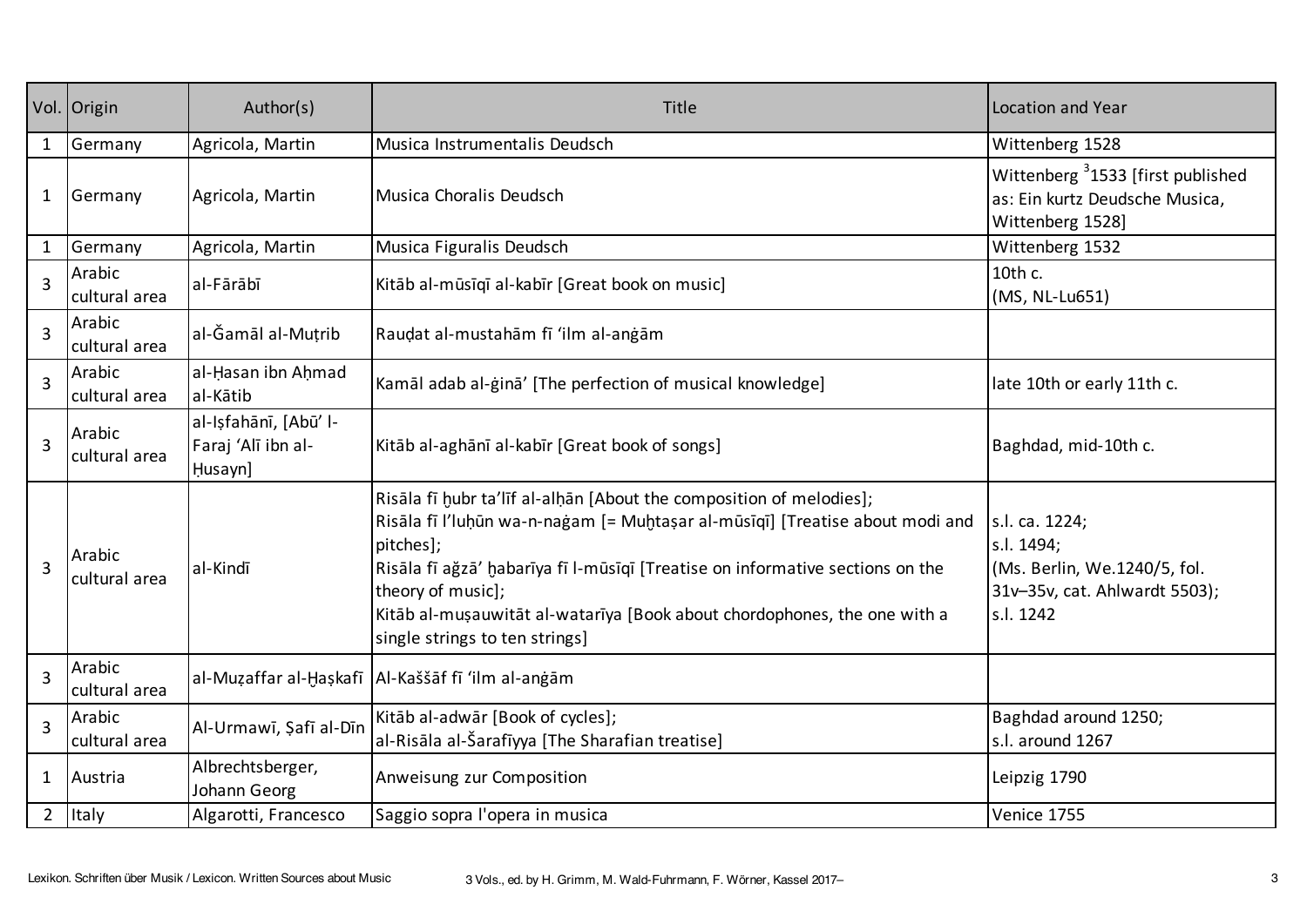|                | Vol. Origin              | Author(s)                        | Title                                                                                                                                            | Location and Year                                                                                                                                      |
|----------------|--------------------------|----------------------------------|--------------------------------------------------------------------------------------------------------------------------------------------------|--------------------------------------------------------------------------------------------------------------------------------------------------------|
| $\overline{2}$ | Austria                  | Ambros, August<br>Wilhelm        | Die Gränzen der Musik und Poesie. Eine Studie zur Aesthetik der Tonkunst                                                                         | <b>Prag 1856</b>                                                                                                                                       |
| 3              | Korea                    | An Sang                          | Kümhapchabo (Combined-character notations for the zither kŏmun'go), also<br>known as An Sang kŭmbo (An Sang's notations for the zither kŏmun'go) | 1572                                                                                                                                                   |
| $\overline{2}$ | Germany                  | Anders, Günther                  | Philosophische Untersuchungen über musikalische Situationen                                                                                      | 1930/31; posth. published in:<br>Günther Anders.<br>Musikphilosophische Schriften.<br>Texte und Dokumente, ed. by R.<br>Ellensohn, Munich 2017, 13-140 |
| $\mathbf{1}$   | Germany                  | André, Johann Anton              | Lehrbuch der Tonsetzkunst, Vol. 1: Harmonielehre                                                                                                 | Offenbach a. M. 1832                                                                                                                                   |
| 3              | Arabic<br>cultural area  | Anon.                            | Qābūsnāmeh, Chapter on Music                                                                                                                     |                                                                                                                                                        |
| 3              | Arabic<br>cultural area  | Anon.                            | Kitāb al-mīzān fī 'ilm al-adwār wa-l-auzān                                                                                                       |                                                                                                                                                        |
| 3              | Arabic<br>cultural area  | Anon.                            | Taqsīm an-naġamāt wa-bayān ad-duraǧ wa-š-šu 'ab wa-l-maqāmāt                                                                                     |                                                                                                                                                        |
| 3              | China                    | Anon.                            | Yueji [records about music]                                                                                                                      | in: Liji [records about rites], around<br>100 BC                                                                                                       |
| $\mathbf{1}$   | France                   | Anon.                            | Ad organum faciendum                                                                                                                             | Northern France, late 11th c. or<br>early 12th c.                                                                                                      |
| 3              | turkish<br>cultural area | Anon.                            | (Ruhperver) Kitab-i edvâr                                                                                                                        | early 16th c.                                                                                                                                          |
| $\mathbf{1}$   | Germany                  | Anon.                            | Musica enchiriadis                                                                                                                               | 9th c.                                                                                                                                                 |
| $\mathbf{1}$   | Italy                    | Anon.                            | Vatikanischer Organumtraktat                                                                                                                     | probably 2nd quarter of 13th c.                                                                                                                        |
| $\overline{2}$ | Russia                   | Anon. (Dialectus<br>[Roslavec?]) | O reakcionnom i progressivnom v muzyke [About the unprogressive and the<br>progressive in music]                                                 | in: Muzykal'naja kul'tura 1924, Iss.<br>11, 45-51                                                                                                      |
| $\mathbf{1}$   | England                  | Anonymus 4                       | [Musica]                                                                                                                                         | Benedictine-Abbey Bury<br>St. Edmund's, after 1272                                                                                                     |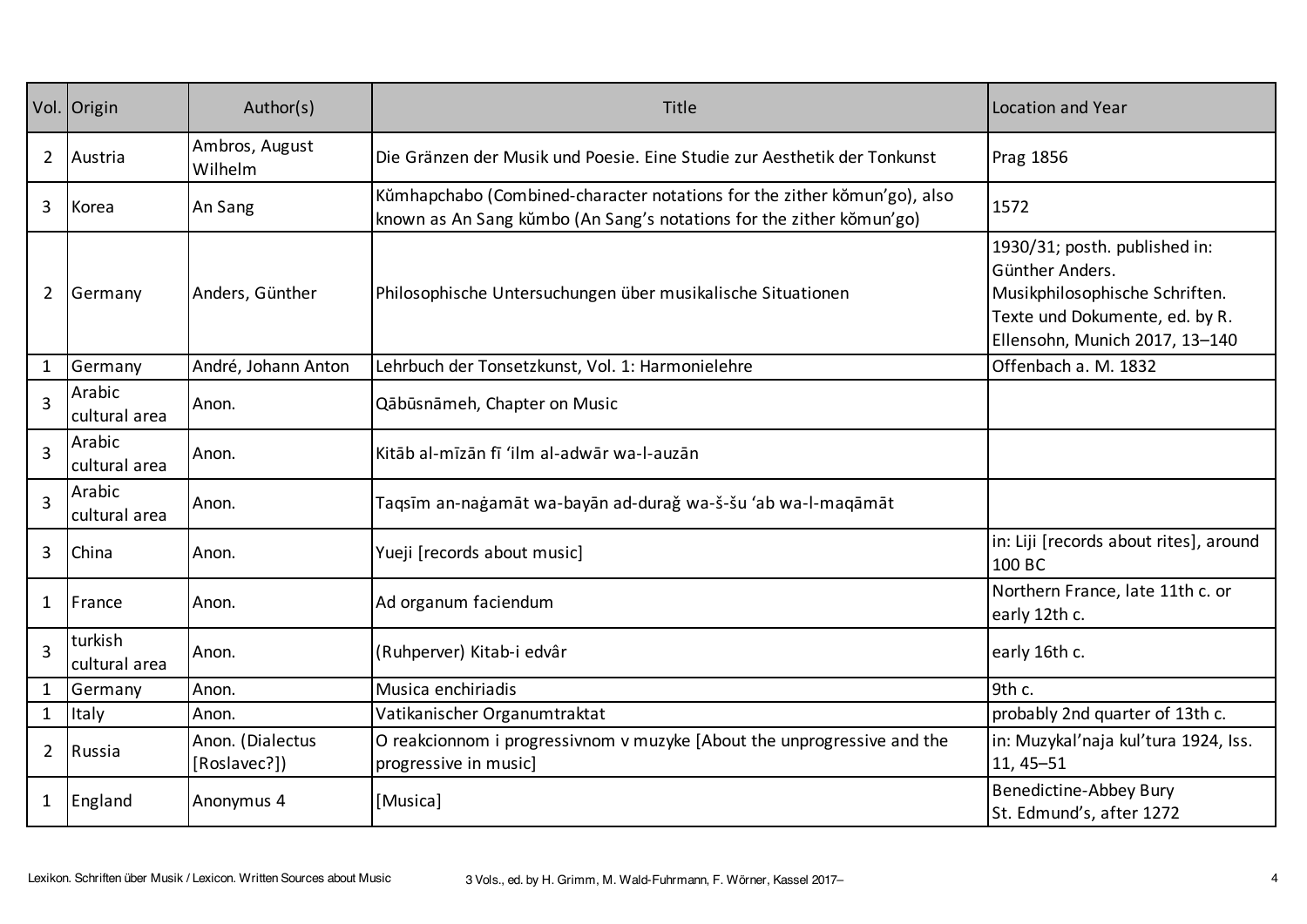|                | Vol. Origin  | Author(s)                                                       | Title                                                                                                                                                                                 | Location and Year                                                            |
|----------------|--------------|-----------------------------------------------------------------|---------------------------------------------------------------------------------------------------------------------------------------------------------------------------------------|------------------------------------------------------------------------------|
| $\overline{2}$ | Germany      | Anschütz, (Ernst)<br>Georg                                      | Farbe-Ton-Forschungen                                                                                                                                                                 | Leipzig 1927 (Vol. 1), Hamburg<br>1931 (Vol. 3) and Hamburg 1936<br>(Vol. 2) |
| $\overline{2}$ | Germany      | Anschütz, (Ernst)<br>Georg                                      | Abriß der Musikästhetik                                                                                                                                                               | Leipzig 1930                                                                 |
| $\overline{2}$ | <b>Italy</b> | Anselmi, Giorgio,<br>Georgius Anselmus,<br>Georgius de Anselmis | De musica                                                                                                                                                                             | 14th c.;<br>I-Ma H 233 inf., fol. 5r-48r                                     |
| $\overline{2}$ | Switzerland  | Ansermet, Ernest                                                | Les fondements de la musique dans la conscience humaine                                                                                                                               | Neuchâtel 1961                                                               |
| $\mathbf{1}$   | Germany      | Aribo                                                           | De musica                                                                                                                                                                             | Freising [?], betw. 1069 and 1078                                            |
| $\mathbf{1}$   | Greece       | Aristides Quintilianus                                          | Περί Μουσικῆς [De musica]                                                                                                                                                             | late 3rd c.                                                                  |
| $\overline{2}$ | Greece       | Aristoteles                                                     | Πολιτιχά [politiká; 8th book]                                                                                                                                                         | 4th c. BC                                                                    |
| $\mathbf{1}$   | Greece       | Aristoxenos von Tarent   Elementa harmonica                     |                                                                                                                                                                                       | Athens, probably betw. 320 and 300<br><b>BC</b>                              |
| $\overline{2}$ | France       | Arnaud, François                                                | Lettre sur la musique, à monsieur le comte de Caylus, académicien honoraire<br>de l'Académie royale des inscriptions et belles-lettres, et de celle de peinture                       | Paris 1754                                                                   |
| $\overline{2}$ | Germany      | Arnim, Bettina von<br>(Ed.)                                     | Clemens Brentanos Frühlingskranz aus Jugendbriefen ihm geflochten wie er<br>selbst schriftlich verlangte                                                                              | Berlin 1844                                                                  |
| $\overline{2}$ | Germany      | Arnold, Ignaz Ernst<br><b>Ferdinand Cajetan</b><br>Theodor      | Gallerie der berühmtesten Tonkünstler des achtzehnten und neunzehnten<br>Jahrhunderts. Ihre kurzen Biografieen, karakterisirende Anekdoten und<br>ästhetische Darstellung ihrer Werke | <b>Erfurt 1810</b>                                                           |
| 3              | India        | Arthur Henry Fox<br>Strangways                                  | The Music of Hindostan                                                                                                                                                                | Oxford 1914                                                                  |
| $\mathbf{1}$   | Germany      | Arthur von Oettingen                                            | Harmonie-System                                                                                                                                                                       | Leipzig 1913                                                                 |
| $\mathbf{1}$   | Italy        | Artusi, Giovanni Maria                                          | L'arte del contraponto                                                                                                                                                                | Venice 1598                                                                  |
| $\overline{2}$ | Italy        | Artusi, Giovanni Maria                                          | L'Artusi overo delle imperfettioni della moderna musica. Ragionamenti dui.<br>Ne' quali si ragiona di molte cose utili, & necessarie alli Moderni Compositori                         | Venice 1600                                                                  |
| 3              | India        | Asokmall                                                        | Nrtyadhyaya                                                                                                                                                                           | 14th c.                                                                      |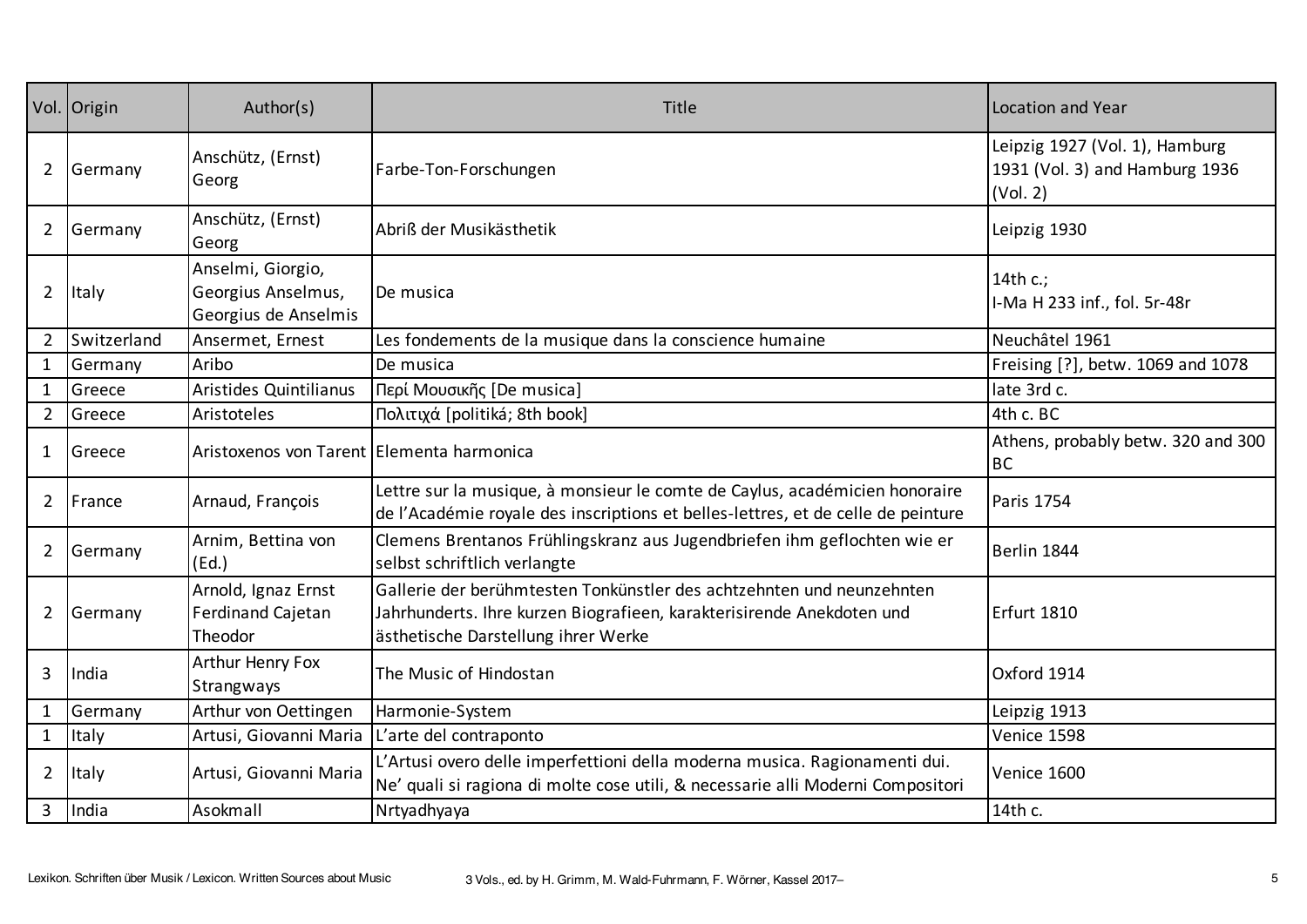|                | Vol. Origin             | Author(s)                          | Title                                                                  | Location and Year                                                                                             |
|----------------|-------------------------|------------------------------------|------------------------------------------------------------------------|---------------------------------------------------------------------------------------------------------------|
| $\mathbf{1}$   | Russia                  | Assafjew, Boris<br>Wladimirowitsch | Музыкальная форма как процесс [The musical form as a process]          | Moscow and Leningrad 1930 and<br>1947                                                                         |
| $\overline{2}$ | <b>Ancient Rome</b>     | Augustinus                         | Confessiones libri tredecim; with reference to Ennarationes in Psalmos | Hippo betw. 397 and 401                                                                                       |
| $\mathbf{1}$   | France                  | <b>Aurelianus Reomensis</b>        | Musica disciplina                                                      | Burgundy, 840-849 or after 877                                                                                |
| 1              | <b>Ancient Rome</b>     | Aurelius Augustinus                | De musica                                                              | Milan, Tagaste (Afrika), 387 -<br>around 389/90                                                               |
| $\overline{2}$ | England                 | Avison, Charles                    | An Essay on Musical Expression                                         | London 1752                                                                                                   |
| $\overline{2}$ | <b>USA</b>              | Babbitt, Milton                    | Who Cares if You Listen?                                               | in: High Fidelity 8/2, 1958, 38-40,<br>$126 - 127$                                                            |
| $\mathbf{1}$   | <b>USA</b>              | Babbitt, Milton                    | Twelve-Tone Invariants as Compositional Determinants                   | in: Musical Quarterly 46, 1960,<br>246-259                                                                    |
| $\overline{2}$ | Germany                 | Bach, Carl Philipp<br>Emanuel      | Versuch über die wahre Art das Clavier zu spielen                      | Berlin 1753/1762                                                                                              |
| 3              | Arabic<br>cultural area | Badraddīn al-Mālikī                | Qūt al-arwāḥ fī aḥkām as-samā' al-mubāḥ                                |                                                                                                               |
| $\overline{2}$ | Germany                 | Ball, Hugo                         | Selection from his lyric poetry, esp. his sound poems                  | See Hugo Ball. Sämtliche Werke<br>und Briefe, Vol. 1: Gedichte, ed. by<br>E. Faul, Göttingen 2007             |
| $\overline{2}$ | France                  | Balzac, Honoré de                  | Sarrasine                                                              | in: La Revue de Paris, Iss. 20, 1830,<br>150-167 and 227-252                                                  |
| $\overline{2}$ | France                  | Balzac, Honoré de                  | Gambara. Étude philosophique                                           | in: Revue et gazette musicale de<br>Paris 4, 1837, 199-201, 347-351,<br>355-362, 363-369, 371-377,<br>380-382 |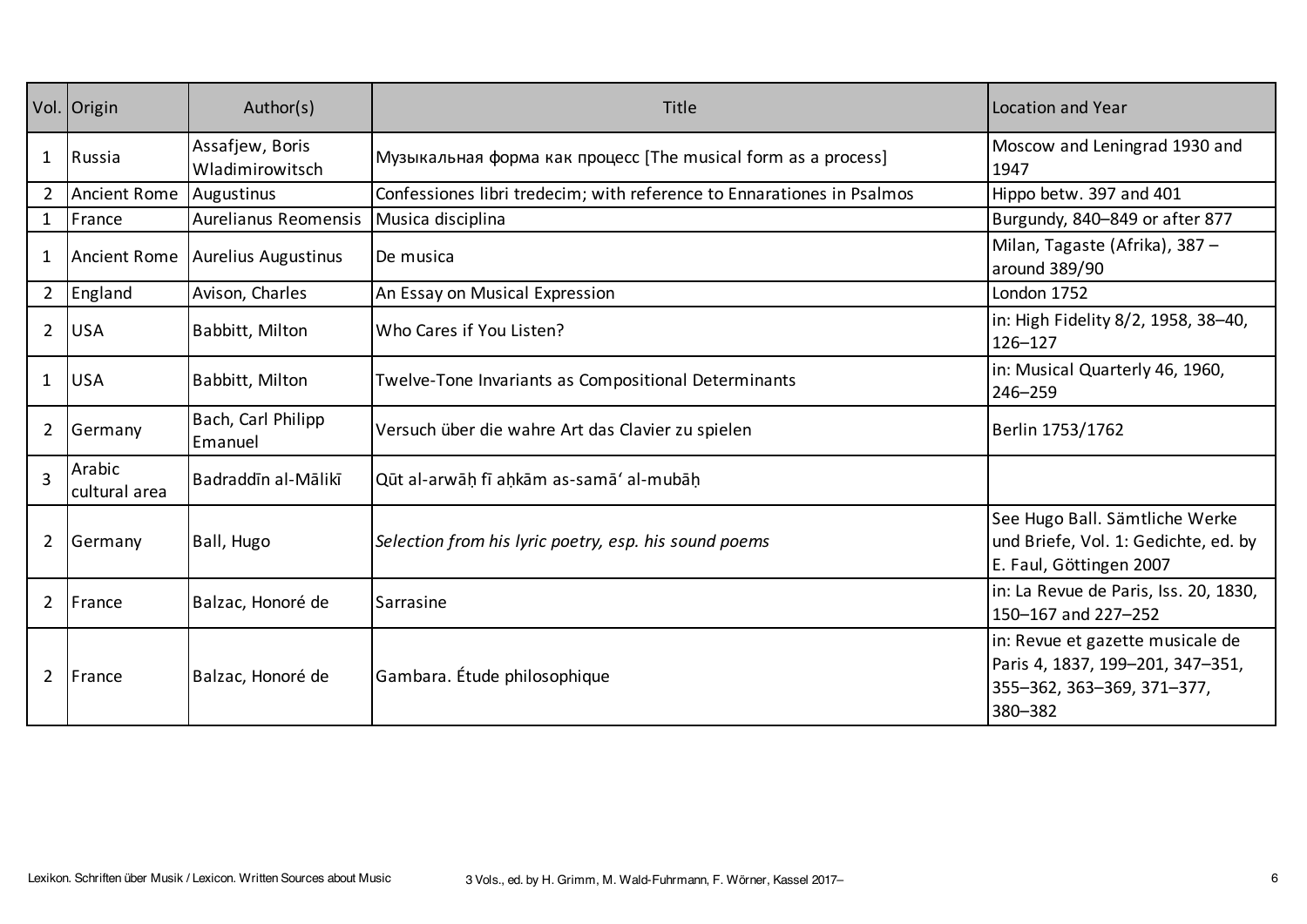|                | Vol. Origin  | Author(s)                     | Title                                                                                                          | <b>Location and Year</b>                                                                                                                              |
|----------------|--------------|-------------------------------|----------------------------------------------------------------------------------------------------------------|-------------------------------------------------------------------------------------------------------------------------------------------------------|
| $\overline{2}$ | France       | Balzac, Honoré de             | Massimilla Doni                                                                                                | first chapter published in 1837;<br>complete version in: Une fille d'Ève.<br>Scène de la vie privée, suivie de<br>Massimilla Doni, Paris 1839, 71-303 |
| 3              | China        | <b>Ban Gu</b>                 | Hanshu:<br>esp. "Lüli zhi" (Chap. 21); "Li yue" (Chap. 22)<br>comparison with: Shiji [records of a chronicler] | around 90 AD                                                                                                                                          |
| $2^{\circ}$    | France       | Barthes, Roland               | Musica Practica                                                                                                | in: L'Arc 40, 1970, 15-17                                                                                                                             |
|                | 2   France   | Barthes, Roland               | Le grain de la voix                                                                                            | in: Musique en jeu 9, 1972, 57-63                                                                                                                     |
| $\overline{2}$ | Hungary      | Bartók, Béla                  | Volksmusik und ihre Bedeutung für die neuzeitliche Komposition                                                 | in: Mitteilungen der<br>Österreichischen Musiklehrerschaft,<br>1932, Iss. 2, 6-10 and Iss. 3, 5-10                                                    |
| $\mathbf{1}$   | Hungary      | Bartók, Béla                  | <b>Harvard Lectures</b>                                                                                        | in: Béla Bartók Essays, ed. by B.<br>Suchoff, London 1976, 354-392                                                                                    |
| $\mathbf{1}$   | Italy        | Bartolomeo Ramis de<br>Pareja | Musica practica                                                                                                | Bologna 1482                                                                                                                                          |
| 1              | Germany      | Baryphon, Heinrich            | Pleiaden                                                                                                       | Halberstadt 1615                                                                                                                                      |
| $2^{\circ}$    | <b>Italy</b> | Bastianelli, Gianotto         | La musica pura                                                                                                 | posth. ca. 1925;<br>in: La musica pura, commentari<br>musicali e altri scritti, ed. by M.<br>Omodeo Donadoni, Florence 1974                           |
|                | 2   France   | Batteux, Charles              | Les beaux-arts réduits à un même principe                                                                      | Paris 1746                                                                                                                                            |
| $\overline{2}$ | France       | Baudelaire, Charles           | L'art romantique                                                                                               | in: Œuvres complètes de Charles<br>Baudelaire, Vol. 3, ed. by M. Lévy,<br>Paris 1868                                                                  |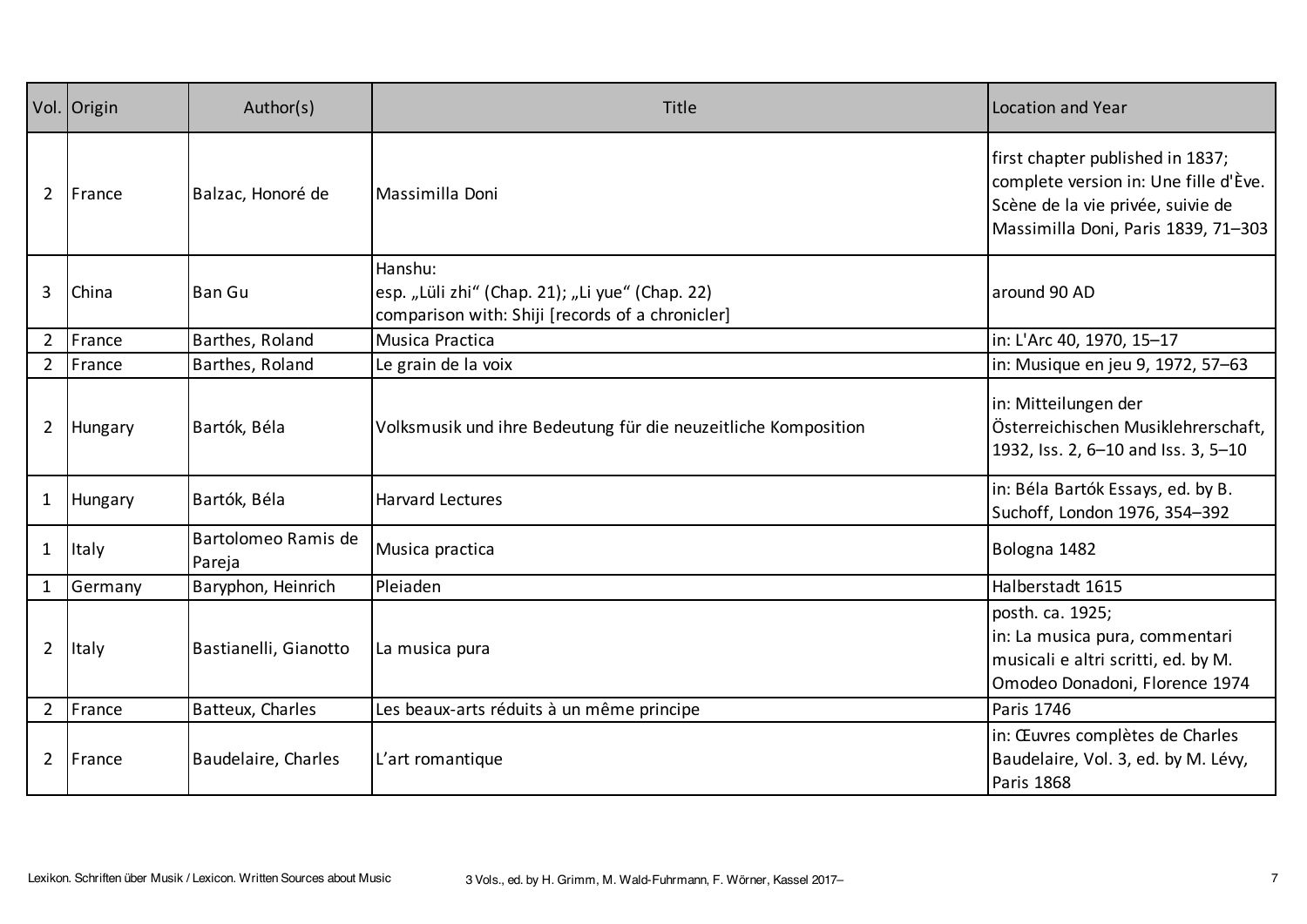|                | Vol. Origin                 | Author(s)                              | <b>Title</b>                                                                                                                                           | Location and Year                                                                                                                                               |
|----------------|-----------------------------|----------------------------------------|--------------------------------------------------------------------------------------------------------------------------------------------------------|-----------------------------------------------------------------------------------------------------------------------------------------------------------------|
| $\overline{2}$ | Scotland                    | Beattie, James                         | Essays. On Poetry and Music, as they affect the mind. On Laughter, and<br>Ludicrous Composition. On the Utility of Classical Learning                  | Edinburgh 1776                                                                                                                                                  |
| $\overline{2}$ | Germany /<br>Czech Republic | Becking, Gustav                        | Der musikalische Rhythmus als Erkenntnisquelle                                                                                                         | Augsburg 1928                                                                                                                                                   |
| 3              | turkish<br>cultural area    | Bedr-i Dilşad                          | Murādnāme (Mahmud b. Mehmed Sirvani)                                                                                                                   | ca. 1404                                                                                                                                                        |
| $2^{\circ}$    | Germany                     | Beer, Johann                           | Der Symplicianische Welt-Kucker, Oder Abentheuerliche Jan Rebhu (Vol. 1)                                                                               | <b>Halle 1677</b>                                                                                                                                               |
| $\overline{2}$ | Germany                     | Beer, Johann                           | Johann Beerens [] musicalische Discurse [] nebst einem<br>Anhang [] genannt der Musicalische Krieg zwischen der Composition und der<br>Harmonie (1689) | Nürnberg 1719                                                                                                                                                   |
| $\overline{2}$ | Germany                     | Bekker, Paul                           | Das deutsche Musikleben                                                                                                                                | Berlin 1916                                                                                                                                                     |
| $\overline{2}$ | Germany                     | Bekker, Paul                           | Neue Musik                                                                                                                                             | Berlin 1919                                                                                                                                                     |
| $2^{\circ}$    | Germany                     | Bekker, Paul                           | Zur deutschen Revolution. Kunst und Revolution. Ein Vortrag von Paul Bekker                                                                            | Frankfurt a.M. 1919                                                                                                                                             |
| $\overline{2}$ | Germany                     | Bekker, Paul                           | Kritik und Persönlichkeit                                                                                                                              | in: Frankfurter Zeitung 64/834, 1.<br>Morgenblatt 7.11.1919, 1                                                                                                  |
| $\overline{2}$ | Germany                     | Bekker, Paul                           | Vom Ethos in der Musik. Ein Beitrag zur musikalischen Urteilsbildung                                                                                   | in: Frankfurter Zeitung 65/49, 1.<br>Morgenblatt 20.1.1921, 1                                                                                                   |
| $\overline{2}$ | Germany                     | Bekker, Paul                           | Klang und Eros                                                                                                                                         | first published in 2 parts, in:<br>Frankfurter Zeitung 66/172, 1.<br>Morgenbl. 5.3.1922, 1-3 and<br>Frankfurter Zeitung 66/176, 1.<br>Morgenblatt 7.4.1922, 1-3 |
| $\overline{2}$ | Germany                     | Bekker, Paul                           | Das Operntheater                                                                                                                                       | Leipzig 1931                                                                                                                                                    |
| $\mathbf{1}$   | Germany                     | Bellermann, Heinrich                   | Contrapunct                                                                                                                                            | Berlin 1862                                                                                                                                                     |
| $\overline{2}$ | Italy                       | Benedikt XIV.<br>(=Prosper Lambertini) | Annus qui hunc                                                                                                                                         | 19.2.1749 [see online:<br>http://w2.vatican.va]                                                                                                                 |
| $\mathbf{1}$   | Italy                       | Berardi, Angelo                        | Ragionamenti musicali                                                                                                                                  | Bologna 1681                                                                                                                                                    |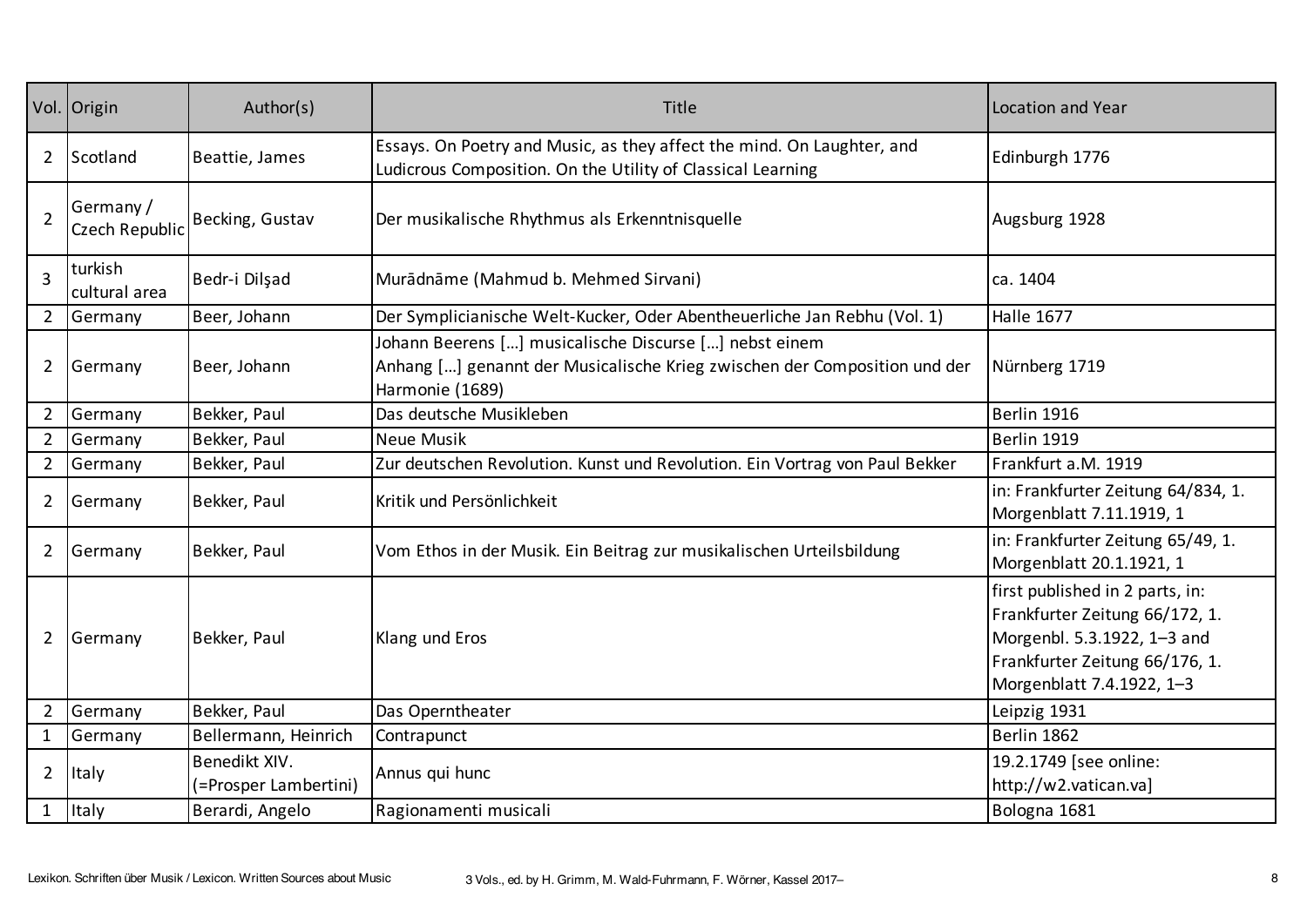|                | Vol. Origin         | Author(s)                                                                         | Title                                                                                                                                    | <b>Location and Year</b>                                                    |
|----------------|---------------------|-----------------------------------------------------------------------------------|------------------------------------------------------------------------------------------------------------------------------------------|-----------------------------------------------------------------------------|
| 2              | France              | Berlioz, Hector                                                                   | De la musique en général                                                                                                                 | in: Revue et Gazette musicale de<br>Paris 4, 1837, 405-409                  |
| $\mathbf{2}$   | France              | Berlioz, Hector                                                                   | Quelques mots sur l'état actuel de l'art du chant dans les théâtres lyriques de<br>France et d'Italie, et sur les causes qui l'ont amené | in: Journal des débats politiques et<br>littéraires, 6.2.1853 and 26.3.1861 |
| $\mathbf{1}$   | France              | Berlioz, Hector                                                                   | Grand Traité d'Instrumentation et d'Orchestration modernes                                                                               | <b>Paris 1844</b>                                                           |
| $\overline{2}$ | Canada              | Berlyne, Daniel                                                                   | Aesthetics and Psychobiology                                                                                                             | New York 1971                                                               |
| $\mathbf{1}$   | Germany             | Bern von Reichenau                                                                | Prologus in tonarium                                                                                                                     | Reichenau, probably betw. 1021<br>and 1036                                  |
| $\mathbf{1}$   | Germany             | Bernhard, Christoph                                                               | Tractatus compositionis augmentatus                                                                                                      | probably after 1650                                                         |
| $\overline{2}$ | Germany             | Bernhard, Christoph                                                               | Tractatus compositionis augmentatus                                                                                                      | Dresden (?) nach 1653 (?)                                                   |
| $2^{\circ}$    | Austria             | Bernhard, Thomas                                                                  | Der Untergeher                                                                                                                           | Frankfurt a.M. 1983                                                         |
| $\mathbf{2}$   | Germany             | Besseler, Heinrich                                                                | Grundfragen des musikalischen Hörens;<br>Grundfragen der Musikästhetik                                                                   | in: JbP 1925, Leipzig 1926, 35-52;<br>in: JbP 1926, Leipzig 1927, 63-80     |
| $2^{\circ}$    | Germany             | Besseler, Heinrich                                                                | Das musikalische Hören der Neuzeit                                                                                                       | Berlin 1959                                                                 |
| 3              | India               | <b>Bharata</b>                                                                    | Nātya-śāstra                                                                                                                             | ca. 1st c. BC or 1st c. AD                                                  |
| $2^{\circ}$    | Germany             | Bie, Oskar                                                                        | Die Oper                                                                                                                                 | Berlin 1913                                                                 |
| $\overline{2}$ | Germany             | Bierwisch, Manfred                                                                | Musik und Sprache. Überlegungen zu ihrer Struktur und Funktionsweise                                                                     | in: JbP 1978, Leipzig 1979, 9-102                                           |
| $\mathbf{1}$   | Germany             | Blacher, Boris                                                                    | Einführung in den strengen Satz                                                                                                          | Berlin 1953                                                                 |
| $\overline{2}$ | <b>USA</b>          | Blackbourn, Bonnie J.,<br>Lowinsky, Edward E.<br>and Miller, Clement A.<br>(Eds.) | A Correspondence of Renaissance Musicians                                                                                                | Oxford 1991                                                                 |
| $2^{\circ}$    | Germany             | Bloch, Ernst                                                                      | Geist der Utopie                                                                                                                         | Munich and Leipzig 1918                                                     |
| $\overline{2}$ | Germany             | Blume, Friedrich                                                                  | Was ist Musik? Ein Vortrag (1958) [with reference to: Was ist Musik? Also<br>sprach Professor Blume. Siebzehn Diskussionsbeiträge]       | Kassel and Basel 1959 [in: Melos<br>26, 1959, 65-90]                        |
| $2^{\circ}$    | Netherlands         | Boehmer, Konrad                                                                   | Zur Theorie der offenen Form in der neuen Musik                                                                                          | Darmstadt 1967                                                              |
| 1              | <b>Ancient Rome</b> | Boethius, Anicius<br><b>Manlius Severinus</b>                                     | De institutione musica                                                                                                                   | around 500                                                                  |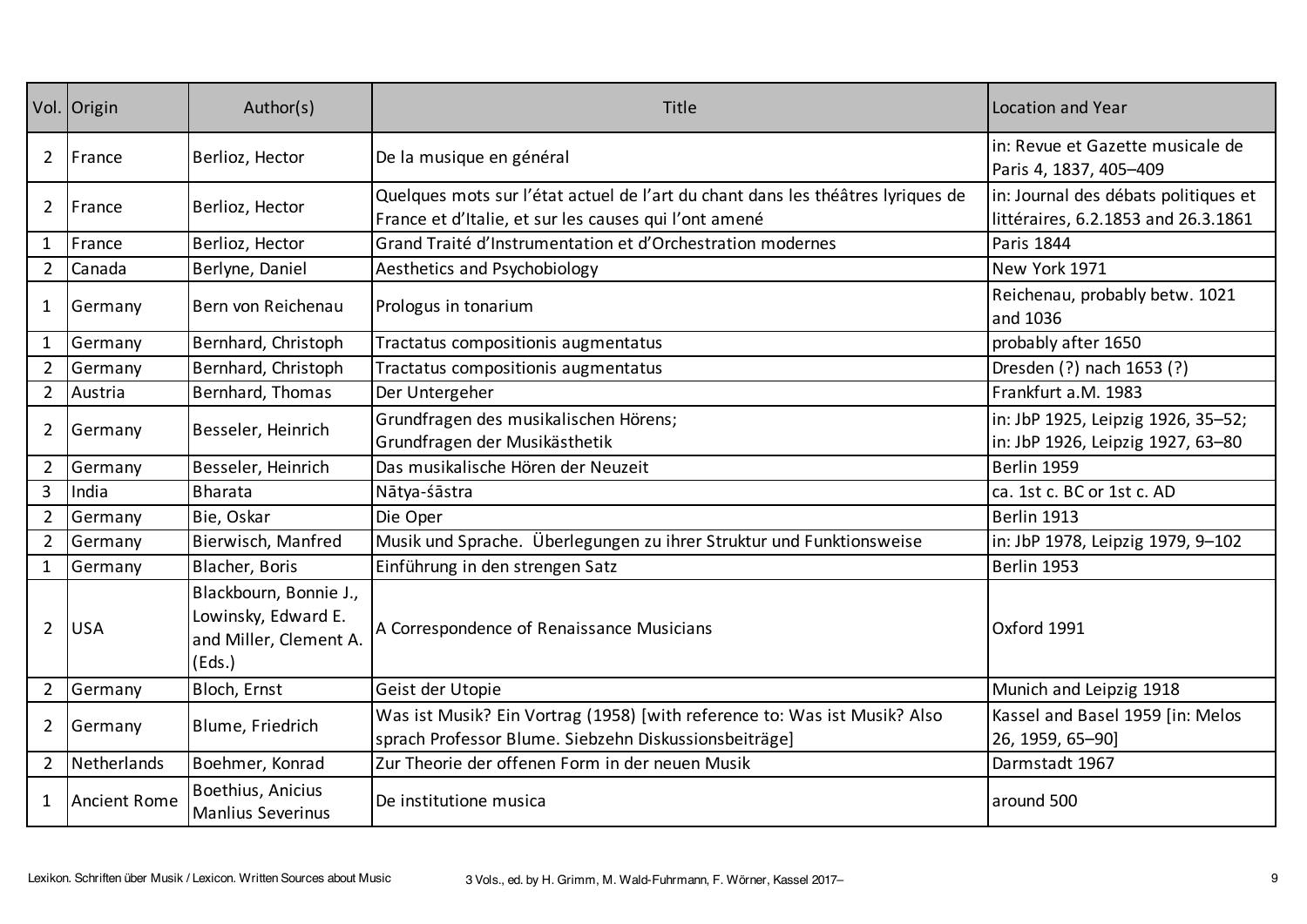|                | Vol. Origin | Author(s)                                                                                    | Title                                                                      | Location and Year                                                                        |
|----------------|-------------|----------------------------------------------------------------------------------------------|----------------------------------------------------------------------------|------------------------------------------------------------------------------------------|
| $\mathbf{2}$   | France      | Bollioud de Mermet,<br>Louis                                                                 | De la corruption du goust dans la musique françoise                        | Lyon 1746                                                                                |
| $\overline{2}$ | France      | Bonnet, Jacques<br>(based on work by<br>Pierre Bourdelot and<br>Pierre Bonnet-<br>Bourdelot) | Histoire de la musique et de ses effets depuis son origine jusqu'à présent | Paris 1715                                                                               |
| $\mathbf{1}$   | Italy       | Bononcini, Giovanni<br>Maria                                                                 | Musico prattico                                                            | Bologna 1673                                                                             |
| $\mathbf{1}$   | <b>USA</b>  | Boretz, Benjamin                                                                             | Meta-Variations                                                            | Red Hook 1995                                                                            |
| $\mathbf{1}$   | France      | Boulez, Pierre                                                                               | Éventuellement                                                             | in: La Revue musicale, 1952, Iss.<br>212, 117-148                                        |
| $2^{\circ}$    | France      | Boulez, Pierre                                                                               | Probabilités critiques du compositeur                                      | in: Domaine Musical 1, 1954, 1-11                                                        |
| $\mathbf{1}$   | France      | Boulez, Pierre                                                                               | Auprès et au loin                                                          | in: Cahiers de la Compagnie<br>Madeleine Renaud - Jean-Louis<br>Barrault 2/3, 1954, 7-24 |
| $\overline{2}$ | France      | Boulez, Pierre                                                                               | Alea                                                                       | in: La Nouvelle Revue française 59,<br>1957, 33-52                                       |
| $\overline{2}$ | France      | Boulez, Pierre                                                                               | L'Ésthétique et le Fétiches                                                | in: Panorama de l'Art Musical<br>contemporain, ed. by C. Samuel,<br>Paris 1962, 401-415  |
| $\overline{2}$ | France      | Boulez, Pierre                                                                               | Le Goût et la Fonction                                                     | in: Tel Quel 14, 1963, 32-38 and 15,<br>1963, 82-94                                      |
| $\mathbf{1}$   | France      | Boulez, Pierre                                                                               | Musikdenken heute                                                          | Mainz 1963 and 1985                                                                      |
| $\overline{2}$ | France      | Boulez, Pierre                                                                               | Nécessité d'une orientation esthétique                                     | in: Mercure de France 4, 1964,<br>623-639 and 5, 1964, 110-122                           |
| $\overline{2}$ | Italy       | Brandolini, Raffaele                                                                         | De musica et poetica                                                       | 1513                                                                                     |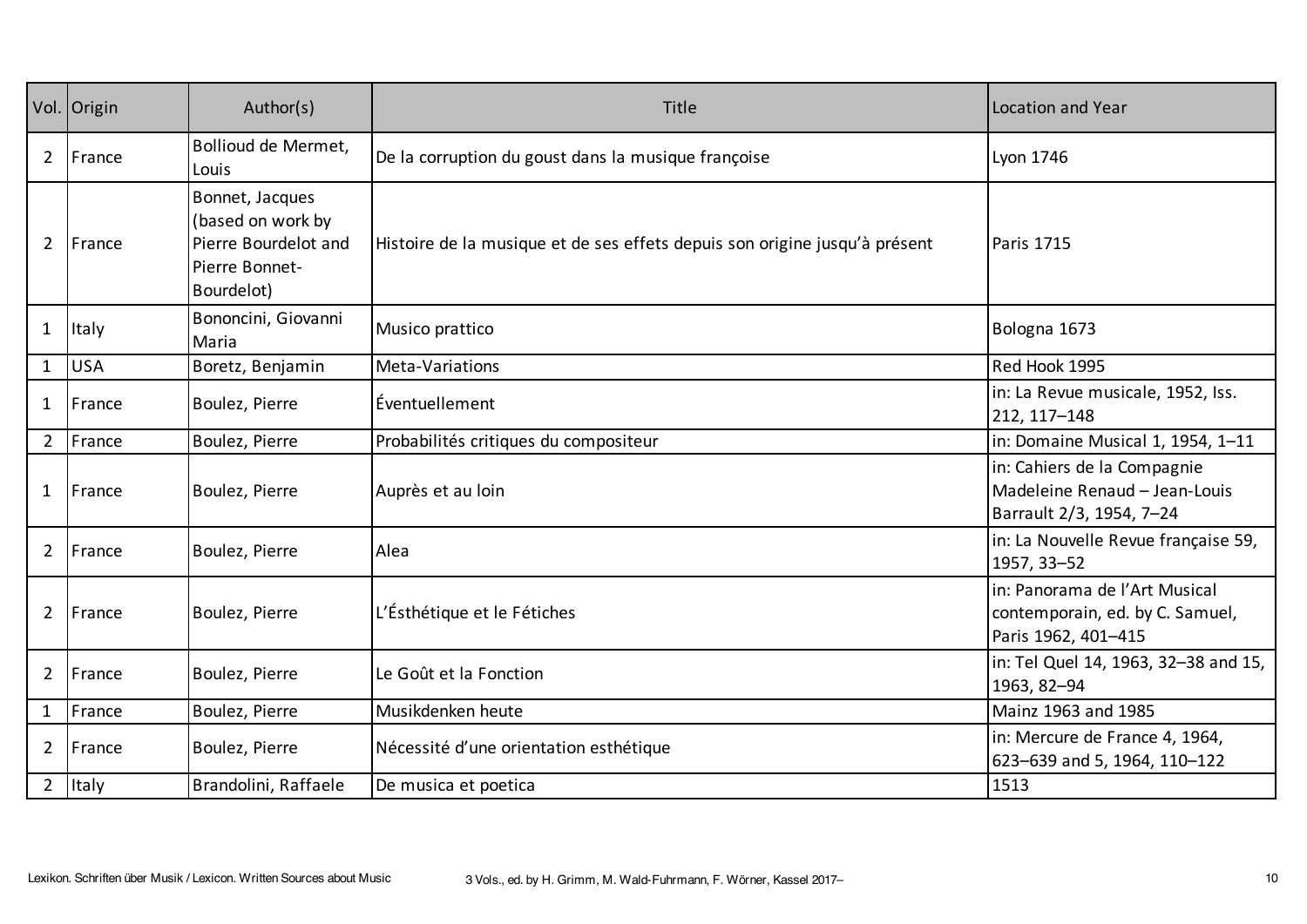|                | Vol. Origin             | Author(s)              | Title                                                                                                                                               | <b>Location and Year</b>                                                                                                                                                        |
|----------------|-------------------------|------------------------|-----------------------------------------------------------------------------------------------------------------------------------------------------|---------------------------------------------------------------------------------------------------------------------------------------------------------------------------------|
| $\overline{2}$ | Germany                 | Brecht, Bertolt        | Anmerkungen zur Oper »Aufstieg und Fall der Stadt Mahagonny«                                                                                        | in: B. Brecht, Versuche 2<br>(=Versuche 4-7), Berlin 1930,<br>$107 - 115$                                                                                                       |
| $\overline{2}$ | Germany                 | Brecht, Bertolt        | Selection on epic theatre from his notebooks;<br>Das epische Theater;<br>Kleines Organum für das Theater                                            | see current edition: Bertolt Brecht.<br>Notizbücher, ed. by M. Kölbel and P.<br>Villwock, Frankfurt am Main 2010-<br>1936;<br>in: Versuche 12 (=Versuche 27-32),<br>Berlin 1953 |
| $\overline{2}$ | France                  | Brelet, Gisèle         | Le temps musicale: essai d'une esthétique nouvelle de la musique                                                                                    | Paris 1949                                                                                                                                                                      |
| $2^{\circ}$    | Germany                 | Brendel, Franz         | Die Musik der Gegenwart und die Gesammtkunst der Zukunft                                                                                            | Leipzig 1854                                                                                                                                                                    |
| $\overline{2}$ | France                  | Brossard, Sebastian de | Dictionnaire de termes grecs, latins et italiens, Dont on se sert frequemment<br>dans toutes sortes de Musique, & particulierement dans l'Italienne | Paris 1701; Amsterdam <sup>6</sup> 1710                                                                                                                                         |
| $\overline{2}$ | England                 | Browne, Richard        | Medicina musica or, a Mechanical Essay on the effechts of Singing, Musick,<br>and Dancing, on Human Bodies                                          | London 1729                                                                                                                                                                     |
| $\overline{2}$ | Germany /<br><b>USA</b> | Brün, Herbert          | Über Musik und zum Computer                                                                                                                         | Karlsruhe 1971                                                                                                                                                                  |
| $\mathbf{1}$   | Germany                 | Burmeister, Joachim    | Musica poetica                                                                                                                                      | Rostock 1606                                                                                                                                                                    |
| $2^{\circ}$    | England                 | Burney, Charles        | A General History of Music from the Earliest Ages to the Present Period                                                                             | London 1776                                                                                                                                                                     |
| $2^{\circ}$    | Italy                   | Busoni, Ferruccio      | Entwurf einer neuen Aesthetik der Tonkunst                                                                                                          | Triest 1907                                                                                                                                                                     |
| $\overline{2}$ | England                 | Butler, Charles        | The Principles of Musik, in singing and setting with the two-fold use thereof<br>(ecclesiasticall and civil)                                        | London 1636                                                                                                                                                                     |
| $2^{\circ}$    | Italy                   | Caccini, Giulio        | Nuove musiche e nuova maniera di scriverle                                                                                                          | Florence 1614                                                                                                                                                                   |
| $2^{\circ}$    | <b>USA</b>              | Cage, John             | Silence. Lectures and Writings                                                                                                                      | Middletown, Conneticut 1961                                                                                                                                                     |
| 3              | China                   | Cai Yong               | Qincao<br>[Qin-exercises]                                                                                                                           | 2nd c.                                                                                                                                                                          |
|                | 2 Switzerland           | Calvin, Johannes       | Aulcuns Pseaulmes et cantiques mys en chant [Vorwort zum Genfer Psalter]                                                                            | Strasbourg 1539                                                                                                                                                                 |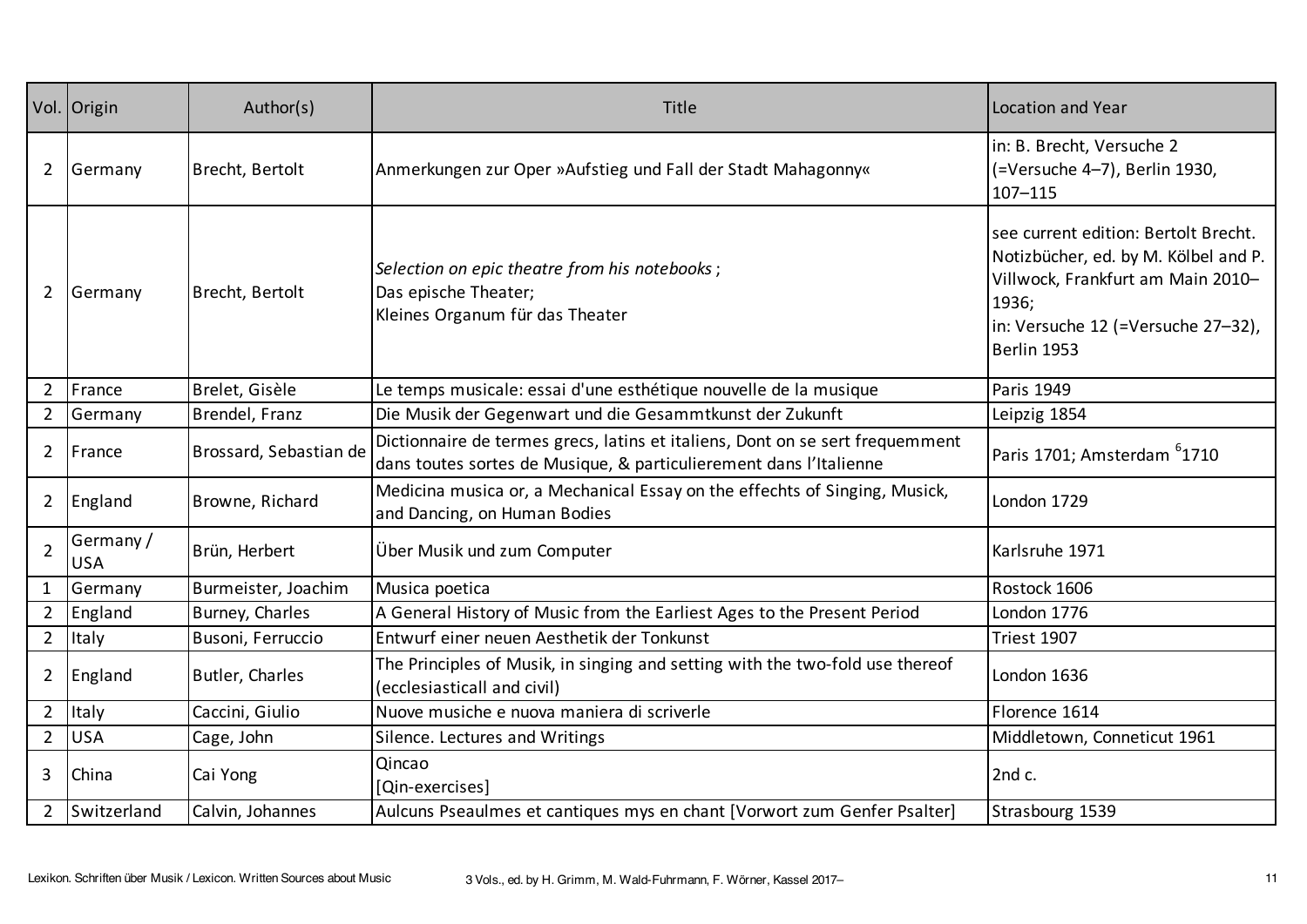|                | Vol. Origin         | Author(s)                             | Title                                                                                                              | Location and Year                                        |
|----------------|---------------------|---------------------------------------|--------------------------------------------------------------------------------------------------------------------|----------------------------------------------------------|
| 1              | Germany             | Calvisius, Seth                       | MEAONOIIA [Melopoiia]                                                                                              | Erfurt 1592                                              |
| $\mathbf{1}$   | Germany             | Capellen, Georg                       | Die Zukunft der Musiktheorie                                                                                       | Leipzig 1905                                             |
| 1              | Germany             | Capellen, Georg                       | Fortschrittliche Harmonie- und Melodielehre                                                                        | Leipzig 1908                                             |
| $\mathbf{1}$   | <b>USA</b>          | Caplin, William E.                    | <b>Classical Form</b>                                                                                              | New York 1998                                            |
| $\overline{2}$ | England             | Case, John                            | Apologia musices                                                                                                   | Oxford 1588                                              |
| 1              | <b>Ancient Rome</b> | Cassiodor, Flavius<br>Magnus Aurelius | Institutiones                                                                                                      | Abbey Vivarium [Calabria], after 540                     |
| $\overline{2}$ | Italy               | Casti, Giovanni<br><b>Battista</b>    | Prima la musica, poi le parole (Libretto)                                                                          | Vienna 1786                                              |
| $\mathbf{1}$   | France              | Catel, Charles-Simon                  | Traité d'harmonie                                                                                                  | <b>Paris 1802</b>                                        |
| $\overline{2}$ | France              | Chabanon, Michel<br>Paul Guy de       | De la musique considérée en elle-même et dans ses rapports avec la parole,<br>les langues, la poésie et le théâtre | Paris 1785                                               |
| 3              | Greece              | Chalatzoglou,<br>Pnayiotes            | without title                                                                                                      | ca. 1724                                                 |
| $\overline{2}$ | France              | Charlier, Gilles                      | Tractatus de duplici ritu cantus ecclesiastici in divinis officiia                                                 | ca. 15th c.;<br>B-Br Ms. 11492-11513, fol. 137v-<br>142r |
| 3              | China               | Chen Yang                             | Yueshu [Book about music]                                                                                          | Fujian 1199                                              |
|                | France              | Cherubini, Luigi                      | Cours de contre-point                                                                                              | Paris [1835]                                             |
| $\overline{2}$ | France              | Chion, Michel                         | L'audio-vision. Son et image au cinéma                                                                             | <b>Paris 1990</b>                                        |
| $\overline{2}$ | France              | Chion, Michel                         | Le son. Traité d'acoulogie                                                                                         | <b>Paris 1998</b>                                        |
| $\mathbf{1}$   | Russia              | Cholopow, Juri<br>Nikolajewitsch      | Гармония [Theory of harmony]                                                                                       | Moscow 1988 and 2003                                     |
| $\mathbf{3}$   | Korea               | Chong Inji                            | Koryosa / Koryŏsa, Vols. 70-71                                                                                     | 1451                                                     |
| $\mathbf{1}$   | France              | Choron, Alexandre<br>Étienne          | Principes de composition                                                                                           | <b>Paris 1808</b>                                        |
| $\overline{2}$ | Germany             | Chyträus, David                       | In Deuteronomium Mosis enarratio                                                                                   | Wittenberg 1575                                          |
| $\overline{2}$ | <b>USA</b>          | Clifton, Thomas                       | Music as Heard. A Study in Applied Phenomenology                                                                   | New Haven 1983                                           |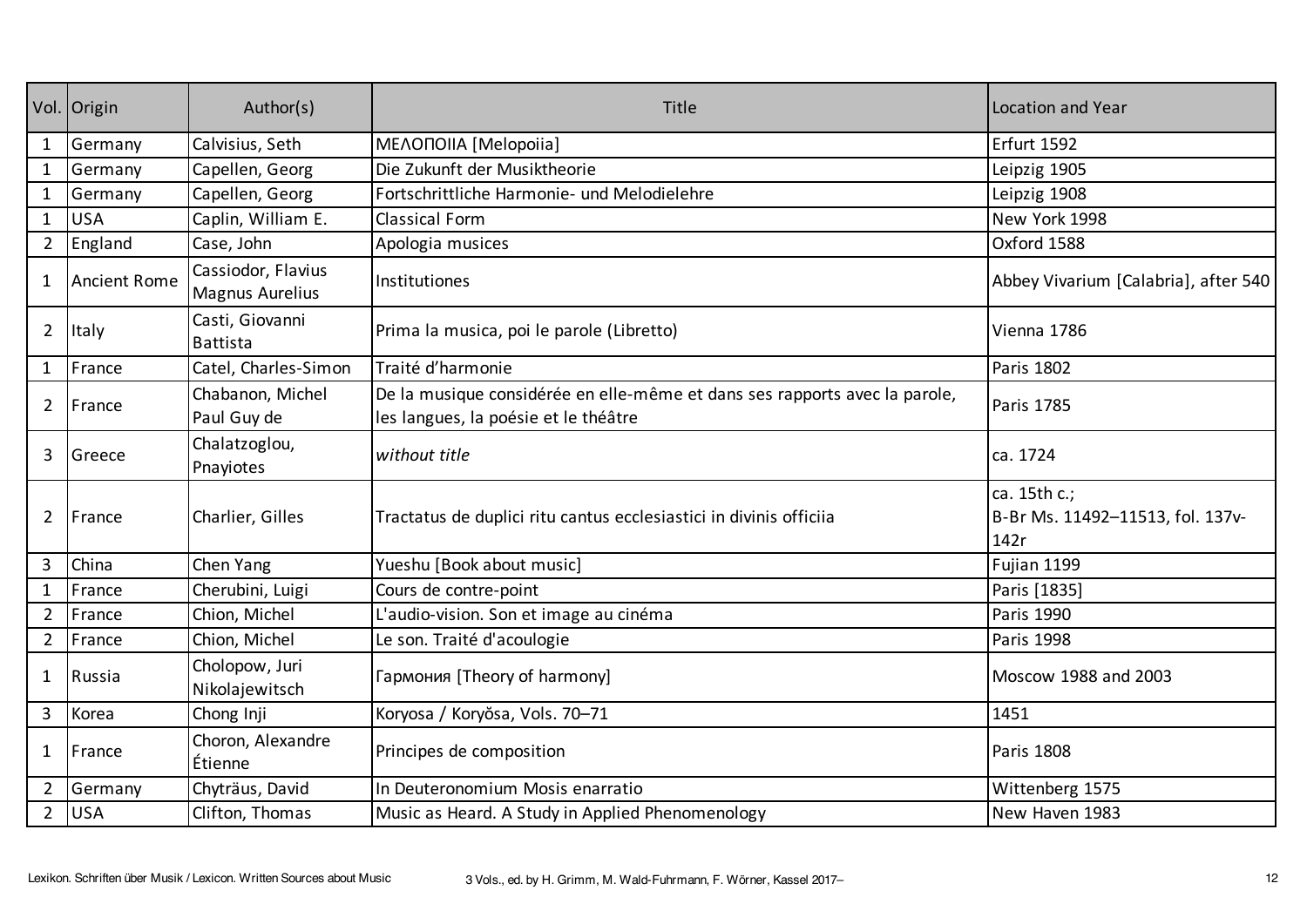|                | Vol. Origin   | Author(s)                                     | Title                                                                                                                                                                                                                                | Location and Year                                                                                                                                                                          |
|----------------|---------------|-----------------------------------------------|--------------------------------------------------------------------------------------------------------------------------------------------------------------------------------------------------------------------------------------|--------------------------------------------------------------------------------------------------------------------------------------------------------------------------------------------|
| $\mathbf{1}$   | Low Countries | Coclico, Adrianus Petit                       | Compendium musices                                                                                                                                                                                                                   | Nürnberg 1552                                                                                                                                                                              |
| $\overline{2}$ | France        | Cocteau, Jean                                 | Le Coq et l'arlequin. Notes autour de la musique                                                                                                                                                                                     | <b>Paris 1918</b>                                                                                                                                                                          |
| $\mathbf{1}$   | <b>USA</b>    | Cohn, Richard                                 | Audacious Euphony                                                                                                                                                                                                                    | New York 2012                                                                                                                                                                              |
| $2^{\circ}$    | <b>USA</b>    | Cone, Edward T.                               | <b>Musical Form and Musical Performance</b>                                                                                                                                                                                          | New York 1968                                                                                                                                                                              |
| $\overline{2}$ | <b>USA</b>    | Cone, Edward T.                               | The Composer's Voice                                                                                                                                                                                                                 | Berkeley 1974                                                                                                                                                                              |
| $\overline{3}$ | China         | Confuzius?                                    | Lunyu [The Analects of Confucius]                                                                                                                                                                                                    | around 2nd c. AD                                                                                                                                                                           |
| $\overline{2}$ | France        | Conservatoire de<br>Musique à Paris (Ed.)     | Methode de Chant du conservatoire de musique a Paris: en 3 partier                                                                                                                                                                   | Paris 1803                                                                                                                                                                                 |
| $\mathbf{1}$   | <b>USA</b>    | Cooper, Grosvenor W.<br>and Meyer, Leonard B. | The Rhythmic Structure of Music                                                                                                                                                                                                      | Chicago 1960                                                                                                                                                                               |
| $2^{\circ}$    | <b>USA</b>    | Copland, Aaron                                | Music and Imagination                                                                                                                                                                                                                | Cambridge, Mass. 1952                                                                                                                                                                      |
| $\overline{2}$ | Italy         | Council of Trent<br>(issued by Pius V.)       | Quo primum                                                                                                                                                                                                                           | 14.7.1570                                                                                                                                                                                  |
| $2^{\circ}$    | France        | Cousu, Antoine de/du                          | La Musique universelle, contenant toute la pratique et toute la théorie                                                                                                                                                              | Paris 1658                                                                                                                                                                                 |
| $\mathbf{1}$   | <b>USA</b>    | Cowell, Henry                                 | <b>New Musical Resources</b>                                                                                                                                                                                                         | New York 1930                                                                                                                                                                              |
| $\overline{2}$ | Germany       | Cramer, Carl Friedrich                        | Magazin der Musik<br>*Recensionen (C.P.E. Bach)<br>*Recensionen, Ankündigungen, Claviersonaten und freye Fantasien (C.P.E. Bach)<br>*Ob Mahlerey oder Tonkunst eine größere Wirkung gewähre?<br>*Fortsetzung unter dem Titel »Musik« | 1783-1789;<br>*in: Vol. 1, Iss. 1-2, 19.12.1782 -<br>20.06.1783<br>*in: Vol. 2, Iss. 1, 09.07.1784 -<br>13.07.1785<br>*in: Vol. 2, Iss. 2, 17.05.1786 -<br>14.09.1787<br>* Kopenhagen 1789 |
| 2              | Germany       | Crelle, August Leopold                        | Einiges über musikalischen Ausdruck und Vortrag. Für Fortepiano-Spieler zum<br>Teil auch für andere ausübende Musiker                                                                                                                | Berlin 1823                                                                                                                                                                                |
|                | Germany       | Crüger, Johann                                | Synopsis Musica                                                                                                                                                                                                                      | Berlin 1630                                                                                                                                                                                |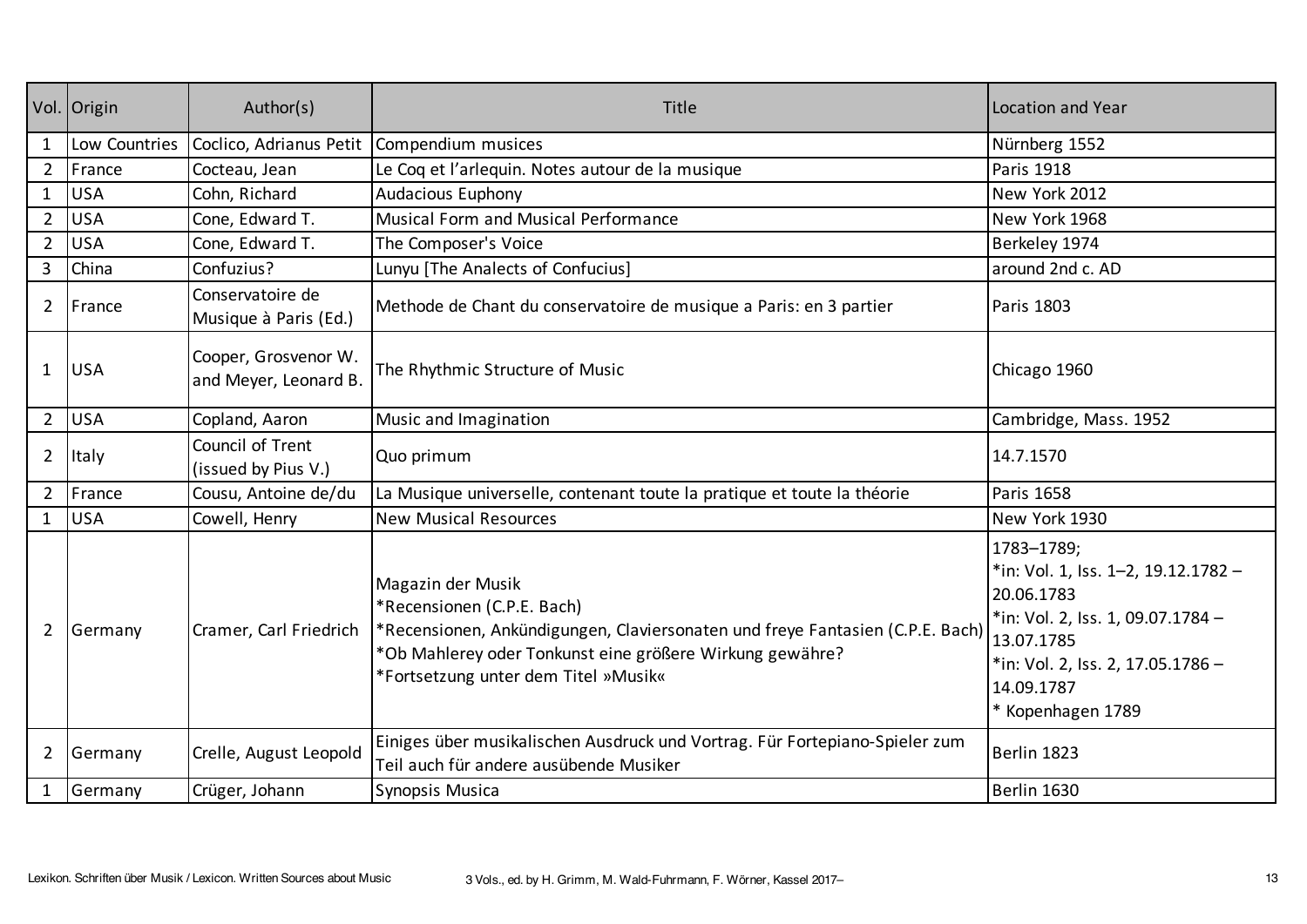|                | Vol. Origin    | Author(s)                          | Title                                                                                                                                                                                | Location and Year                                                                                |
|----------------|----------------|------------------------------------|--------------------------------------------------------------------------------------------------------------------------------------------------------------------------------------|--------------------------------------------------------------------------------------------------|
| 3              | China          | Cui Lingqin                        | Jiaofang ji<br>[Records about the kaiser's musical teaching institutions]                                                                                                            | around 755-757 AD                                                                                |
| $\overline{2}$ | Poland         | Czekanowska (-<br>Kuklińska), Anna | Studien zum Nationalstil der polnischen Musik, ed. by R. Günther                                                                                                                     | Regensburg 1990                                                                                  |
| $\overline{2}$ | Austria        | Czerny, Carl                       | Vollständige theoretisch-practische Pianoforte-Schule, op. 500;<br>Briefe über den Unterricht auf dem Pianoforte vom Anfange bis zur Ausbildung<br>als Anhang zu jeder Clavierschule | Vienna [1839] (Vols. 1-3) and [ca.<br>1846] (Vol. 4);<br>Vienna [ca. 1830]                       |
| $\mathbf{1}$   | Austria        | Czerny, Carl                       | School of Practical Composition                                                                                                                                                      | London 1848                                                                                      |
| $\mathbf{1}$   | France         | d'Alembert, Jean le<br>Rond        | Élémens de musique                                                                                                                                                                   | <b>Paris 1752</b>                                                                                |
| $\overline{2}$ | France         | d'Alembert, Jean le<br>Rond        | Réflexions sur la musique en général et la musique françoise en particulier                                                                                                          | Paris 1754                                                                                       |
| $\overline{2}$ | <b>IFrance</b> | d'Alembert, Jean le<br>Rond        | De la liberté de la musique                                                                                                                                                          | in: Mélanges de littérature,<br>d'histoire et de philosophie,<br>Amsterdam 1759, Vol. 4, 381-462 |
| $\overline{2}$ | France         | d'Alembert, Jean le<br>Rond        | Réflexions sur la théorie de la musique                                                                                                                                              | 1777;<br>in: Œuvres et correspondance<br>inédites de D'Alembert, ed. by C.<br>Henry, Paris 1887  |
| 1              | France         | d'Indy, Vincent                    | Cours de composition musicale                                                                                                                                                        | Paris 1903-1950                                                                                  |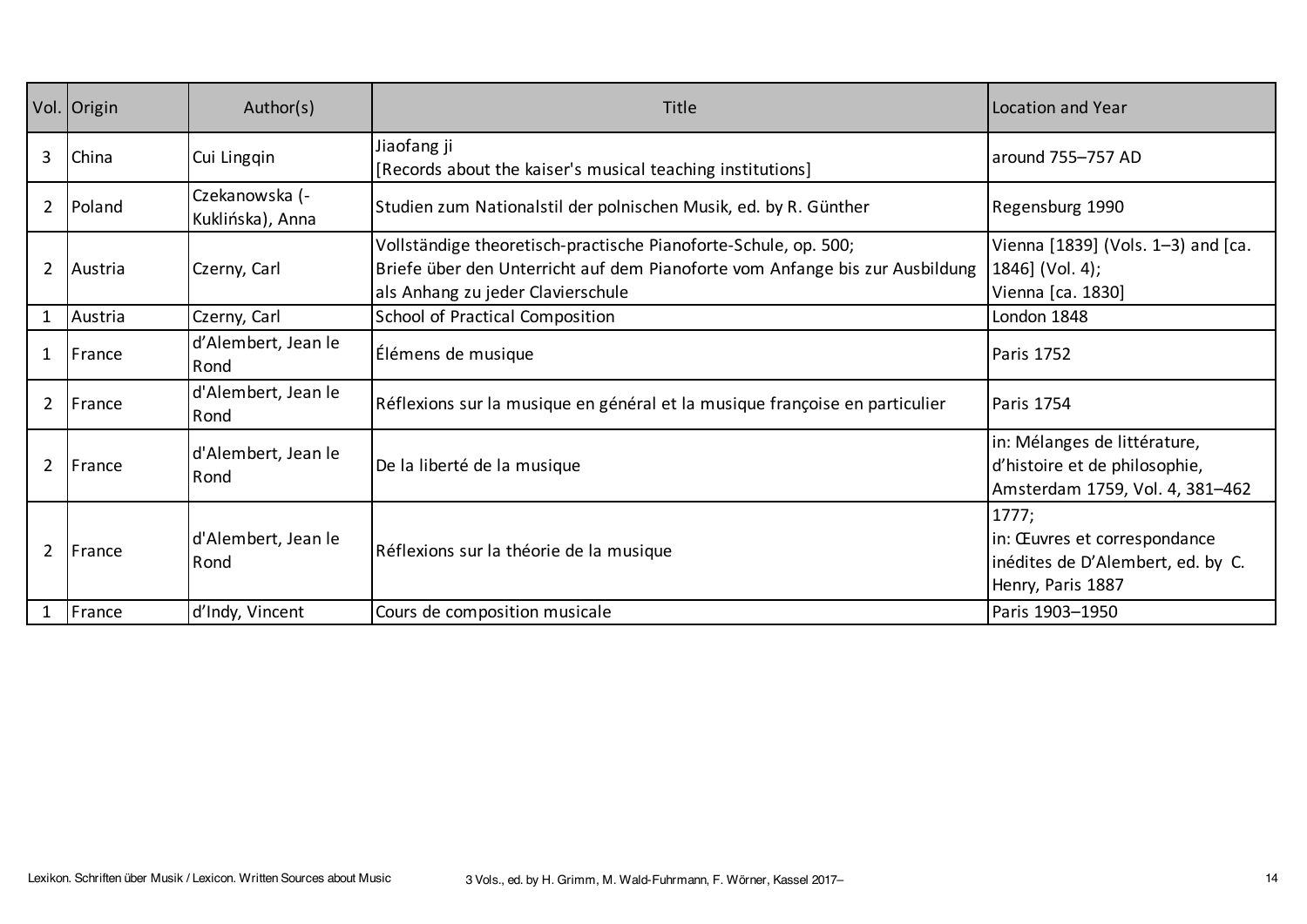|                | Vol. Origin             | Author(s)                                                  | Title                                                                                                                                                                                                                                                                                                                                                                      | Location and Year                                                                                                                                                                                            |
|----------------|-------------------------|------------------------------------------------------------|----------------------------------------------------------------------------------------------------------------------------------------------------------------------------------------------------------------------------------------------------------------------------------------------------------------------------------------------------------------------------|--------------------------------------------------------------------------------------------------------------------------------------------------------------------------------------------------------------|
| $\overline{2}$ | Germany                 | Dahlhaus, Carl                                             | About music criticism among others in the following articles:<br>*Zum Begriff der Kritik<br>*Das Negative und die Kritik<br>*Das Irrationale und der Geist der Kritik<br>*Kann Musikkritik objektiv sein?<br>*Funktionale, ästhetische und historisierende Musikkritik<br>*Probleme der Kompositionskritik<br>*Politische und ästhetische Kriterien der Kompositionskritik | *in: Deutsche Universitätszeitung<br>1958<br>*in: Stuttgarter Zeitung 3.3.1962<br>*in: Stuttgarter Zeitung 15.12.1962<br>*in: NZfM 1969<br>*in: Rheinische Philharmonie 1970,<br>$36 - 43$<br>*1971<br>*1973 |
| $\overline{2}$ | Germany                 | Dahlhaus, Carl                                             | Musikästhetik                                                                                                                                                                                                                                                                                                                                                              | Cologne 1967                                                                                                                                                                                                 |
| $\mathbf{1}$   | Germany                 | Dahlhaus, Carl                                             | Untersuchungen über die Entstehung der harmonischen Tonalität                                                                                                                                                                                                                                                                                                              | Kassel 1967                                                                                                                                                                                                  |
| $2^{\circ}$    | Germany                 | Dahlhaus, Carl                                             | Ästhetische Probleme der elektronischen Musik                                                                                                                                                                                                                                                                                                                              | in: Experimentelle Musik. Raum-<br>Musik, visuelle Musik, Medien-<br>Musik, Wort-Musik, Elektronik-<br>Musik, Computer-Musik, ed. by F.<br>Winckel, Berlin 1970, 81-90                                       |
| $\overline{2}$ | Germany                 | Dahlhaus, Carl                                             | Analyse und Werturteil                                                                                                                                                                                                                                                                                                                                                     | <b>Mainz 1970</b>                                                                                                                                                                                            |
| $\overline{2}$ | Germany                 | Dahlhaus, Carl                                             | Idee der absoluten Musik                                                                                                                                                                                                                                                                                                                                                   | Kassel 1978                                                                                                                                                                                                  |
| $\overline{2}$ | Germany                 | Dahlhaus, Carl                                             | Ästhetik und Musikästhetik                                                                                                                                                                                                                                                                                                                                                 | in: Neues Handbuch der<br>Musikwissenschaft, Vol. 10:<br>Systematische Musikwissenschaft,<br>Wiesbaden 1982, 81-108                                                                                          |
| $\overline{2}$ | Germany                 | Dalberg, (Johann)<br>Friedrich Hugo<br>(Nepomuk Eckenbert) | Blicke eines Tonkünstlers in die Musik der Geister                                                                                                                                                                                                                                                                                                                         | Mannheim 1787                                                                                                                                                                                                |
| $\overline{3}$ | Arabic<br>cultural area | Darwish Ali Changi                                         | Risala-yi musiqi                                                                                                                                                                                                                                                                                                                                                           |                                                                                                                                                                                                              |
| $\overline{3}$ | India                   | Dattila (muni)                                             | Datillam                                                                                                                                                                                                                                                                                                                                                                   | End of 8th c.                                                                                                                                                                                                |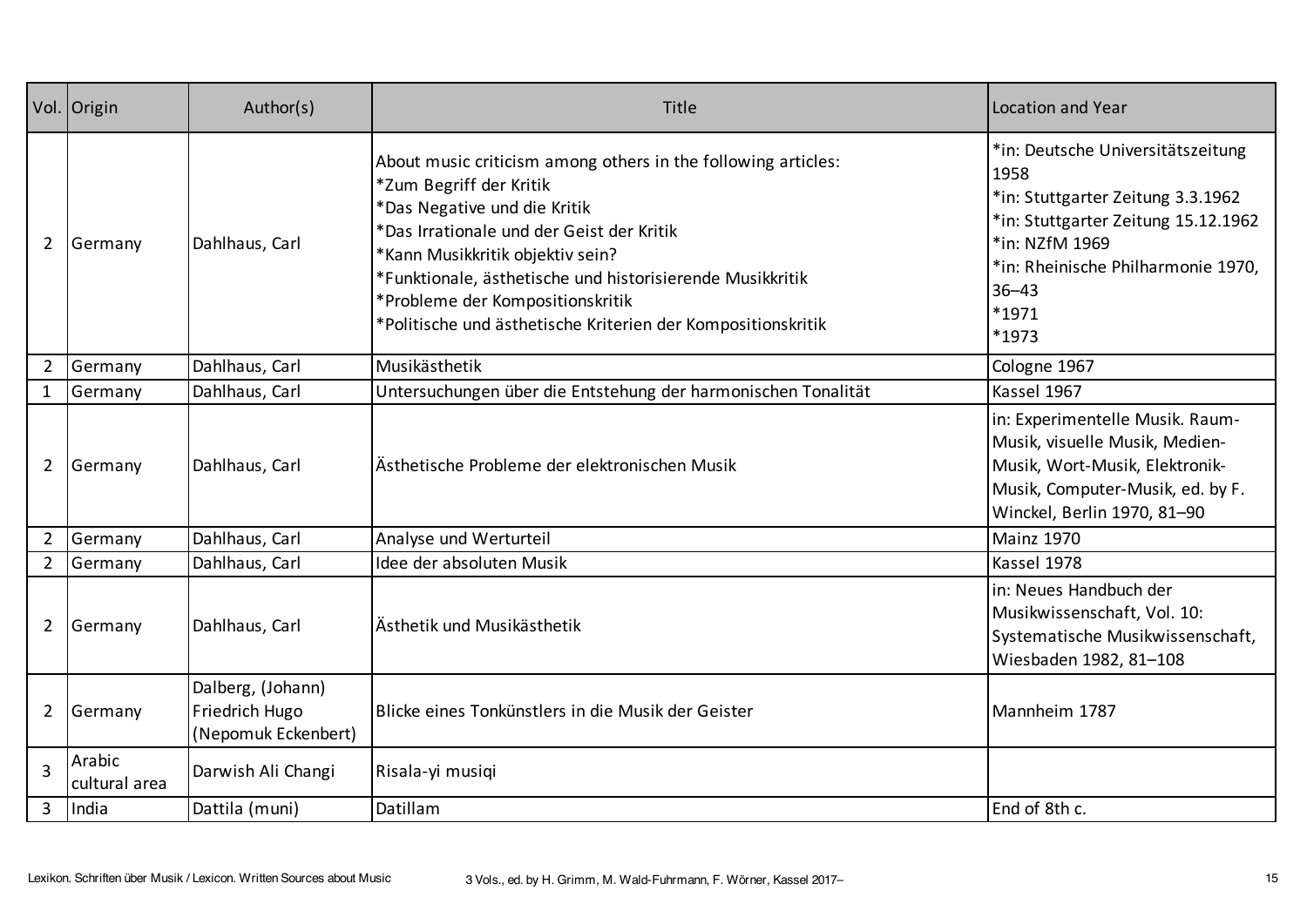|                | Vol. Origin              | Author(s)                                          | Title                                                                                                                                             | Location and Year                                                           |
|----------------|--------------------------|----------------------------------------------------|---------------------------------------------------------------------------------------------------------------------------------------------------|-----------------------------------------------------------------------------|
| $\mathbf{1}$   | Germany                  | Daube, Johann<br>Friedrich                         | Der Musikalische Dilettant                                                                                                                        | Vienna 1773                                                                 |
| $\overline{2}$ | New Zealand              | Davies, Stephen                                    | Musical Works and Performances. A Philosophical Exploration                                                                                       | Oxford 2001                                                                 |
| 3              | Japan                    | Dazai Shundai 太宰<br>春台                             | Dokugo 独語                                                                                                                                         | 17th or 18th c.;<br>in: Kokuritsu kokkai toshokan, 1816                     |
| $\overline{2}$ | Spain                    | de Hita, Antonio<br>Rodríguez                      | Diapasón instructivo                                                                                                                              | Madrid 1757                                                                 |
| $\overline{2}$ | Spain                    | de Hita, Antonio<br>Rodríguez                      | Noticia del gusto español en la música                                                                                                            | Ms. 1777;<br>E-Mn Mss / 21393 / 7                                           |
| $\mathbf{2}$   | France                   | Debussy, Claude                                    | Monsieur Croche et autres écrits, ed. by F. Lesure;<br>Monsieur Croche. Sämtliche Schriften und Interviews, transl. by J. Häusler                 | Paris 1971;<br>Stuttgart 1974                                               |
| $\mathbf{1}$   | Germany                  | Dehn, Siegfried<br>Wilhelm                         | Theoretisch-praktische Harmonielehre                                                                                                              | Berlin 1840                                                                 |
| 1              | Germany                  | Dehn, Siegfried<br>Wilhelm and Scholz,<br>Bernhard | Lehre vom Contrapunkt, dem Canon und der Fuge                                                                                                     | Berlin 1859                                                                 |
| $\overline{2}$ | Italy                    | Della Valle, Pietro,<br>gen. Il Pellegrino         | Della musica dell'età nostra che non è punto inferior, []                                                                                         | dated 1640                                                                  |
| $\overline{2}$ | Italy                    | Delle Sedie, Enrico                                | Estetica del Canto e dell'Arte Melodrammatica - Esthétique du Chant et de<br>L'Art Lyrique - Esthetics of the Art of Singing and of the Melodrama | Livorno 1885                                                                |
| $\overline{2}$ | Germany                  | Demantius,<br>(Johannes) Christoph                 | Isagoge artis musicae                                                                                                                             | Nürnberg 1607; 1632                                                         |
| 1              | Russia                   | Denissow, Edisson<br>Wassiljewitsch                | Додекафония [Dodekaphonie]                                                                                                                        | in: Музыка и современность<br>[Music and Present], Iss. 6, 1969,<br>478-525 |
| 3              | turkish<br>cultural area | Dervis-es Seyyid<br>Mehmid Emin                    | Der beyan-i kavaid-i nağme-i perde-i tanbur                                                                                                       | 1812                                                                        |
| $\mathbf{1}$   | France                   | Descartes, René                                    | Compendium                                                                                                                                        | Utrecht 1650                                                                |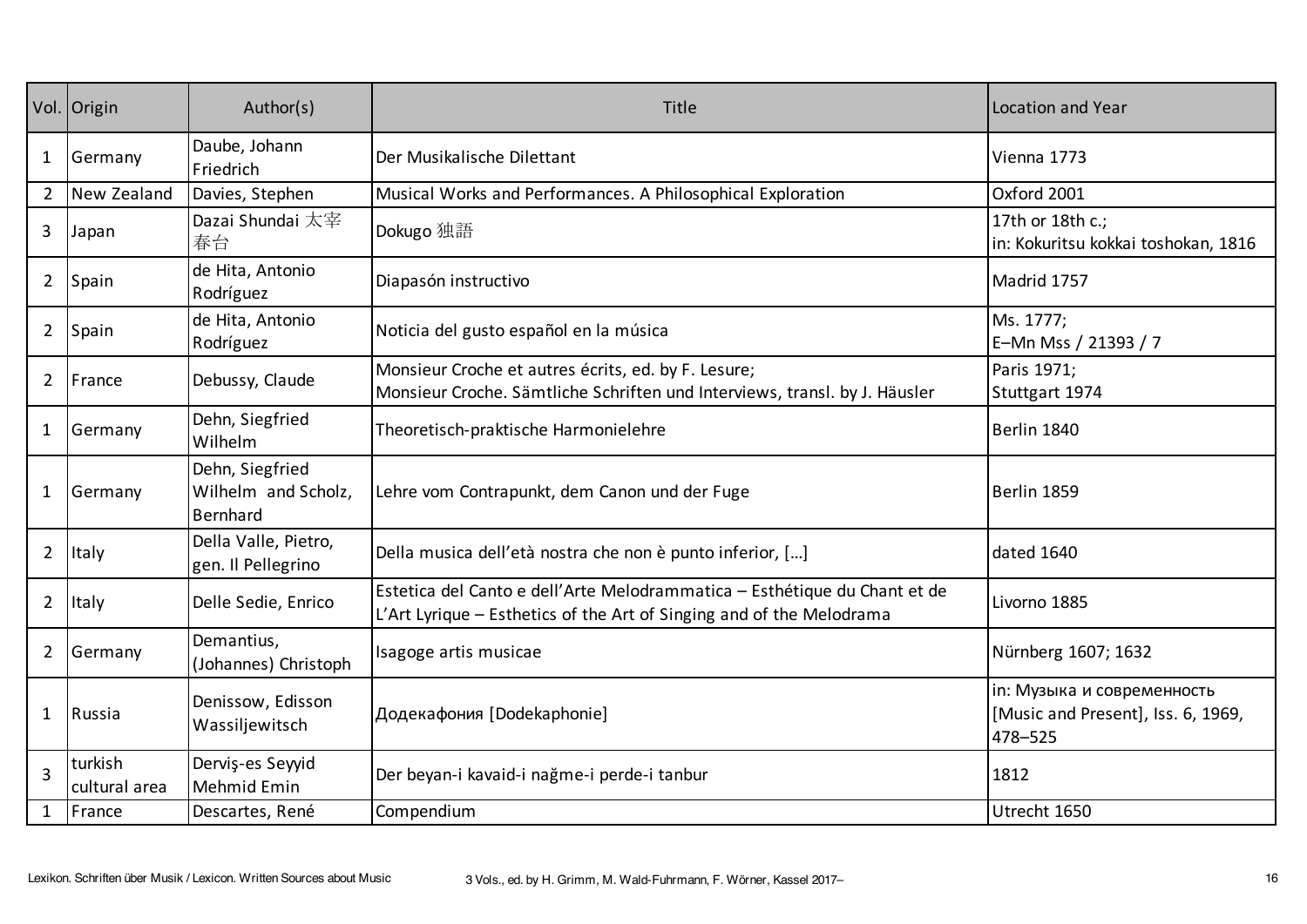|                | Vol. Origin              | Author(s)                                                          | <b>Title</b>                                                                                                                                                                                                                                                                      | Location and Year                                                                                                                                                                              |
|----------------|--------------------------|--------------------------------------------------------------------|-----------------------------------------------------------------------------------------------------------------------------------------------------------------------------------------------------------------------------------------------------------------------------------|------------------------------------------------------------------------------------------------------------------------------------------------------------------------------------------------|
| $2^{\circ}$    | Germany                  | Dessoir, Max                                                       | Ästhetik und allgemeine Kunstwissenschaft in den Grundzügen dargestellt                                                                                                                                                                                                           | Stuttgart 1906                                                                                                                                                                                 |
| $\overline{2}$ | France                   | Devienne, François                                                 | Nouvelle méthode théoretique et pratique pour la flute                                                                                                                                                                                                                            | Paris [1794?]                                                                                                                                                                                  |
| $2^{\circ}$    | France                   | Diderot, Denis                                                     | Lettre sur les aveugles à l'usage de ceux qui voient                                                                                                                                                                                                                              | London 1749                                                                                                                                                                                    |
| $2^{\circ}$    | France                   | Diderot, Denis                                                     | Lettre sur les sourds et muets                                                                                                                                                                                                                                                    | Paris 1751                                                                                                                                                                                     |
| $\overline{2}$ | France                   | Diderot, Denis                                                     | Diderot's contribution to the Querelle des Bouffons (with reference to: »Arrêt<br>rendu à l'amphithéâtre de l'Opéra«; »Au petit prophète de Boesmischbroda, au<br>Grand prophète Monet«; »Les Trois chapitres ou la vision de la nuit du mardi-<br>gras au mercredi des cendres«) | s.l. 1753                                                                                                                                                                                      |
| $\overline{2}$ | France                   | Diderot, Denis                                                     | Le Neveu de Rameau                                                                                                                                                                                                                                                                | Ms. 1762-1774                                                                                                                                                                                  |
| $\overline{2}$ | Germany                  | Dilherr, Johann<br>Michael                                         | Entwerffung deß Anfangs, Fortgangs, Aenderungen, Brauchs und Mißbrauchs<br>der edlen Music                                                                                                                                                                                        | Nürnberg 1643                                                                                                                                                                                  |
| $\overline{2}$ | Germany                  | Dilthey, Wilhelm<br>(Christian Ludwig)                             | Von deutscher Dichtung und Musik. Aus den Studien zur Geschichte des<br>Deutschen Geistes von Wilhelm Dilthey                                                                                                                                                                     | Leipzig und Berlin 1933                                                                                                                                                                        |
| $\overline{3}$ | turkish<br>cultural area | Dimitri Cantemir<br>[Kantemiroğlu]                                 | Kitābu 'ilmi 'l-mūsīķī 'alā vechi 'l-hurūfāt [Kitabül İlmül Musiki]                                                                                                                                                                                                               | 1692? 1700?                                                                                                                                                                                    |
| $\overline{2}$ | Germany                  | Döblin, (Bruno) Alfred                                             | Gespräche mit Kalypso. Ueber die Musik;<br>Vom Musiker. Ein Dialog mit Kalypso                                                                                                                                                                                                    | in: Der Sturm 1, 1910/11, 34, 42,<br>50-51, 57-59, 67-69, 76, 83-84,<br>92-93, 100-101, 108-109, 118-119,<br>125-126, 134-135, 150, 157-158,<br>166-167, 173, 182;<br>in: Melos 1, 1920, 38-41 |
| $2^{\circ}$    | Germany                  | Doflein, Erich                                                     | Das Geigen-Schulwerk, 3 Vols.                                                                                                                                                                                                                                                     | <b>Mainz 1932</b>                                                                                                                                                                              |
| $\overline{2}$ | Italy                    | Domenico,<br>Dmenichino,<br>Domenegino, da<br>Piacenza, da Ferrara | De arte saltandi & choreas ducendi                                                                                                                                                                                                                                                | mid-15th c.<br>(F-Pn fonds ital.972)                                                                                                                                                           |
| $\overline{2}$ | Italy                    | Doni, Antonfrancesco                                               | Dialogo della musica                                                                                                                                                                                                                                                              | Venice 1544                                                                                                                                                                                    |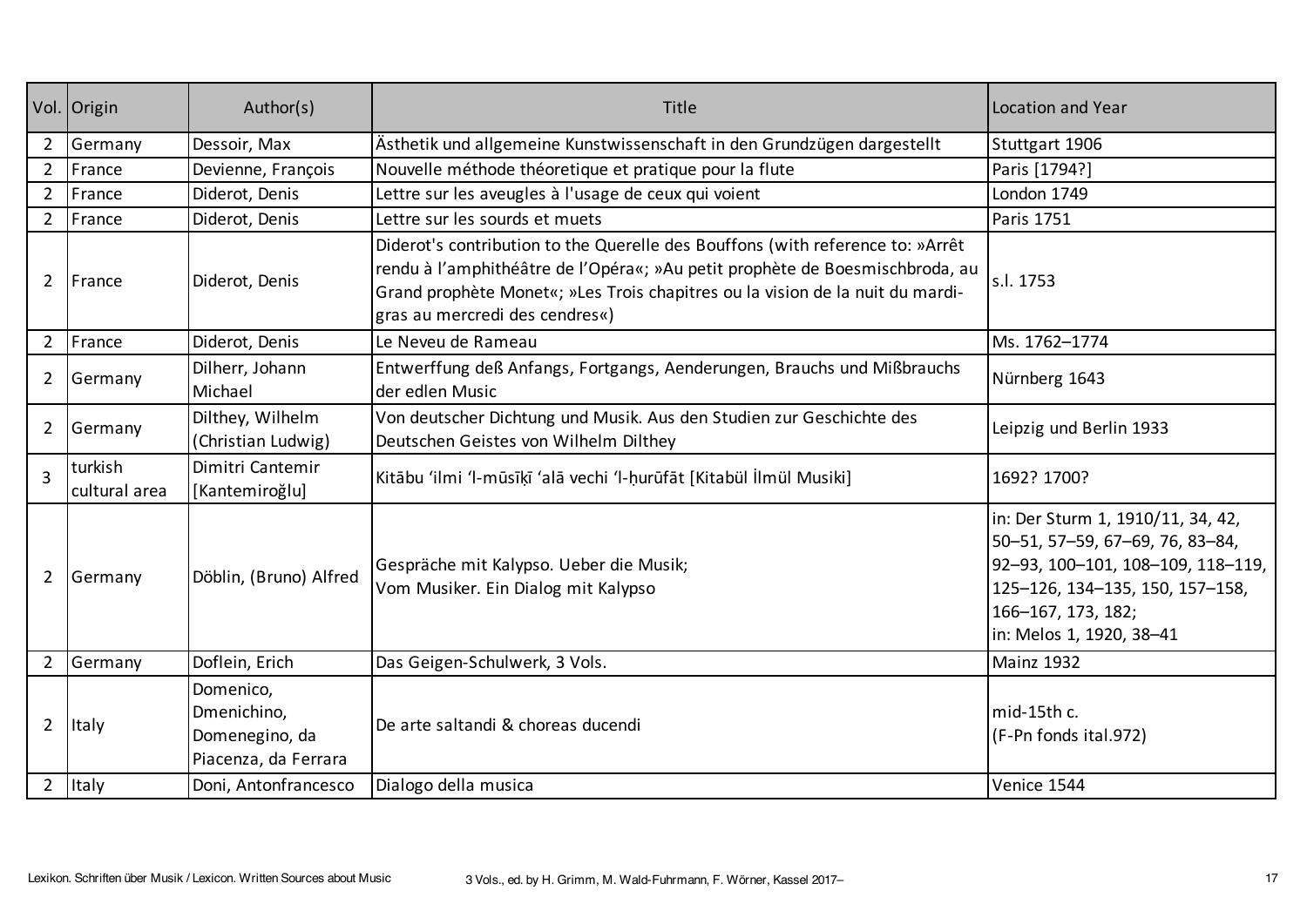|                | Vol. Origin             | Author(s)                            | Title                                                                                                                                                                                                                                                                                                                                                          | <b>Location and Year</b>                                                     |
|----------------|-------------------------|--------------------------------------|----------------------------------------------------------------------------------------------------------------------------------------------------------------------------------------------------------------------------------------------------------------------------------------------------------------------------------------------------------------|------------------------------------------------------------------------------|
| $\mathbf{1}$   | <b>Italy</b>            |                                      | Doni, Giovanni Battista   Compendio del Trattato                                                                                                                                                                                                                                                                                                               | <b>Rome 1635</b>                                                             |
| $\overline{2}$ | Italy                   |                                      | Doni, Giovanni Battista Lyra barbarina amphichordos, 2 Vols.                                                                                                                                                                                                                                                                                                   | Florence 1763                                                                |
| $2^{\circ}$    | Italy                   | Draghetti, Andrea                    | Psychologiae specimen                                                                                                                                                                                                                                                                                                                                          | Milan 1771 (vol. 1), 1772 (vol. 2)                                           |
| $\mathbf{1}$   | Austria                 | Drechsler, Joseph                    | Harmonie- und Generalbaß-Lehre                                                                                                                                                                                                                                                                                                                                 | Vienna [1816]                                                                |
| $\mathbf{1}$   | Germany                 | Dressler, Gallus                     | Praecepta musicæ poëticæ                                                                                                                                                                                                                                                                                                                                       | Magdeburg 1563/64                                                            |
| $\overline{2}$ | Russia                  | Druskin, Michail<br>Semënovič        | Новая фортепианная музыка: С систематическим обзором современной<br>фортепианной литературы (Novaja fortepiannaja muzyka: S sistematičeskim<br>obsorom sovremennoj fortepiannoj literatury; Neue Klaviermusik: Mit einer<br>systematischen Übersicht der modernen Klavierliteratur; New piano music:<br>with a systematic overview of modern piano literature) | St. Petersburg [Leningrad] 1928                                              |
| $2^{\circ}$    | France                  | Du Bos, Dubos, Abbé<br>Jean-Baptiste | Réflexions critiques sur la poésie et sur la peinture, 3 Vols.                                                                                                                                                                                                                                                                                                 | <b>Paris 1719</b>                                                            |
| 3              | China                   | Duan Anjie 段安節 or<br>Duan Taiyi 段太儀  | Yuefu zalu 樂府雜錄 [Miscellaneous records about music]                                                                                                                                                                                                                                                                                                            | Chang'an betw. 890 and 900                                                   |
|                | 2   France              | Dumanoir, Guillaume                  | Le Mariage de la musique avec la dance                                                                                                                                                                                                                                                                                                                         | Paris 1664                                                                   |
|                | 2 France                | Duprez, Gilbert-Louis                | L'Art du chant                                                                                                                                                                                                                                                                                                                                                 | <b>Paris 1845</b>                                                            |
| $\overline{3}$ | Arabic<br>cultural area |                                      | Ebn Gheybī al-Marāghī Jāme' al-alḥān and Maqāṣed al-alḥān                                                                                                                                                                                                                                                                                                      |                                                                              |
| $\overline{3}$ | Arabic<br>cultural area |                                      | Ebn Gheybī al-Marāghī   Sharḥ-e Advār and Zawā'ed al-fawā'ed                                                                                                                                                                                                                                                                                                   |                                                                              |
|                | 2 Italy                 | Eco, Umberto                         | L'opera aperta                                                                                                                                                                                                                                                                                                                                                 | Milan 1962                                                                   |
| $2^{\circ}$    | Germany                 | Eger von Kalkar,<br>Heinrich         | Cantuagium de musica                                                                                                                                                                                                                                                                                                                                           | around 1380                                                                  |
| $\mathbf{2}$   | Austria                 | Ehrenfels, Christian<br>von          | Ueber >Gestaltqualitäten‹                                                                                                                                                                                                                                                                                                                                      | in: Vierteljahrschrift für<br>wissenschaftliche Theorie 14, 1890,<br>249-292 |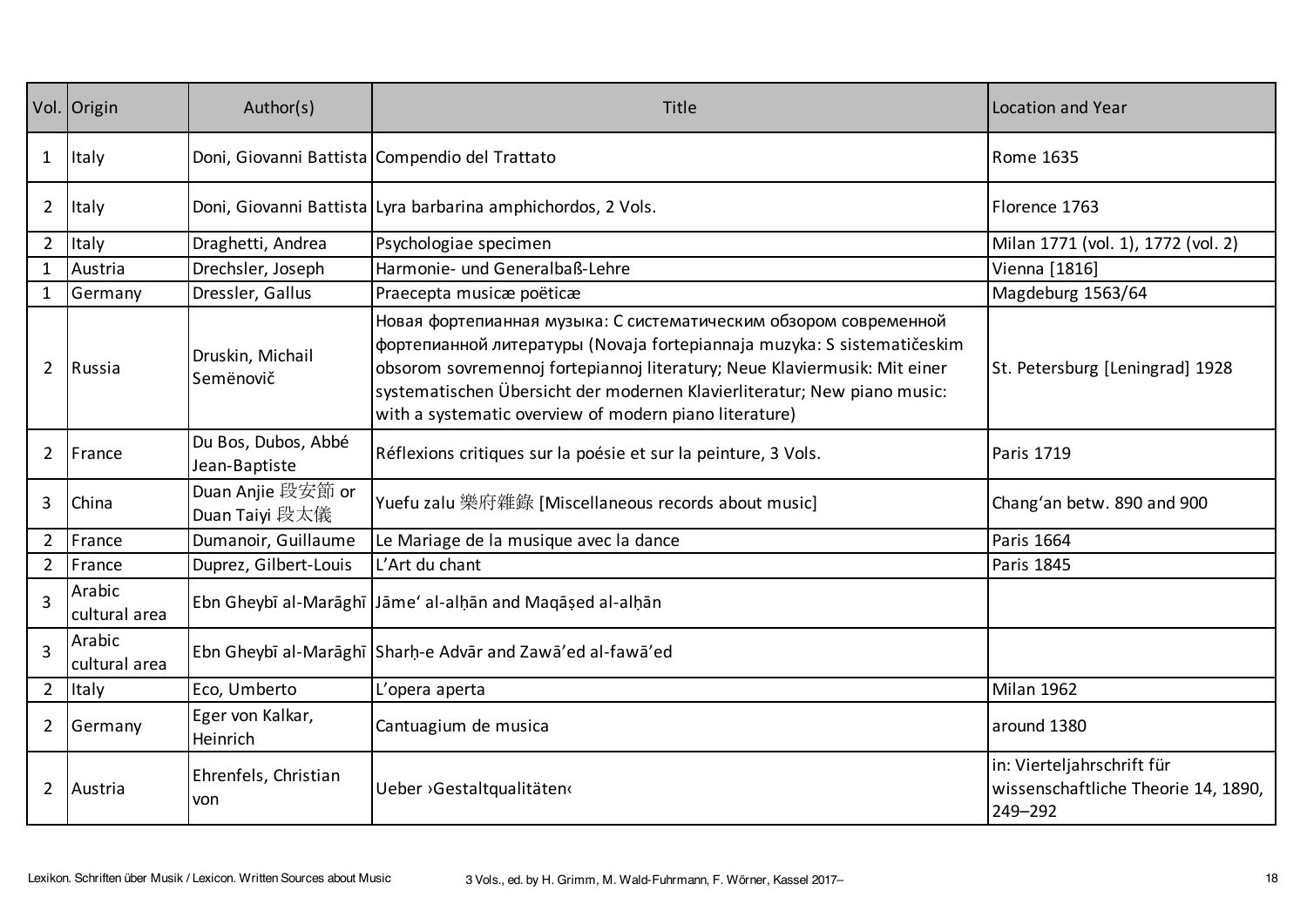|                | Vol. Origin        | Author(s)                                                                      | Title                                                                  | Location and Year                                |
|----------------|--------------------|--------------------------------------------------------------------------------|------------------------------------------------------------------------|--------------------------------------------------|
| $\mathbf{1}$   | Germany            | Eimert, Herbert                                                                | Lehrbuch der Zwölftontechnik                                           | Wiesbaden 1950                                   |
| $\overline{2}$ | Germany            | Eisler, Hanns, eigentl.<br>Johannes                                            | Gesellschaftliche Grundfragen der modernen Musik                       | in: Aufbau 4/7, 1948, 550-558                    |
| $2^{\circ}$    | Russia             | Ėjges, Eiges,<br>Konstantin Romanovič                                          | Stat'i po filosofii muzyki, Kniga 1-ja [Essays about music philosophy] | Moscow 1912                                      |
| $\overline{2}$ | Germany            | Engel, Johann Jakob                                                            | Ueber musikalische Malerey                                             | Berlin 1780                                      |
| $\overline{2}$ | Germany /<br>Italy | Erdmann, Hans and<br>Becce, Giuseppe (in<br>collaboration with<br>Ludwig Brav) | Allgemeines Handbuch der Film-Musik. Vol. 1: Musik und Film            | Berlin 1927                                      |
| $\mathbf{1}$   | Germany            | <b>Ernst Friedrich Eduard</b><br>Richter                                       | Lehrbuch der Harmonie                                                  | Leipzig 1853                                     |
| $\mathbf{1}$   | Germany            | <b>Ernst Friedrich Eduard</b><br>Richter                                       | Lehrbuch der Fuge                                                      | Leipzig 1859                                     |
| $\mathbf{1}$   | Switzerland        | <b>Ernst Kurth</b>                                                             | Linearer Kontrapunkt                                                   | <b>Bern 1917</b>                                 |
| $\overline{2}$ | Germany            | Eschenburg, Johann<br>Joachim                                                  | Entwurf einer Theorie und Literatur der schönen Wissenschaften         | Berlin and Stettin 1783                          |
| $\mathbf{1}$   | Greece             | Euklid                                                                         | Sectio canonis                                                         | [Alexandria], around 300 BC                      |
| $\mathbf{1}$   | Russia             | Euler, Leonhard                                                                | Tentamen novae theoriae musicae                                        | St. Petersburg 1739                              |
| $\overline{2}$ | Spain              | Eximeno (y Pujades),<br>Antonio                                                | Don Lazarillo Vizcardi                                                 | posth. 1872/73                                   |
| $\mathbf{1}$   | Germany            | Faber, Heinrich                                                                | Musica poetica                                                         | Hof, around 1548                                 |
| $\mathbf{1}$   | Germany            | Faber, Heinrich                                                                | Ad musicam practicam introductio                                       | Nürnberg 1550                                    |
| 3              | China              | Fan Ye(h)                                                                      | Hou Han Shu                                                            | around 450 AD                                    |
| $\overline{2}$ | Spain              | Feijoo y Montenegro,<br>Benito Jerónimo                                        | Teatro critico universal, 8 Vols.                                      | Madrid 1726-1739; 1740<br>(supplement)           |
| $\overline{2}$ | Spain              | Feijoo y Montenegro,<br>Benito Jerónimo                                        | Cartas eruditas y curiosas, 5 Vols.                                    | Madrid 1742-1760; 1781 and 1783<br>(supplements) |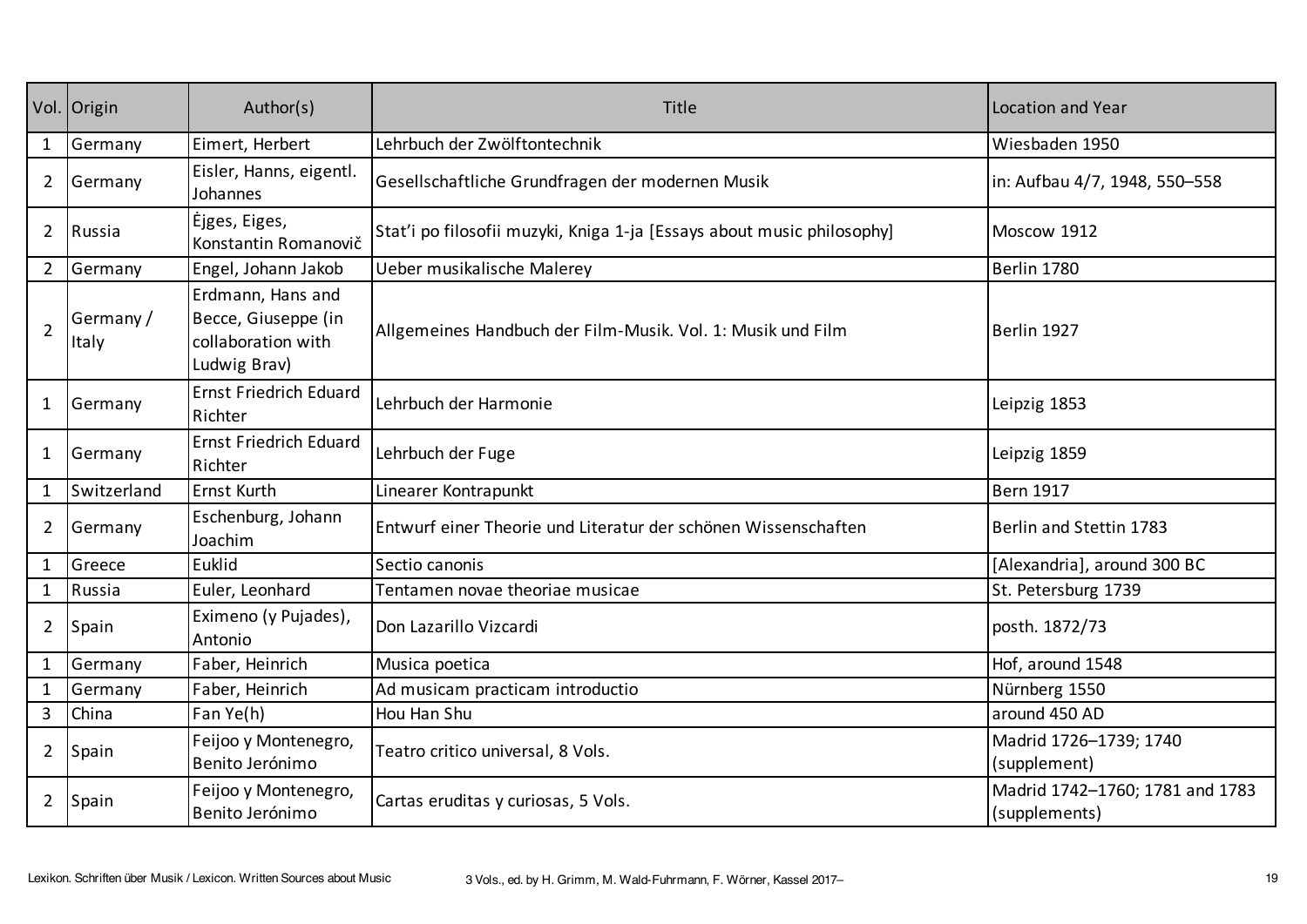|                | Vol. Origin | Author(s)                                     | Title                                                                                            | Location and Year                                       |
|----------------|-------------|-----------------------------------------------|--------------------------------------------------------------------------------------------------|---------------------------------------------------------|
| $\mathbf{1}$   | Italy       | Fenaroli, Fedele                              | Regole musicali per i principianti di cembalo                                                    | Naples 1775                                             |
| $\mathbf{1}$   | Italy       | Fenaroli, Fedele                              | Partimenti                                                                                       | Paris [1814]                                            |
| $\mathbf{1}$   | France      | Fétis, François-Joseph                        | Traité de l'harmonie                                                                             | Paris 1844                                              |
| $\overline{2}$ | Italy       | Ficino, Marsilio                              | Theologia Platonica                                                                              | 1469-1474; Florence 1482                                |
| $\overline{2}$ | Italy       | Ficino, Marsilio                              | In Timaeum commentarium                                                                          | 1484                                                    |
| $\overline{2}$ | Italy       | Ficino, Marsilio                              | De rationibus musice, letter to Domenico Benivieni                                               | 1484                                                    |
| $\overline{2}$ | Italy       | Ficino, Marsilio                              | De vita                                                                                          | 1489                                                    |
| $\overline{2}$ | Italy       | Ficino, Marsilio                              | Epistolarium (with reference to: De musica, letter to Antonius Canisianus & De<br>diuino furore) | 1495                                                    |
| $2^{\circ}$    | Italy       | Ficino, Marsilio                              | Argumentum in Ionem [introduction to Plato's Ion]                                                |                                                         |
| $\mathbf{1}$   | Germany     | Finck, Hermann                                | Practica musica                                                                                  | Wittenberg 1556                                         |
| $\mathbf{1}$   | Germany     | Fink, [Christian]<br><b>Gottfried Wilhelm</b> | Harmonielehre                                                                                    | Leipzig 1842                                            |
| $\overline{2}$ | England     | Fludd, Robert                                 | De musica mundana                                                                                | 1618;<br>in: Utriusque cosmi, Vol. 1,<br>Oppenheim 1618 |
| $\mathbf{1}$   | Italy       | Fogliano, Lodovico                            | Musica Theorica                                                                                  | Venice 1529                                             |
| $\overline{2}$ | Germany     | Forkel, Johann<br><b>Nikolaus</b>             | Musikalisch-kritische Bibliothek                                                                 | Gotha 1778 (Vols. 1 & 2) and 1779<br>(Vol. 3)           |
| $\overline{2}$ | Germany     | Forkel, Johann<br>Nikolaus                    | Allgemeine Geschichte der Musik                                                                  | Leipzig 1788 (Vol. 1), 1801 (Vol. 2)                    |
| $\overline{2}$ | Germany     | Forkel, Johann<br><b>Nikolaus</b>             | Ueber Johann Sebastian Bachs Leben, Kunst und Kunstwerke                                         | Leipzig 1802                                            |
| $\mathbf{1}$   | Austria     |                                               | Förster, Emanuel Aloys Anleitung zum General-Bass                                                | Wien and Leipzig 1805                                   |
| $\mathbf{1}$   | Austria     | Förster, Emanuel Aloys Practische Beyspiele   |                                                                                                  | <b>Wien 1818</b>                                        |
| $\mathbf{1}$   | <b>USA</b>  | Forte, Allen                                  | <b>Structure of Atonal Music</b>                                                                 | New Haven 1973                                          |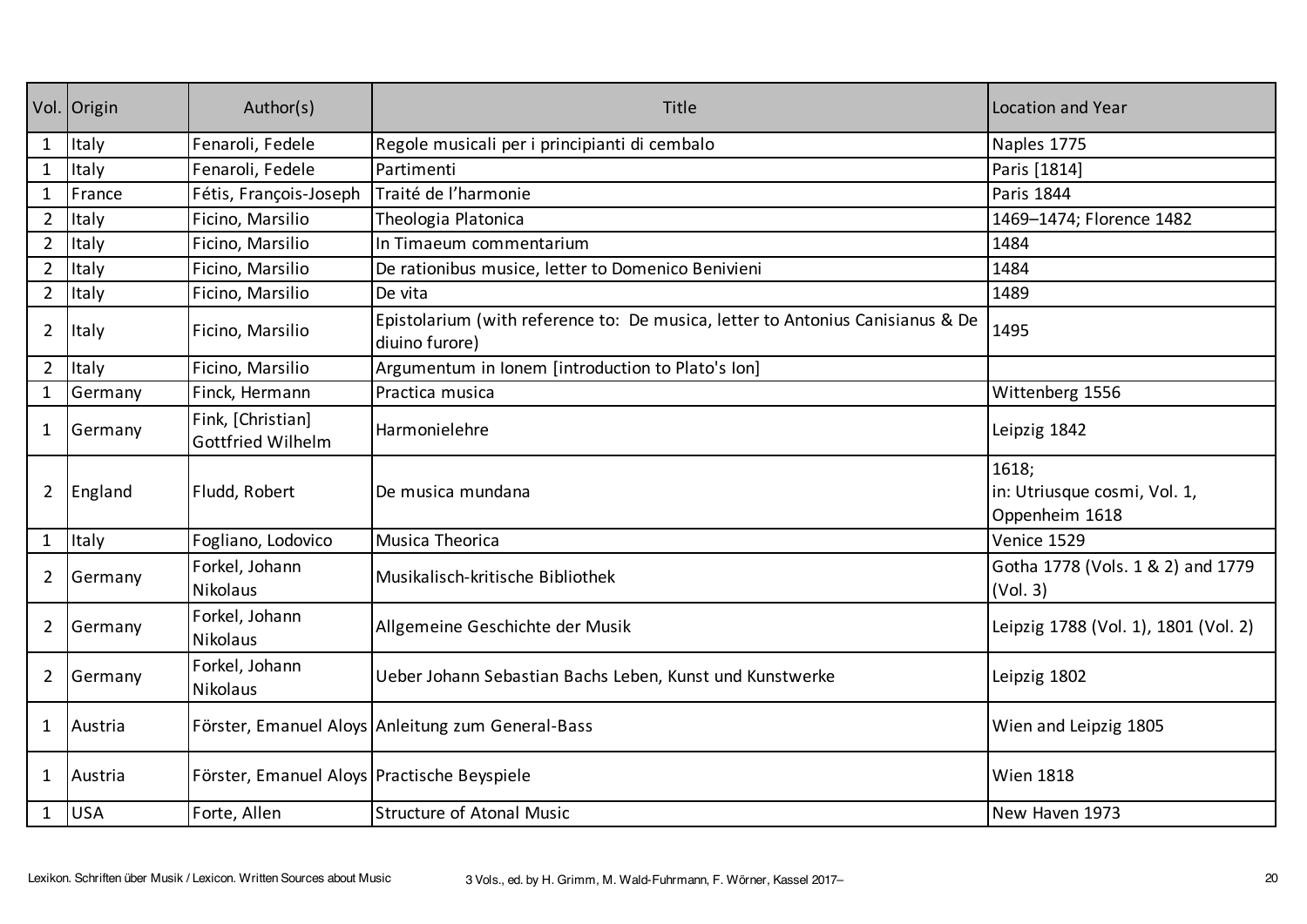|                | Vol. Origin             | Author(s)                        | Title                                                    | Location and Year                               |
|----------------|-------------------------|----------------------------------|----------------------------------------------------------|-------------------------------------------------|
| $\mathbf{1}$   | Germany                 | Franco von Köln                  | Ars cantus mensurabilis                                  | probably Paris, around 1280                     |
| $\overline{2}$ | Germany                 | Friderici, Daniel                | Musica figuralis, oder Newe Unterweisung der Singe Kunst | Rostock 1619                                    |
| $\overline{2}$ | Germany                 | Fuchs, Carl (Dorius<br>Johannes) | Präliminarien zu einer Kritik der Tonkunst               | Leipzig 1871                                    |
| $\overline{2}$ | Germany                 | Fuchs, Carl (Dorius<br>Johannes) | Die Zukunft des musikalischen Vortrags, 2 Vols.          | Gdańsk 1884                                     |
| $\overline{2}$ | Germany                 | Fuchs, Carl (Dorius<br>Johannes) | Die Freiheit des musikalischen Vortrags                  | Gdańsk 1885                                     |
| $\mathbf{1}$   | Germany                 | Fulda, Adam von                  | De musica                                                | Torgau 1490                                     |
| $\mathbf{1}$   | Austria                 | Fux, Johann Joseph               | Gradus ad Parnassum                                      | Vienna 1725                                     |
| $\mathbf{1}$   | Italy                   | Gaffurio, Franchino              | Theorica musice                                          | Milan 1492                                      |
| $\mathbf{1}$   | Italy                   | Gaffurio, Franchino              | Practica musice                                          | Milan 1496                                      |
| $\mathbf{1}$   | Italy                   | Gaffurio, Franchino              | De harmonia                                              | Milan 1518                                      |
| $\mathbf{1}$   | Italy                   | Galeazzi, Francesco              | Elementi teorico-pratici di musica                       | Rome 1791 and 1796                              |
| $\overline{2}$ | Italy                   | Galilei, Vincenzo                | Dialogo della musica antica et della moderna             | Florence 1581                                   |
| 3              | Arabic<br>cultural area | Ğamāladdīn al-<br>Māridānī       | Muqaddima fī qawānīn al-anġām                            |                                                 |
| 3              | China                   | Gao Ming                         | Pipa ji 琵琶記 [The lute]                                   | probably in Ningbo (寧波) betw.<br>1364 and 1367  |
| $\overline{2}$ | Spain                   | García, Manuel                   | École de García. Traité complet de l'art du chant        | Mainz and Paris 1840 (Vol. 1), 1847<br>(Vol. 2) |
| $\overline{2}$ | England                 | Geminiani, Francesco             | Rules of playing in a true taste                         | London 1748                                     |
| $\overline{2}$ | England                 | Geminiani, Francesco             | A Treatise of a Good Taste in the Art of Musik           | London 1749                                     |
| $\overline{2}$ | England                 | Geminiani, Francesco             | The Art of Playing on the Violin                         | London 1751                                     |
| $\overline{2}$ | Germany                 | Gervinus, Georg<br>Gottfried     | Händel und Shakespeare. Zur Ästhetik der Tonkunst        | Leipzig 1868                                    |
| $\mathbf{1}$   | USA                     | Gjerdingen, Robert O.            | Music in the Galant Style                                | New York 2007                                   |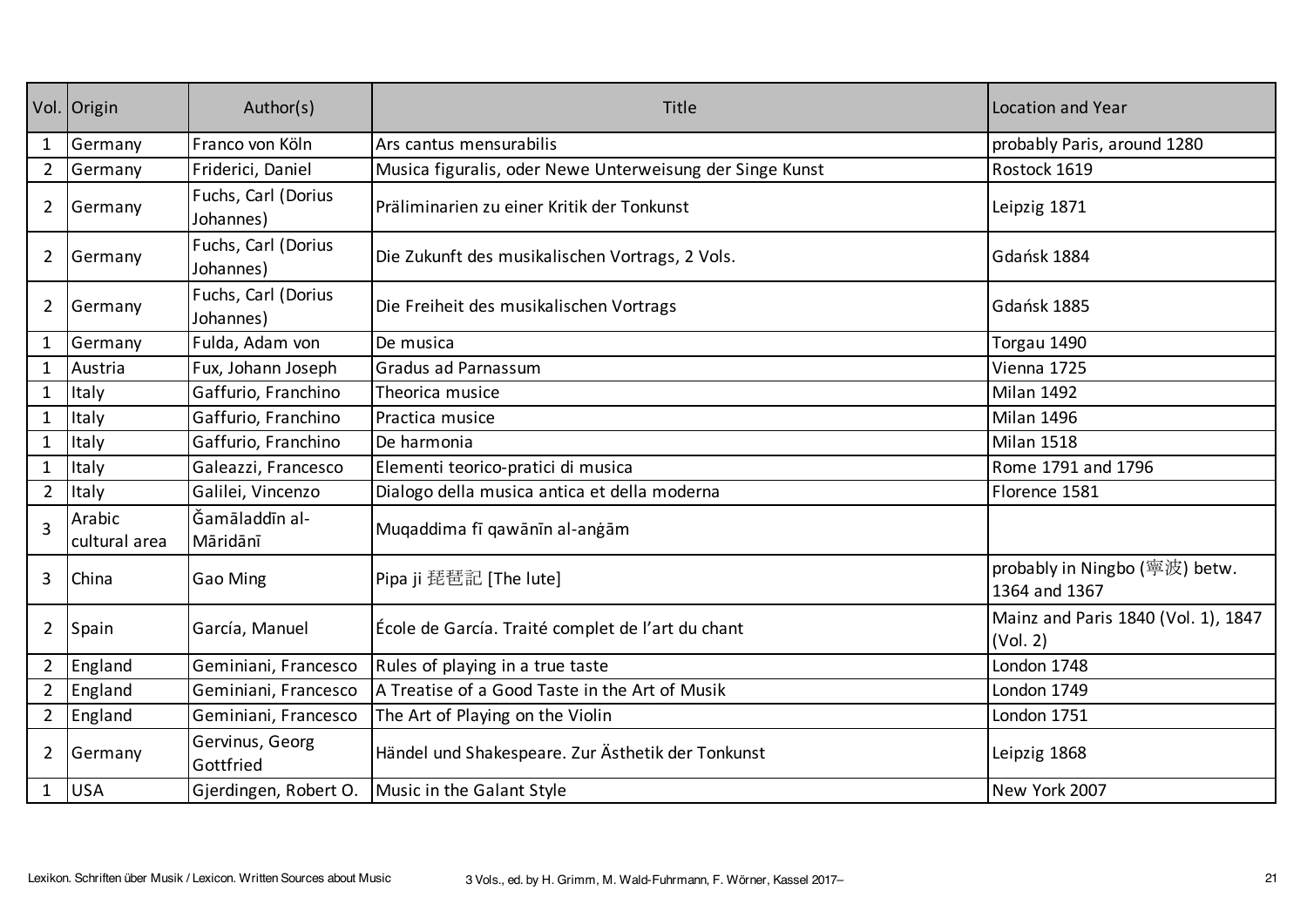|                | Vol. Origin  | Author(s)                        | Title                                                                                                                                                                     | Location and Year                                                    |
|----------------|--------------|----------------------------------|---------------------------------------------------------------------------------------------------------------------------------------------------------------------------|----------------------------------------------------------------------|
| 1              | Switzerland  | Glarean [Loriti],<br>Heinrich    | ΔΩΔΕΚΑΧΟΡΔΟΝ [Dodekachordon]                                                                                                                                              | <b>Basel 1547</b>                                                    |
| $\overline{2}$ | Germany      | Gluck, Christoph<br>Willibald    | Preface to Alceste                                                                                                                                                        | Vienna 1769 / Paris 1790                                             |
| $\mathbf{1}$   | <b>USA</b>   | Goetschius, Percy                | The Material Used in Musical Composition. A system of harmony designed and<br>adopted for use in the English harmony classes of the conservatory of music at<br>Stuttgart | Stuttgart 1882                                                       |
| $2^{\circ}$    | <b>USA</b>   | Goodman, Nelson                  | Languages of Art. An approach to a Theory of Symbols                                                                                                                      | Indianapolis 1968                                                    |
| $\mathbf{1}$   | France       | Goscalcus                        | Berkeley-Treatise-Collection                                                                                                                                              | Paris [?], 1378                                                      |
| $\overline{3}$ | India        | Govinda                          | Sangrahacudamani                                                                                                                                                          | End of 18th c.                                                       |
| $\mathbf{2}$   | France       | Grétry, André-Ernest-<br>Modeste | Mémoires ou Essais sur la Musique                                                                                                                                         | Paris 1789 (Vol. 1) and 1797 (Vols.<br>$2$ and $3)$                  |
| $2^{\circ}$    | Austria      | Grillparzer, Franz               | Der arme Spielmann. Erzählung                                                                                                                                             | in: Iris. Deutscher Almanach für<br>1848, N.F. 2, 1847, 1-54         |
| $\mathbf{2}$   | France       | Grimm, Friedrich<br>Melchior     | Le petit prophète de Bohemischbroda                                                                                                                                       | Paris 1753                                                           |
| $\overline{2}$ | France       | Grimm, Friedrich<br>Melchior     | Articles from Diderot and d'Alembert's »Encyclopédie«:<br>*Motif;<br>*Poëme lyrique                                                                                       | Neufchastel and Paris 1765, Vol. 10,<br>766-768 and Vol. 12, 823-836 |
| $2^{\circ}$    | France       | Grisey, Gérard                   | Écrits, ou l'invention de la musique spectrale, ed. by G. Lelong                                                                                                          | Paris 2008                                                           |
| $\mathbf{1}$   | <b>Italy</b> | Guido von Arezzo                 | Micrologus                                                                                                                                                                | Arezzo, around 1026-1030                                             |
| $\mathbf{1}$   | <b>Italy</b> | Guilielmus Monachus              | De preceptis artis musicae                                                                                                                                                | probably Norditalien,<br>around 1490-1500                            |
| $\overline{2}$ | Germany      | Gülke, Peter                     | Die Verjährung der Meisterwerke. Überlegungen zur Theorie der musikalischen<br>Interpretation                                                                             | in: Neue Zeitschrift für Musik 127,<br>1966, 6-12                    |
|                | 2 England    | Gurney, Edmund                   | The Power of Sound                                                                                                                                                        | London 1880                                                          |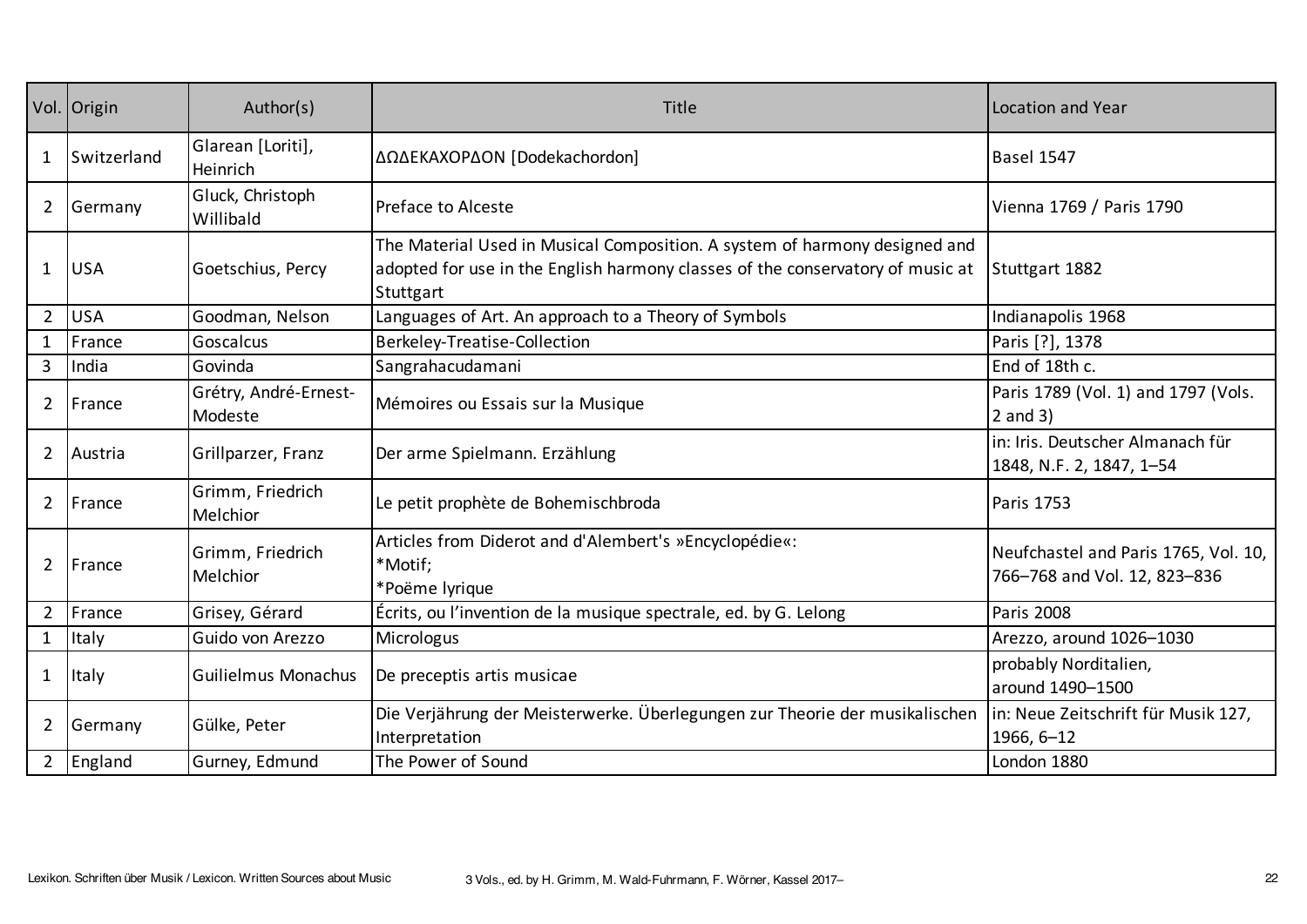|                | Vol. Origin                 | Author(s)                                     | Title                                                                                                                                                                     | <b>Location and Year</b>                                                                                   |
|----------------|-----------------------------|-----------------------------------------------|---------------------------------------------------------------------------------------------------------------------------------------------------------------------------|------------------------------------------------------------------------------------------------------------|
| $\overline{2}$ | Germany /<br>Czech Republic | Gutt, Bernhard                                | Hector Berlioz;<br>Die dramatische Symphonie des Hector Berlioz;<br>Aufführung des Oratorium ›Mose‹;<br>Mose, Oratorium von Dr. Adolph Bernhard Marx                      | in: Bohemia 19, 27.1.1846;<br>in: Bohemia 19/51, 21.4.1846;<br>in: Bohemia 19, 9., 10., 11. &<br>14.4.1846 |
| $\mathbf{1}$   | Germany                     | Haas, Bernhard                                | Die neue Tonalität von Schubert bis Webern                                                                                                                                | Wilhelmshaven 2004                                                                                         |
| $\mathbf{1}$   | Czech Republic Hába, Alois  |                                               | Neue Harmonielehre                                                                                                                                                        | Leipzig 1927                                                                                               |
| $\mathbf{1}$   | Germany                     | Halm, August                                  | Harmonielehre                                                                                                                                                             | Berlin 1900                                                                                                |
| $2^{\circ}$    | Germany                     | Halm, August                                  | Von zwei Kulturen der Musik                                                                                                                                               | Munich 1913                                                                                                |
| $\overline{2}$ | Germany                     | Hammerstein,<br>Reinhold                      | Musik als Komposition und Interpretation                                                                                                                                  | in: Deutsche Vierteljahresschrift für<br>Literaturwissenschaft und<br>Geistesgeschichte 40/1, 1966, 1-23   |
| 3              | Japan                       | Hanawa Hokiichi 塙<br>保己一 (Hanawa<br>Tamatowi) | selection of music-related texts from the Gunsho Ruijo 群書類従 (if it makes<br>sense, include the continuation of the collection: Zoku Gunsho Ruiju und Zoku<br>Zoku Gunsho) | newer prints: 1894-                                                                                        |
| $\overline{2}$ | Germany                     | Hand, Ferdinand                               | Aesthetik der Tonkunst, 2 Vols.                                                                                                                                           | Jena 1837/1841                                                                                             |
| 1              | Switzerland                 | Handschin, Jacques<br>Samuel                  | Der Toncharakter                                                                                                                                                          | Zurich 1948                                                                                                |
| $2^{\circ}$    | Austria                     | Hanslick, Eduard                              | Censur und Kunst-Kritik                                                                                                                                                   | in: Wiener Zeitung, 24.3.1848                                                                              |
| $2^{\circ}$    | Austria                     | Hanslick, Eduard                              | Vom Musikalisch-Schönen                                                                                                                                                   | Leipzig 1854                                                                                               |
| $\overline{2}$ | England                     | Harris, James                                 | Three Treatises. The first Concerning Art. The Second Concerning Music,<br>Painting, and Poetry. The Third Concerning Happiness                                           | London 1744                                                                                                |
| $2^{\circ}$    | Germany                     | Hartmann, Eduard von                          | Aesthetik. Zweiter systematischer Theil: Philosophie des Schönen                                                                                                          | Berlin 1887                                                                                                |
| $\overline{2}$ | Germany                     | Hartung, Philipp<br>Christoph                 | Musicus theoretico-practicus                                                                                                                                              | Nürnberg 1749                                                                                              |
| 3              | turkish<br>cultural area    | Hasim Bey                                     | Mecmūasi                                                                                                                                                                  | 1862-1864                                                                                                  |
| $\mathbf{1}$   | <b>USA</b>                  | Hasty, Christopher F.                         | Meter as Rhythm                                                                                                                                                           | Oxford 1997                                                                                                |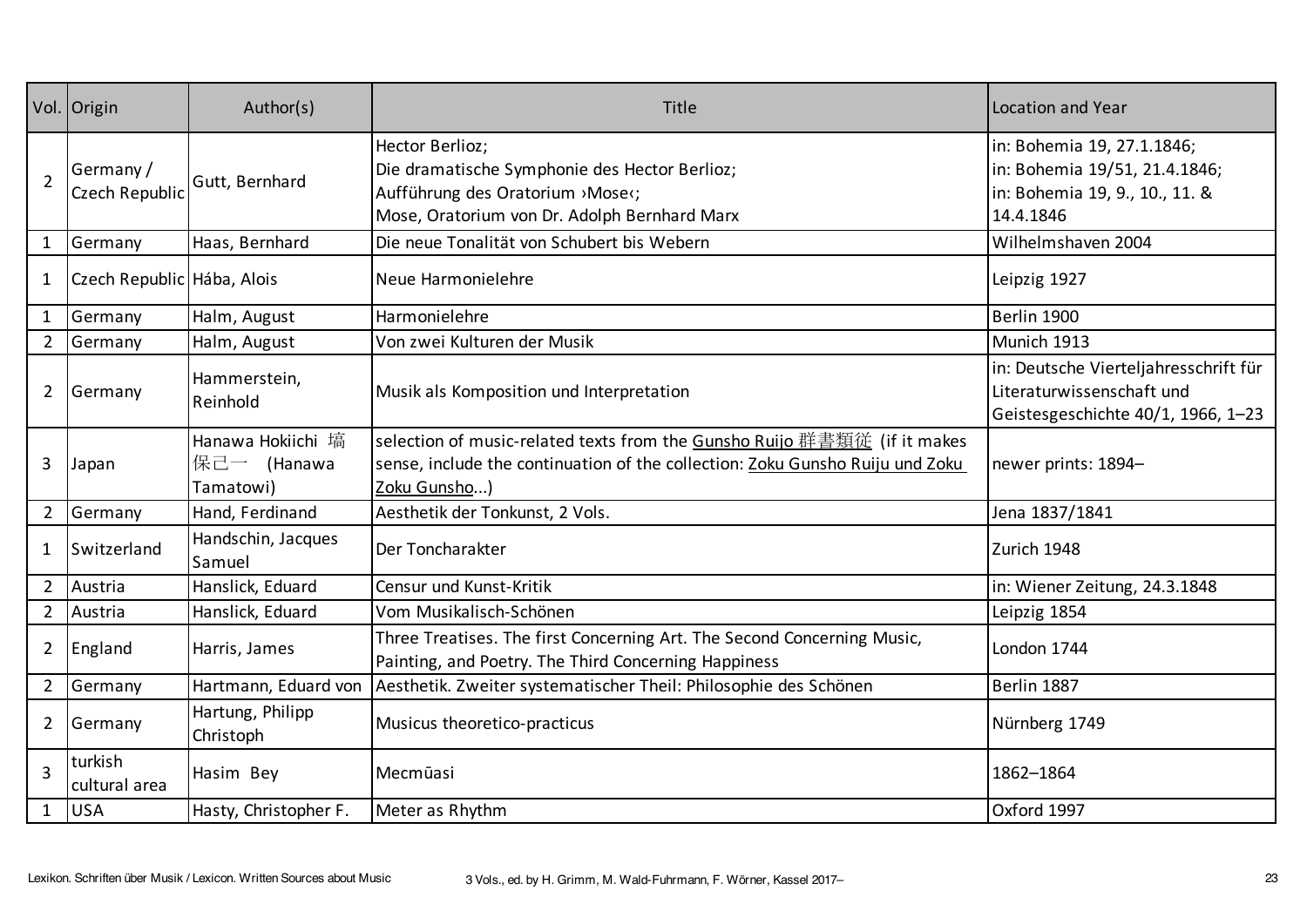|                | Vol. Origin | Author(s)                         | Title                                                                                                                                                                      | Location and Year                                                                                                                                                                                                                  |
|----------------|-------------|-----------------------------------|----------------------------------------------------------------------------------------------------------------------------------------------------------------------------|------------------------------------------------------------------------------------------------------------------------------------------------------------------------------------------------------------------------------------|
| 1              | <b>USA</b>  | Hatten, Robert S.                 | Musical Meaning in Beethoven                                                                                                                                               | Bloomington 1994                                                                                                                                                                                                                   |
| $\mathbf{1}$   | Austria     | Hauer, Josef Matthias             | Vom Wesen des Musikalischen                                                                                                                                                | Leipzig and Vienna 1920                                                                                                                                                                                                            |
| $\mathbf{1}$   | Austria     | Hauer, Josef Matthias             | Vom Melos zur Pauke                                                                                                                                                        | Vienna 1925                                                                                                                                                                                                                        |
| $\mathbf{1}$   | Germany     | Hauptmann, Moritz                 | Die Natur der Harmonik                                                                                                                                                     | Leipzig 1853                                                                                                                                                                                                                       |
| $\mathbf{1}$   | Germany     | Hauptmann, Moritz                 | Die Lehre von der Harmonik                                                                                                                                                 | Leipzig 1868                                                                                                                                                                                                                       |
| $2^{\circ}$    | Austria     | Hausegger, Friedich<br>von.       | Die Musik als Ausdruck                                                                                                                                                     | Vienna 1885                                                                                                                                                                                                                        |
| $2^{\circ}$    | England     | Hawkins, John                     | General History of the Science and Practice of Music, 5 Vols.                                                                                                              | London 1776                                                                                                                                                                                                                        |
| $\overline{2}$ | Germany     | Hegel, Georg Friedrich<br>Wilhelm | Vorlesungen über die Ästhetik                                                                                                                                              | Berlin 1835-1838, ed. by H. G. Hotho                                                                                                                                                                                               |
| $\overline{2}$ | Germany     | Hegrad, Friedrich                 | Felix mit der Liebesgeige                                                                                                                                                  | Prague 1790?                                                                                                                                                                                                                       |
| $2^{\circ}$    | Germany     | Heidegger, Martin                 | Sein und Zeit                                                                                                                                                              | <b>Halle 1927</b>                                                                                                                                                                                                                  |
| $\overline{2}$ | Germany     | Heidegger, Martin                 | Der Satz vom Grund                                                                                                                                                         | Pfullingen 1957                                                                                                                                                                                                                    |
| $\overline{2}$ | Germany     | Heidegger, Martin                 | Unterwegs zur Sprache                                                                                                                                                      | Pfullingen 1959                                                                                                                                                                                                                    |
| $\overline{2}$ | Germany     | Heine, Heinrich                   | Florentinische Nächte                                                                                                                                                      | in: Morgenblatt für gebildete<br>Stände 30, 6. - 16.4. and<br>12. - 25.5.1836, 329 - 30, 334, 338 - 9,<br>341-2, 347-50, 354-5, 357-8,<br>363-6, 453-4, 458-9, 461-2, 470-1,<br>474-6, 478-9, 481-2, 486-7, 490-1,<br>493-4, 498-9 |
| $\overline{2}$ | Germany     | Heine, Heinrich                   | Ueber die französische Bühne. Vertraute Briefe an August Lewald von H. Heine.<br>(Geschrieben im Mai 1837, auf einem Dorfe bei Paris.) Neunter und Zehnter<br><b>Brief</b> | in: Allgemeine Theater-Revue 3,<br>1837, 220-248                                                                                                                                                                                   |
| $\mathbf{1}$   | Germany     | Heinichen, Johann<br>David        | Der General-Bass in der Composition                                                                                                                                        | Dresden 1728                                                                                                                                                                                                                       |
| $\overline{2}$ | Germany     | Heinse, Johann Jakob<br>Wilhelm   | Hildegard von Hohenthal, 3 Vols. (with reference to his handwritten sources<br>from his estate)                                                                            | Berlin 1795/96                                                                                                                                                                                                                     |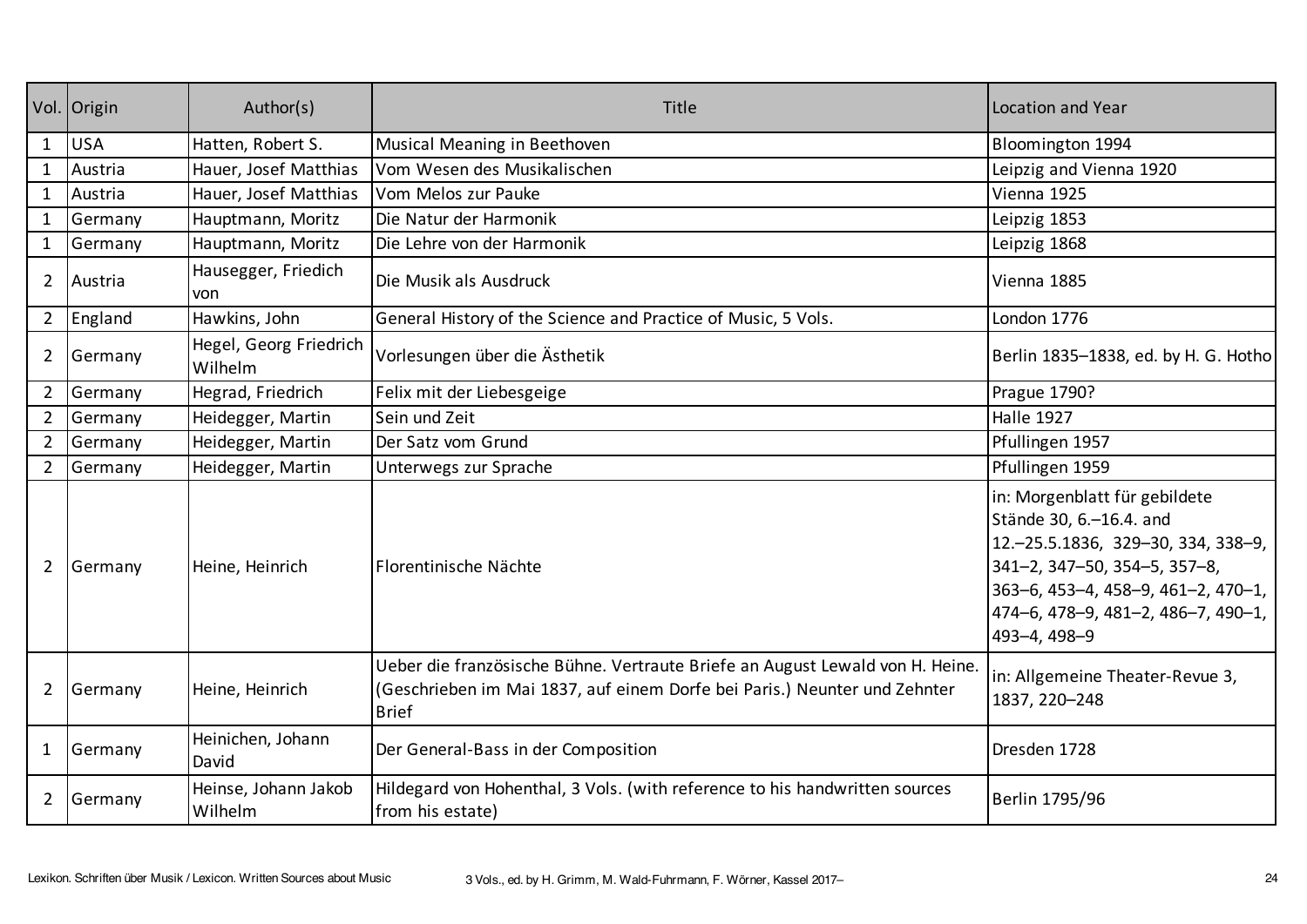|                | Vol. Origin              | Author(s)                             | Title                                                                                                                              | <b>Location and Year</b>                                                                                                        |
|----------------|--------------------------|---------------------------------------|------------------------------------------------------------------------------------------------------------------------------------|---------------------------------------------------------------------------------------------------------------------------------|
| 1              | Germany                  | Helmholtz, Hermann<br>von             | Die Lehre von den Tonempfindungen                                                                                                  | Braunschweig 1863                                                                                                               |
| $\overline{2}$ | Germany                  | Henze, Hans Werner<br>(Ed.)           | Musik und Politik. Schriften und Gespräche 1955-1975 (esp. the chap. on<br>»Musica impura – Musik als Prache (1972)«, pp. 186–194) | Munich 1976                                                                                                                     |
| $\overline{2}$ | Germany                  | Henze, Hans Werner<br>(Ed.)           | Neue Aspekte der musikalischen Ästhetik, 4 Vols.                                                                                   | Frankfurt am Main 1979-1990                                                                                                     |
| $\mathbf{1}$   | <b>USA</b>               | Hepokoski, James and<br>Darcy, Warren | <b>Elements of Sonata Theory</b>                                                                                                   | New York 2006                                                                                                                   |
| $\overline{2}$ | Germany                  | Herbart, Johann<br>Friedrich          | Psychologische Bemerkungen zur Tonlehre                                                                                            | Kaliningrad [Königsberg] 1812                                                                                                   |
| 2              | Germany                  | Herbart, Johann<br>Friedrich          | Psychologische Untersuchungen                                                                                                      | Göttingen 1839                                                                                                                  |
| $\overline{2}$ | Germany                  | Herder, Johann<br>Gottfried           | Kritische Wälder. Viertes Wäldchen über Riedel's Theorie der schönen Künste                                                        | 1769; posth. In: Johann Gottfried<br>von Herder's Lebensbild, ed. by E. G.<br>von Herder, Erlangen 1846, Vol.<br>1.3.2, 217-520 |
| $\overline{2}$ | Germany                  | Herder, Johann<br>Gottfried           | Abhandlung über den Ursprung der Sprache                                                                                           | Berlin 1772                                                                                                                     |
| $\overline{2}$ | Germany                  | Herder, Johann<br>Gottfried           | Kalligone, 3 Vols.                                                                                                                 | Leipzig 1800                                                                                                                    |
| $\mathbf{1}$   | Germany                  | Hermann von<br>Reichenau              | Musica                                                                                                                             | Reichenau, probably betw. 1048<br>and 1054                                                                                      |
| $\overline{2}$ | Germany /<br>Switzerland | Hesse, Hermann                        | Das Glasperlenspiel. Versuch einer Lebensbeschreibung des Magister Ludi<br>Josef Knecht samt Knechts hinterlassenen Schriften      | Zurich 1943                                                                                                                     |
|                | 1 Germany                | Heyden, Sebald                        | De arte canendi                                                                                                                    | Nürnberg 1540                                                                                                                   |
| $\mathbf{1}$   | France                   | Hieronymus de<br>Moravia              | Tractatus de Musica                                                                                                                | probably Paris, last quarter of 13th                                                                                            |
| $\mathbf{1}$   | Germany                  | Hiller, Ferdinand (von)               | Übungen zum Studium der Harmonie und des Contrapunktes                                                                             | <b>Köln 1860</b>                                                                                                                |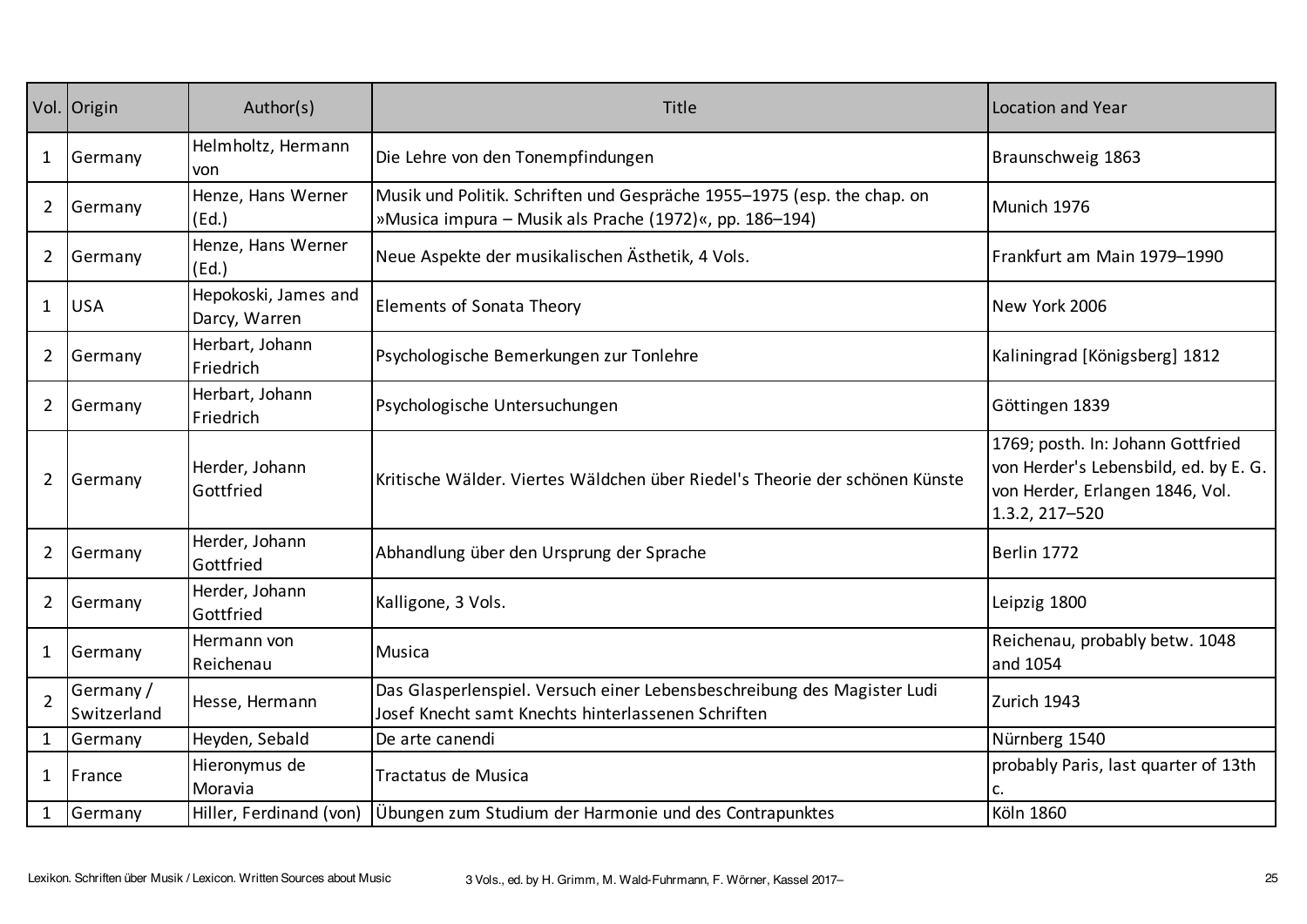|                | Vol. Origin              | Author(s)                 | Title                                                                                                                                               | <b>Location and Year</b>                                                                                                  |
|----------------|--------------------------|---------------------------|-----------------------------------------------------------------------------------------------------------------------------------------------------|---------------------------------------------------------------------------------------------------------------------------|
| $\overline{2}$ | Germany                  | Hiller, Johann Adam       | Abhandlung über die Nachahmung der Natur in der Musik                                                                                               | in: F. W. Marpurg, Historisch-<br>Kritische Beyträge zur Aufnahme<br>der Musik, Berlin 1755, Vol. 1, Iss.<br>6, 515 - 543 |
| $\overline{2}$ | Germany                  | Hiller, Johann Adam       | Wöchentliche Nachrichten und Anmerkungen die Musik betreffend                                                                                       | Leipzig 1766-1770                                                                                                         |
| $\overline{2}$ | Germany                  | Hiller, Johann Adam       | Anweisung zum musikalisch-zierlichen Gesange                                                                                                        | Leipzig 1780                                                                                                              |
| $\mathbf{1}$   | Germany                  | Hindemith, Paul           | Unterweisung im Tonsatz I                                                                                                                           | <b>Mainz 1937</b>                                                                                                         |
| $\overline{3}$ | turkish<br>cultural area | Hizir b. Abdullah         | Kitab-ı Edvâr-ı Mûsikî [The book of cycles on the science of music]                                                                                 | Bursa?, 1441                                                                                                              |
| $\overline{2}$ | Germany                  | Hoffmann, E.T.A.          | <b>Ritter Gluck</b>                                                                                                                                 | Leipzig 1809                                                                                                              |
| $\overline{2}$ | Germany                  | Hoffmann, E.T.A.          | Review of the 5th Symphony by Beethoven                                                                                                             | Leipzig 1810                                                                                                              |
| $\overline{2}$ | Germany                  | Hoffmann, E.T.A.          | <b>Kreisleriana</b>                                                                                                                                 | in: AmZ 12-16, 1810-1814                                                                                                  |
| $\overline{2}$ | Germany                  | Hoffmann, E.T.A.          | Die Automate                                                                                                                                        | in: AmZ 16, 1814, 93-102                                                                                                  |
| $\overline{2}$ | Germany                  | Hoffmann, E.T.A.          | Alte und neue Kirchenmusik                                                                                                                          | in: AmZ 16, 1814, 577-584,<br>593-603, 611-619                                                                            |
| $\overline{2}$ | Germany                  | Hoffmann, E.T.A.          | Lebens-Ansichten des Katers Murr nebst fragmentarischer Biographie des<br>Kapellmeisters Johannes Kreisler in zufälligen Makulaturblättern, 2 Vols. | Berlin 1820-1822 (unfinished)                                                                                             |
| $\overline{2}$ | Austria                  | Hofmannsthal, Hugo<br>von | Ariadne auf Naxos (Libretto; with reference to his correspondence with Richard<br>Strauss)                                                          | Berlin 1912                                                                                                               |
| $\overline{2}$ | Austria                  | Hofmannsthal, Hugo<br>von | Rede auf Beethoven                                                                                                                                  | in: Neue Freie Presse, 12.12.1920<br>and Neue Zürcher Zeitung,<br>19.12.1920                                              |
| $\overline{2}$ | Scotland                 | Holden, John              | Essay towards a Rational System of Music                                                                                                            | Glasgow 1770                                                                                                              |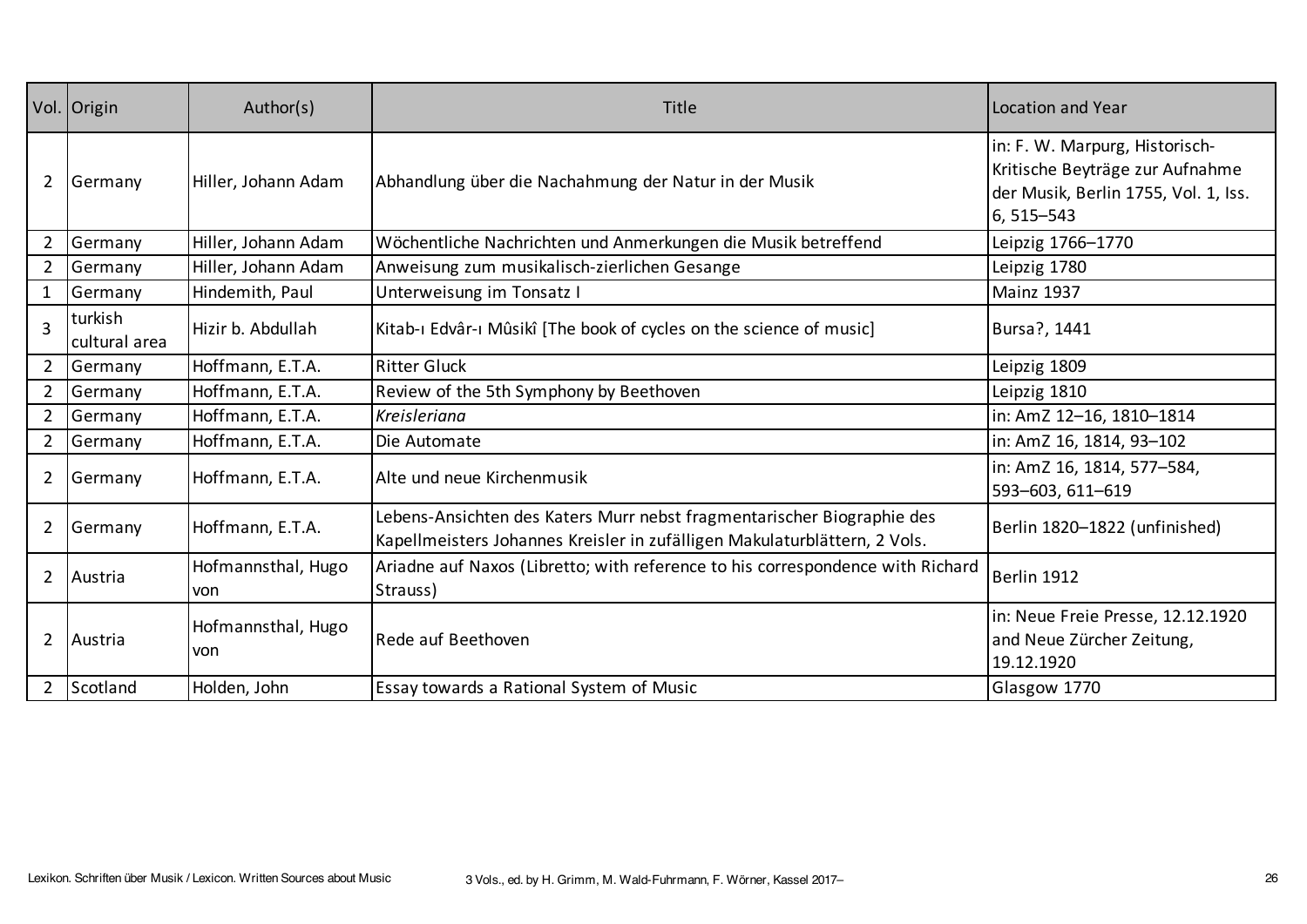|                | Vol. Origin | Author(s)                          | Title                                                                                                                                        | Location and Year                                                                                                                                                                                              |
|----------------|-------------|------------------------------------|----------------------------------------------------------------------------------------------------------------------------------------------|----------------------------------------------------------------------------------------------------------------------------------------------------------------------------------------------------------------|
| $\mathbf{1}$   | Austria     | Hornbostel, Erich M.               | Das räumliche Hören                                                                                                                          | in: Handbuch der normalen und der<br>pathologischen Physiologie. Mit<br>Berücksichtigung der<br>experimentellen Pharmakologie,<br>Vol. 11: Receptionsorgane I, ed. by<br>A. Bethe et al., Berlin 1926, 602-618 |
| $\mathbf{1}$   | Austria     | Hornbostel, Erich M.               | Psychologie der Gehörserscheinungen                                                                                                          | in: Handbuch der normalen und der<br>pathologischen Physiologie. Mit<br>Berücksichtigung der<br>experimentellen Pharmakologie,<br>Vol. 11: Receptionsorgane I, ed. by<br>A. Bethe et al., Berlin 1926, 701-730 |
| $\overline{2}$ | Austria     | Hornbostel, Erich M.               | Laut und Sinn                                                                                                                                | in: Festschrift Meinhof:<br>Sprachwissenschaftliche und<br>andere Studien, Hamburg<br>1927, 329-348                                                                                                            |
| $\overline{2}$ | Austria     | Hornbostel, Erich M.               | Tonart und Ethos                                                                                                                             | in: Festschrift für Johannes Wolf,<br>ed. by W. Lott et<br>al., Berlin 1929, 73-78                                                                                                                             |
| $\overline{2}$ |             | Czech Republic Hostinský, Otakar   | Das Musikalisch-Schöne und das Gesamtkunstwerk vom Standpunkte der<br>formalen Ästhetik                                                      | Leipzig 1877                                                                                                                                                                                                   |
| $\mathbf{1}$   | Italy       | Hothby, John                       | La Calliopea legale                                                                                                                          | Lucca, around 1470-1480                                                                                                                                                                                        |
| $\mathbf{1}$   | France      | <b>Hucbald von Saint-</b><br>Amand | Musica                                                                                                                                       | France and Belgium, around 880                                                                                                                                                                                 |
| $2^{\circ}$    | Austria     | Hummel, Johann<br>Nepomuk          | Ausführliche theoretisch-practische Anweisung zum Piano-Forte Spiel vom<br>ersten Elementar-Unterrichte an bis zur vollkommensten Ausbildung | Vienna ca. 1828                                                                                                                                                                                                |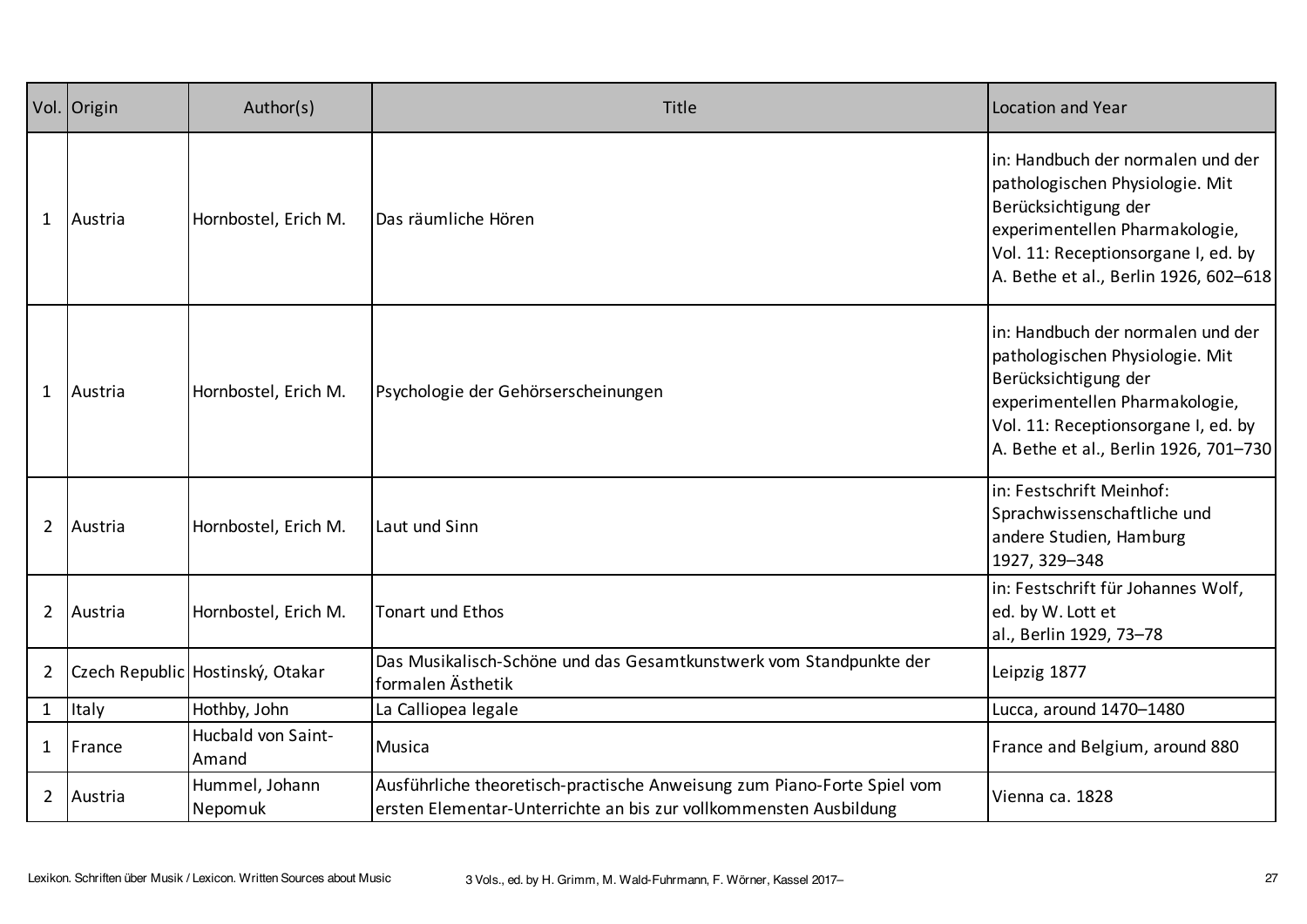|                | Vol. Origin                  | Author(s)                            | Title                                                                         | <b>Location and Year</b>                   |
|----------------|------------------------------|--------------------------------------|-------------------------------------------------------------------------------|--------------------------------------------|
| $2^{\circ}$    | <b>USA</b>                   | Huron, David                         | Sweet Anticipation. Music and the Psychology of Expectation                   | Cambridge, Mass. 2006                      |
| $\overline{3}$ | Arabic<br>cultural area      | Ibn al-Hațīb al-Irbilī               | Ğawāhir an-niẓām fī ma'rifat al-anġām (with anon. Kmt. Bur' al-asqām)         |                                            |
| $\overline{3}$ | Arabic<br>cultural area      |                                      | Ibn Fadlallāh al-'Umarī Masālik al-abşār fī mamālik al-amşār                  |                                            |
| $\overline{3}$ | Arabic<br>cultural area      | Ihwān al-Şafā'                       | Rasā'il [The epistles]                                                        | 10th c.<br>(MS, Gb-Ob Hunt 296)            |
| $\overline{2}$ | Poland                       | Ingarden, Roman                      | Untersuchungen zur Ontologie der Kunst. Musikwerk - Bild - Architektur - Film | Tübingen 1962                              |
| $\overline{2}$ | Spain                        | Isidor von Sevilla                   | Isidori Hispalensis Episcopi Etymologiarum sive Originum libri XX             |                                            |
| $2^{\circ}$    | <b>USA</b>                   | Ives, Charles                        | Essays Before a Sonata                                                        | New York 1920                              |
| $\mathbf{1}$   | Low countries                | Jacobus de Hispania                  | Speculum musicae                                                              | probably betw. 1260 and 1330               |
| $\mathbf{1}$   | Germany                      | Jadassohn, Salomon                   | Lehrbuch der Harmonie                                                         | Leipzig 1883                               |
| $\mathbf{1}$   | Germany                      | Jadassohn, Salomon                   | Lehre vom Canon und von der Fuge                                              | Leipzig 1884                               |
| $\mathbf{1}$   | Czech Republic Janáček, Leoš |                                      | Úplná nauka o harmonii [Complete harmony manual]                              | Brünn <sup>2</sup> 1920 [1912/13]          |
| $\overline{2}$ | Austria                      | Jandl, Ernst                         | Laut und Luise (poems)                                                        | Olten 1966                                 |
| $\overline{2}$ | Austria                      | Jandl, Ernst                         | Das Öffnen und Schließen des Mundes. Frankfurter Poetik-Vorlesung             | Darmstadt 1985                             |
| $\overline{2}$ | France                       |                                      | Jankélévitsch, Vladimir La musique et l'ineffable                             | Paris 1961                                 |
| $\mathbf{1}$   | Russia                       | Jaworski, Boleslaw<br>Leopoldowitsch | Строение музыкальной речи [The construction of musical language]              | Moscow 1908-[1910/11]                      |
| 3              | India                        | Jayasena                             | Nrtta-ratnavali                                                               | 1253                                       |
| 1              | Austria                      | Jelinek, Hanns                       | Anleitung zur Zwölftonkomposition                                             | Vienna, Zurich and London 1952 and<br>1958 |
| $\mathbf{1}$   | Denmark                      | Jeppesen, Knud                       | Kontrapunkt                                                                   | Leipzig 1956                               |
| 3              | China                        | Ji Kang                              | Qinfu                                                                         | 3rd c.                                     |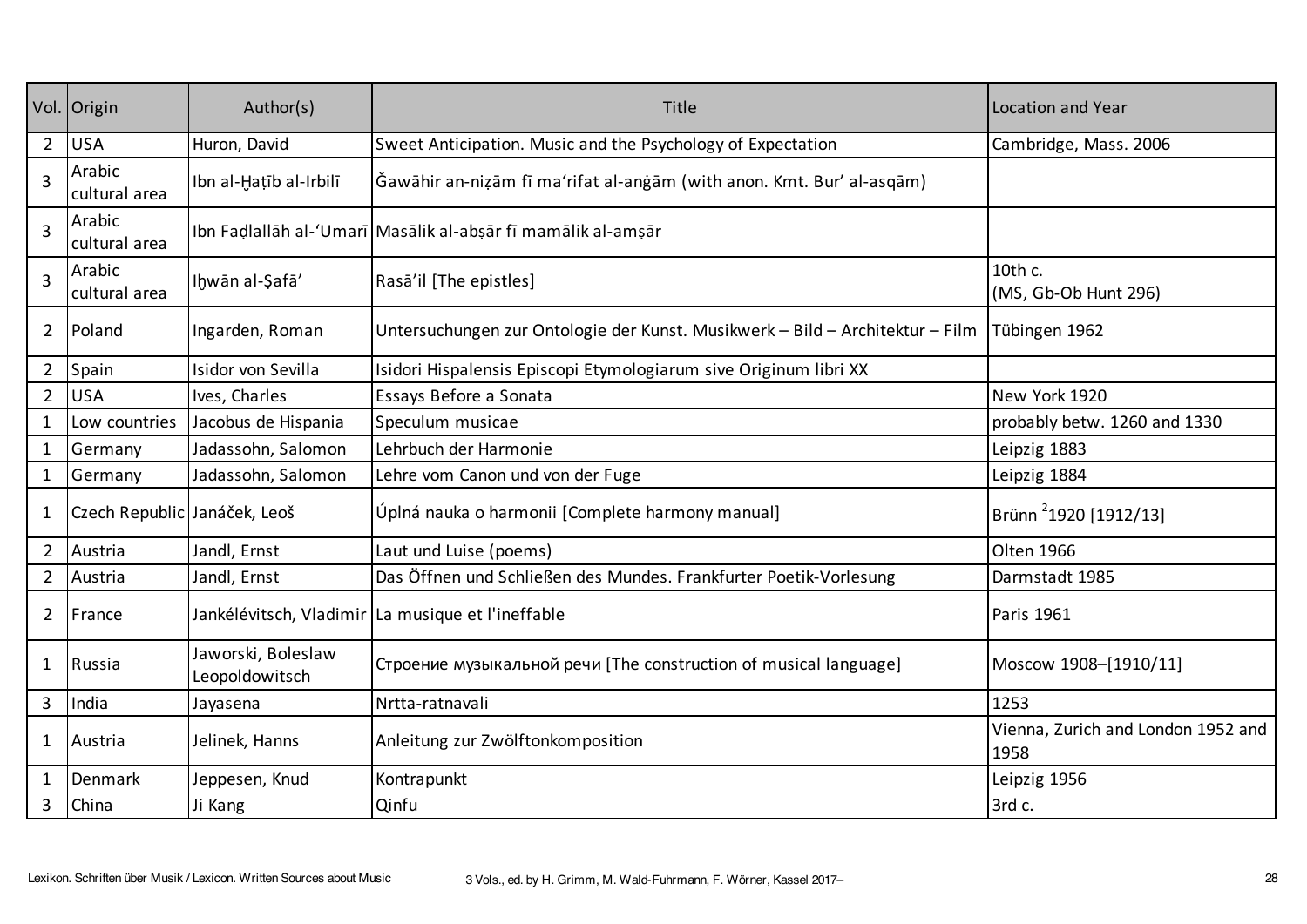|                | Vol. Origin                     | Author(s)                                     | Title                                                | <b>Location and Year</b>                                                                   |
|----------------|---------------------------------|-----------------------------------------------|------------------------------------------------------|--------------------------------------------------------------------------------------------|
| 1              | Germany                         | Johann Philipp<br>Kirnberger                  | Die Kunst des reinen Satzes in der Musik             | Berlin and Königsberg 1771-1779                                                            |
| 1              | Switzerland                     | Johannes<br>Affligemensis                     | De musica                                            | around 1100                                                                                |
| $\mathbf{1}$   | Germany                         | Johannes Avianus                              | Isagoge                                              | <b>Erfurt 1581</b>                                                                         |
| $\mathbf{1}$   | Italy                           | Johannes Ciconia                              | Nova musica                                          | Padua, around 1410                                                                         |
| 1              | France                          | Johannes de Garlandia   De mensurabili musica |                                                      | probably Paris, around 1250                                                                |
| $2^{\circ}$    | France                          | Johannes de Grocheio                          | De musica                                            | probably Paris betw. 1275 and 1320                                                         |
| $\mathbf{1}$   | France                          | Johannes de Muris                             | Musica speculativa                                   | Paris, 1323 and 1325                                                                       |
| $\mathbf{1}$   | Netherlands /<br>Czech Republic | Johannes Hollandrinus Traditio                |                                                      | Central Europe, 15th c.                                                                    |
| $\overline{2}$ | Italy                           | Johannes XXII.<br>(=Jacques Duèse)            | Docta sanctorum patrum                               | Avignon 1324/25                                                                            |
| $\overline{2}$ | Ireland                         | Joyce, James                                  | Ulysses                                              | Paris 1922 [first published in 14<br>episodes in The Little Review Vol.<br>4-7, 1918-1920] |
| $\overline{2}$ | Germany                         | Junker, Carl Ludwig                           | Tonkunst                                             | <b>Bern 1777</b>                                                                           |
| $\overline{2}$ | Germany                         | Junker, Carl Ludwig                           | Betrachtungen über Mahlerey, Ton- und Bildhauerkunst | <b>Basel 1778</b>                                                                          |
| $2^{\circ}$    | Germany                         | Junker, Carl Ludwig                           | Über den Werth der Tonkunst                          | Bayreuth and Leipzig 1786                                                                  |
| $\overline{3}$ | turkish<br>cultural area        | Kadizade Mehmed<br>Tirevî                     | Risale-i musiki                                      | early 17th c.                                                                              |
| $\overline{2}$ | Czech<br>Republic /<br>Austria  | Kafka, Franz                                  | Josefine, die Sängerin                               | in: Prager Presse 4/110, 20.4.1924,<br>»Dichtung und Welt. Beilage«, IV-V                  |
| $\overline{2}$ | Germany                         | Kahlert, Karl August<br>Thimotheus            | System der Aesthetik                                 | Leipzig 1846                                                                               |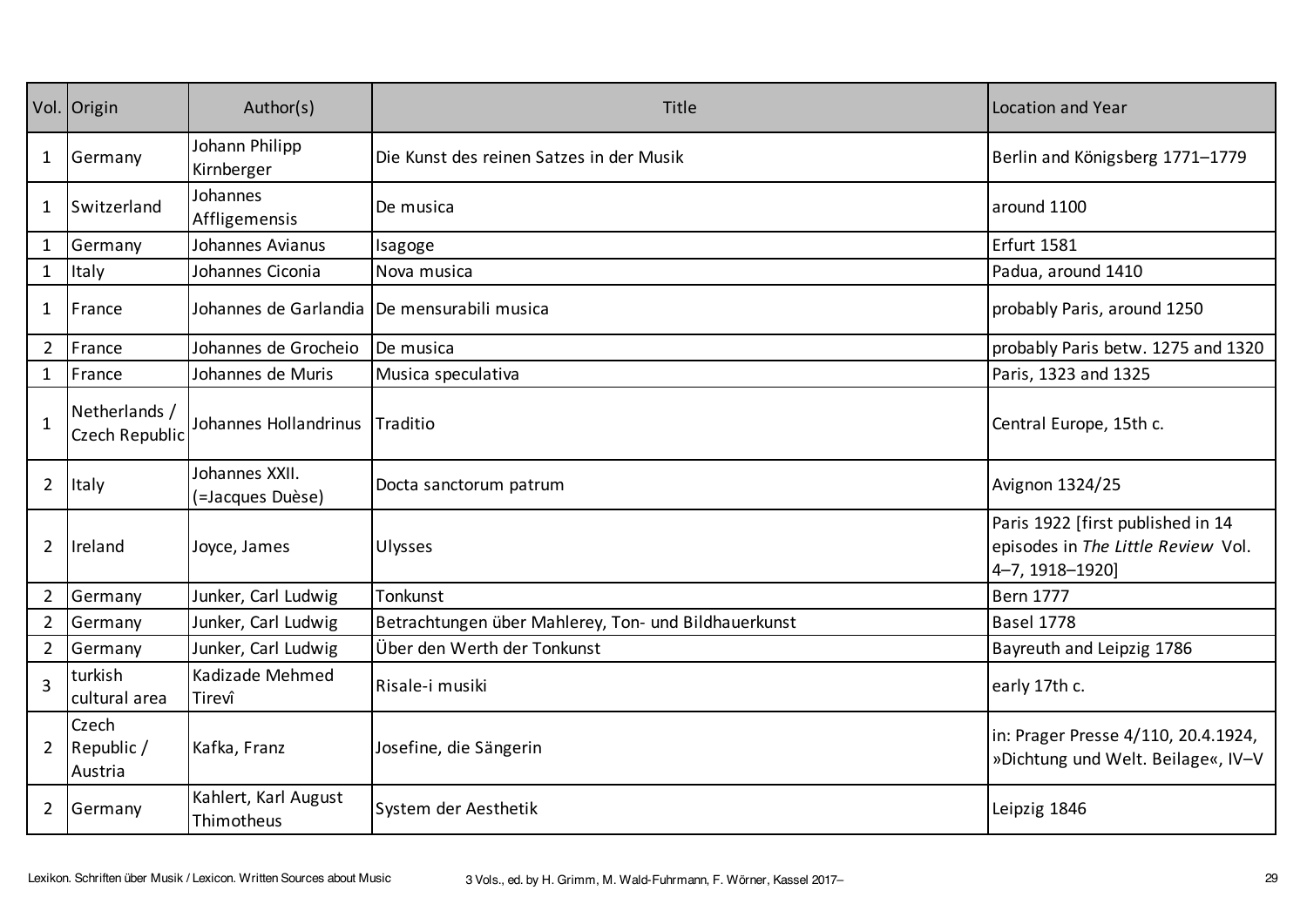|                | Vol. Origin              | Author(s)                      | Title                                                                                                                                                                                          | Location and Year                                                      |
|----------------|--------------------------|--------------------------------|------------------------------------------------------------------------------------------------------------------------------------------------------------------------------------------------|------------------------------------------------------------------------|
| $\overline{2}$ | Germany                  | Kant, Immanuel                 | Kritik der Urteilskraft                                                                                                                                                                        | Berlin und Libau 1790                                                  |
| $\mathbf{1}$   | Germany                  | Karg-Elert, Sigfrid            | Polaristische Klang- und Tonalitätslehre                                                                                                                                                       | Leipzig 1931                                                           |
| $\overline{2}$ | Austria                  | Kaufmann, Harald               | Thesen über Wertungsforschung                                                                                                                                                                  | in: Symposion für Musikkritik, ed. by<br>H. Kaufmann, Graz 1968, 39-48 |
| $\mathbf{1}$   | Germany                  | Kellner, David                 | <b>Treulicher Unterricht</b>                                                                                                                                                                   | Hamburg <sup>2</sup> 1737 [1732]                                       |
| $\overline{3}$ | turkish<br>cultural area | Kemani Hizir Aga               | Tefhîmü'l makâmât fi tevlidü'l nagamat<br>(The Descriptions of makams with pitches)                                                                                                            | 1741                                                                   |
| $\mathbf{1}$   | Austria                  | Kepler, Johannes               | Harmonice mundi                                                                                                                                                                                | Linz 1619                                                              |
| $\overline{2}$ | <b>Denmark</b>           | Kierkegaard, Søren             | Enten-Eller. Et Livs-Fragment udgivet af Victor Eremita                                                                                                                                        | Copenhagen 1843                                                        |
| 3              | Greece                   | Kilzanides, Panayiotes         | Μεθοδική διδασκαλία θεωρητική τε καί πρακτική                                                                                                                                                  | 1881                                                                   |
| $\overline{3}$ | Korea                    | Kim, Pusik                     | Samguk sagi                                                                                                                                                                                    | 1145                                                                   |
| $\mathbf{1}$   | Italy                    | Kircher, Athanasius            | Musurgia universalis                                                                                                                                                                           | <b>Rome 1650</b>                                                       |
| $\overline{2}$ | Italy                    | Kircher, Athanasius            | Musurgia universalis sive ars magna consoni et dissoni in X. libros digesta [],<br>2 Vols.                                                                                                     | Rom 1650                                                               |
| $\overline{2}$ | Germany                  | Kirnberger, Johannn<br>Philipp | His contribution to: Allgemeine Theorie der schönen Künste in einzeln, nach<br>alphabetischer Ordnung der Kunstwörter auf einander folgenden, Artikeln<br>abgehandelt von Johann George Sulzer | Leipzig 1771 (Vol. 1) and 1774 (Vol.<br>2)                             |
| $\overline{2}$ | <b>USA</b>               | Kivy, Peter                    | The Corded Shell. Refections on Musical Expression                                                                                                                                             | Princeton, New Jersey 1980                                             |
| $\overline{2}$ | Germany                  | Kleist, Heinrich von           | Die heilige Cäcilie oder die Macht der Musik                                                                                                                                                   | in: Berliner Abendblätter 40-42,<br>15. - 17.11.1810                   |
| $\mathbf{1}$   | Germany                  | Knecht, Justin Heinrich        | Elementarwerk der Harmonie                                                                                                                                                                     | Munich 1814                                                            |
| 1              | Germany                  | Koch, Heinrich<br>Christoph    | Versuch einer Anleitung zur Composition                                                                                                                                                        | Rudolstadt and Leipzig 1782-1793                                       |
| $\overline{2}$ | Germany                  | Koch, Heinrich<br>Christoph    | Musikalisches Lexikon                                                                                                                                                                          | Frankfurt a.M. 1802                                                    |
| $\mathbf{1}$   | France                   | Koechlin, Charles              | Traité de l'Harmonie                                                                                                                                                                           | Paris 1928 and 1930                                                    |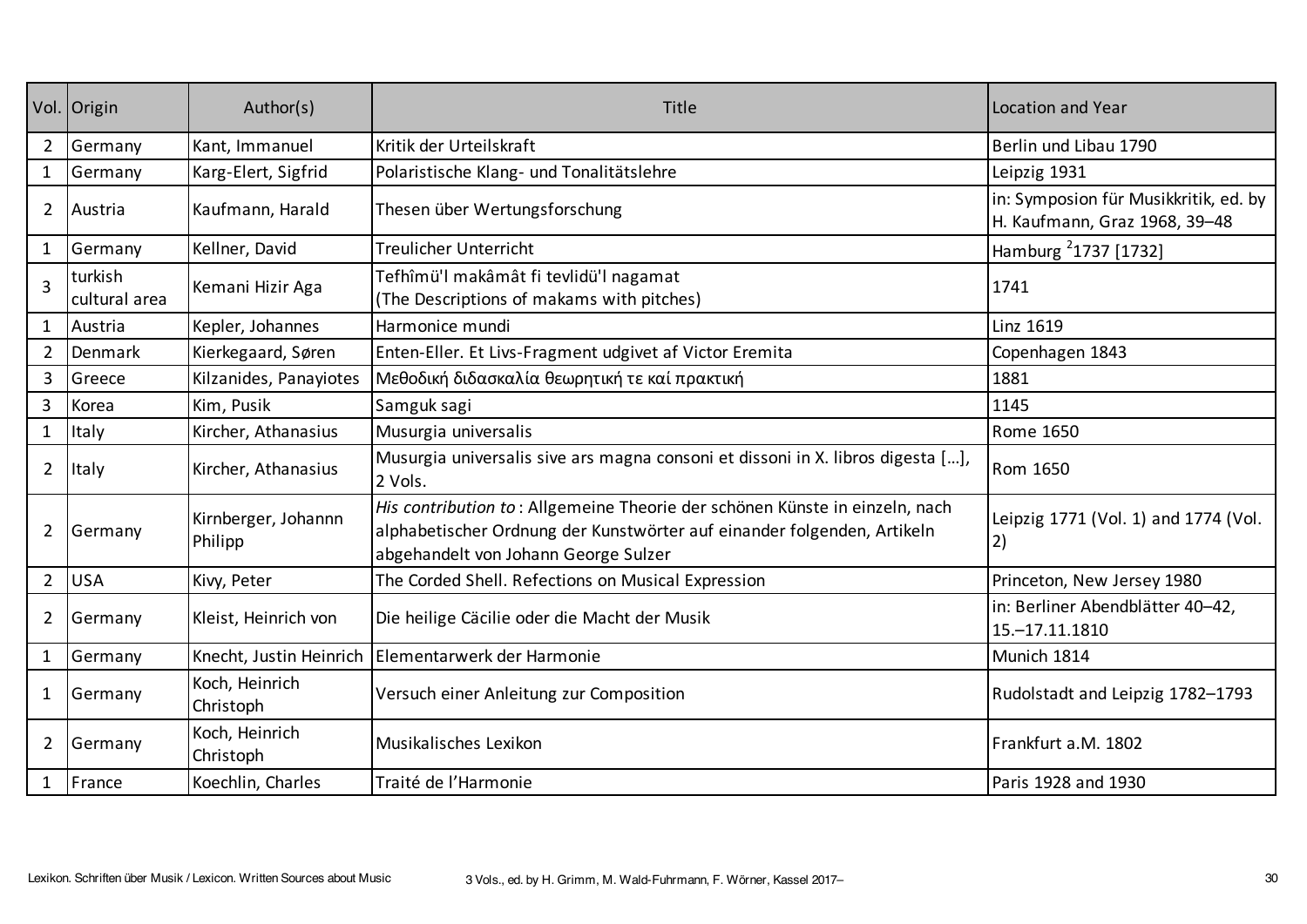|                | Vol. Origin   | Author(s)                          | Title                                                                                                      | Location and Year                                                                                                                                  |
|----------------|---------------|------------------------------------|------------------------------------------------------------------------------------------------------------|----------------------------------------------------------------------------------------------------------------------------------------------------|
| $\overline{2}$ | Austria / USA | Kolisch, Rudolf                    | Tempo und Charakter in Beethovens Musik                                                                    | Musical Quarterly 29/2, April 1943,<br>169-187 (part 1); No. 3, July 1943,<br>291-311 (part 2)                                                     |
| $2^{\circ}$    | Austria / USA | Kolisch, Rudolf                    | Zur Theorie der Aufführung                                                                                 | Munich 1983                                                                                                                                        |
| 3              | Japan         | Koma no Chikazane 狛<br>近真          | Kyōkunshō 教訓抄                                                                                              | 1233(?)                                                                                                                                            |
| 3              | Japan         | Koma no Tomokazu<br>狛朝葛            | Zoku Kyōkun Shō 続教訓抄                                                                                       | 1322                                                                                                                                               |
| 3              | India         | König Nanyabhupala                 | Bhāratabhāṣya<br>(=Sarasvatīhrdayālan.kāra; 'Ornament of the Heart of Sarasvati')                          | End of 11th c.                                                                                                                                     |
| 3              | India         | König Somesvara III.<br>of Kalyani | Mānasollāsa                                                                                                | 1131                                                                                                                                               |
| $\mathbf{1}$   | Russia        | Konjus, Georgi<br>Eduardowitsch    | Метротектоническое исследование музыкальной формы [The metrotectonic<br>investigation of the musical form] | Moscow 1933                                                                                                                                        |
| $\overline{2}$ | Germany       | Körner, Christian<br>Gottfried     | Über Charakterdarstellung in der Musik                                                                     | in: Die Horen 2/5, 1795, 97-121                                                                                                                    |
| $\overline{2}$ | Germany       | Köstlin, Karl Reihold<br>von       | Die Musik                                                                                                  | in: Aesthetik oder Wissenschaft<br>des Schönen. Zum Gebrauche für<br>Vorlesungen, Part 3, Section 2, Vol.<br>4, ed. by T. Vischer, Reutlingen 1857 |
| $\overline{2}$ | Germany       | Köstlin, Karl Reihold<br>von       | Aesthetik                                                                                                  | Tübingen 1869                                                                                                                                      |
| $\overline{2}$ | Germany       | Köstlin, Karl Reihold<br>von       | Prolegomena zur Ästhetik                                                                                   | Tübingen 1888/89                                                                                                                                   |
| 3              | Japan         | KÔTZU Senzaburô<br>神津仙三郎           | Pro and contra music (音楽利害)                                                                                |                                                                                                                                                    |
| $2^{\circ}$    | Germany       | Kracauer, Siegfried                | Jacques Offenbach und das Paris seiner Zeit                                                                | Amsterdam 1937                                                                                                                                     |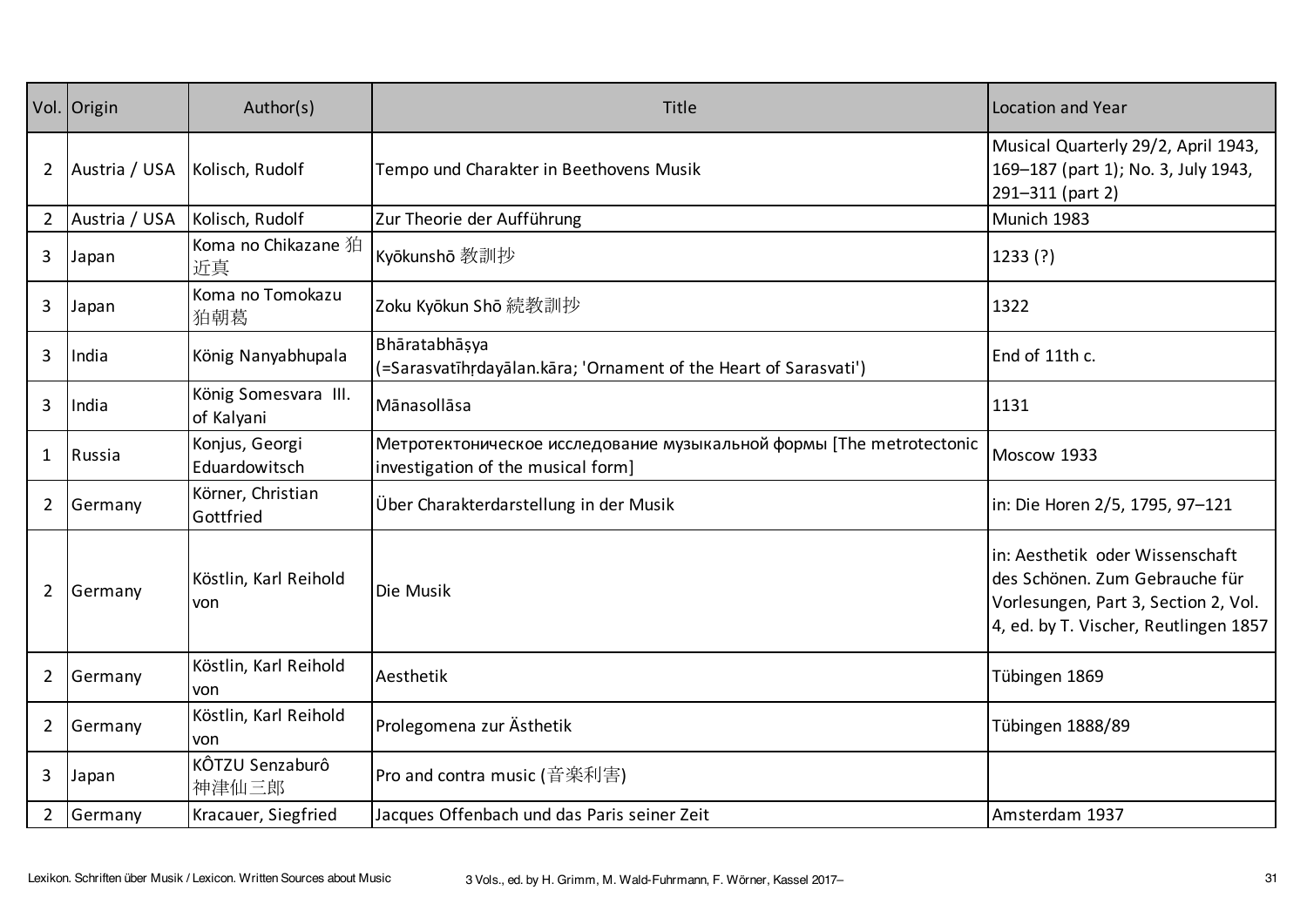|                | Vol. Origin              | Author(s)                      | <b>Title</b>                                                                                                                               | Location and Year                                                                                                   |
|----------------|--------------------------|--------------------------------|--------------------------------------------------------------------------------------------------------------------------------------------|---------------------------------------------------------------------------------------------------------------------|
| $\overline{2}$ | Germany                  | Krause, Christian<br>Gottfried | Von der musikalischen Poesie                                                                                                               | Berlin 1752                                                                                                         |
| $\mathbf{1}$   | Germany                  | Krehl, Stephan                 | Harmonielehre                                                                                                                              | Berlin and Leipzig 1922                                                                                             |
| $\mathbf{1}$   | Austria / USA            | Křenek, Ernst                  | Studies in Counterpoint / Zwölfton-Kontrapunkt-Studien                                                                                     | New York 1940 / Mainz 1952                                                                                          |
| $2^{\circ}$    | Germany                  | Kretschmar, Hermann            | Anregungen zur Förderung der musikalischen Hermeneutik;<br>Neue Anregungen zur Förderung der musikalischen Hermeneutik                     | Leipzig 1902 and 1905                                                                                               |
| $\overline{2}$ | Germany                  | Krüger, Eduard                 | Beiträge für Leben und Wissenschaft der Tonkunst                                                                                           | Leipzig 1847                                                                                                        |
| 3              | India                    | Kuckertz, Josef                | Form und Melodiebildung der karnatischen Musik Südindiens im Umkreis der<br>vorderorientalischen und der nordindischen Kunstmusik, 2 Vols. | Wiesbaden 1970                                                                                                      |
| 3              | India                    | Kuckertz, Josef                | Was ist indische Musik                                                                                                                     | in: AfMw 53, 1996, 91-104                                                                                           |
| $\overline{2}$ | Germany                  | Kuhnau, Johann                 | Der musicalische Quack-Salber                                                                                                              | Dresden 1700                                                                                                        |
| $\overline{2}$ | Germany                  | Kullak, Adolph                 | Über das musikalisch Schöne. Ein Beitrag zur Ästhetik der Tonkunst                                                                         | Leipzig 1858                                                                                                        |
| $\overline{2}$ | Germany                  | Kullak, Adolph                 | Die Ästhetik des Klavierspiels                                                                                                             | Berlin 1861                                                                                                         |
| $\mathbf{1}$   | Switzerland              | Kurth, Ernst                   | Romantische Harmonik                                                                                                                       | Bern und Leipzig 1920                                                                                               |
| $\mathbf{1}$   | Switzerland              | Kurth, Ernst                   | Musikpsychologie                                                                                                                           | Berlin 1931                                                                                                         |
| $2^{\circ}$    | Germany                  | Lachenmann, Helmut             | Klangtypen der Neuen Musik (1966/1993)                                                                                                     | in: Musik als existentielle<br>Erfahrung. Schriften 1966-1995, ed.<br>by J. Häusler, Wiesbaden 1996, 1-20           |
| $\overline{2}$ | Germany                  | Lachenmann, Helmut             | Zum Problem des musikalisch Schönen heute (1976)                                                                                           | in: Musik als existentielle<br>Erfahrung. Schriften 1966-1995, ed.<br>by J. Häusler, Wiesbaden 1996,<br>$104 - 110$ |
| $\overline{3}$ | turkish<br>cultural area | Ladikli Mehmet Çelebi          | Zeynülelhan                                                                                                                                |                                                                                                                     |
| 3              | India                    | Lakshminarayan                 | Sangit Suryodaya                                                                                                                           | early 16th c.                                                                                                       |
| $\overline{2}$ | France                   | Lalo, Charles                  | Esquisse d'une esthétique musicale scientifique                                                                                            | Paris 1908                                                                                                          |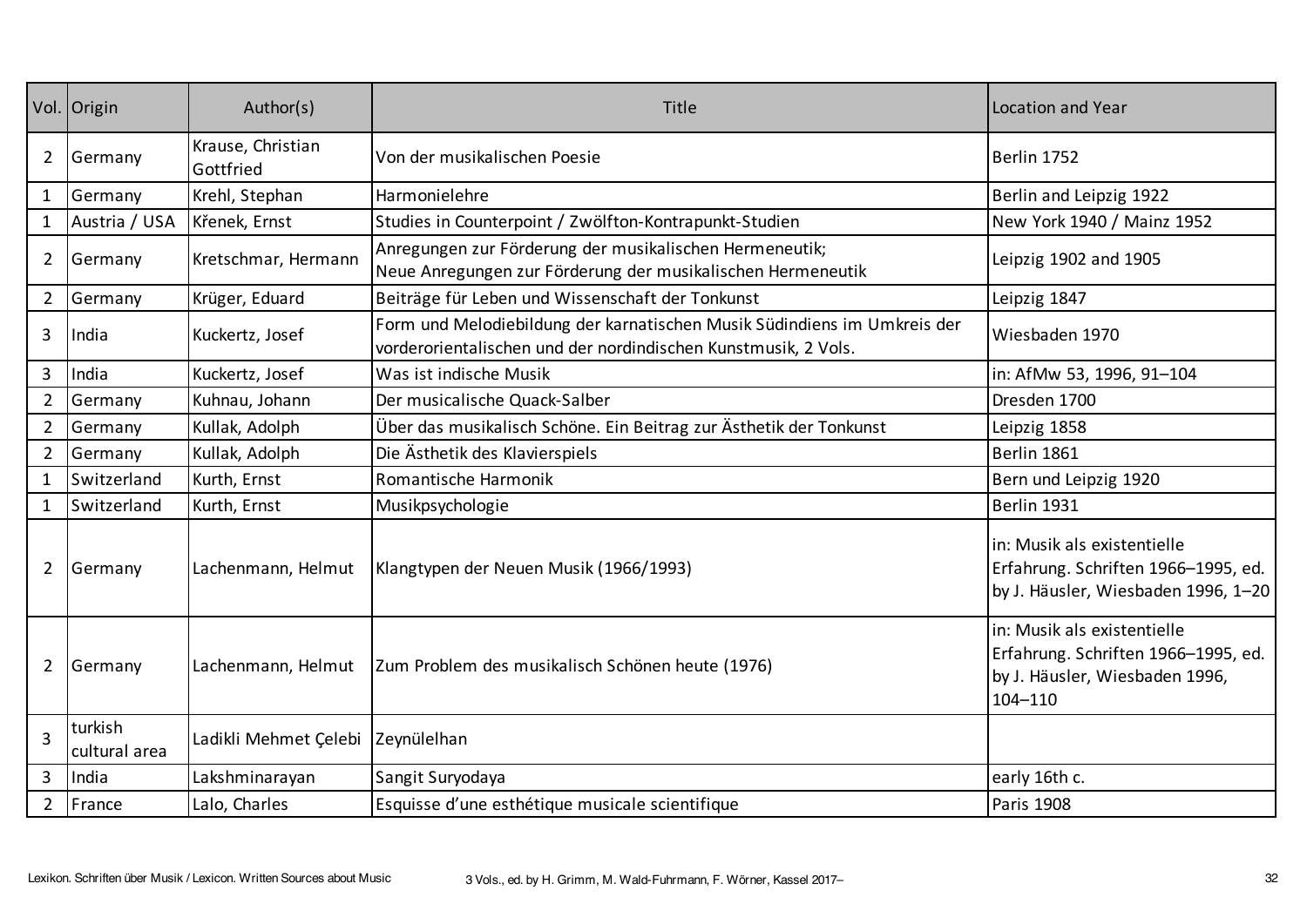|                | Vol. Origin          | Author(s)                               | Title                                                              | Location and Year                                                                                                                         |
|----------------|----------------------|-----------------------------------------|--------------------------------------------------------------------|-------------------------------------------------------------------------------------------------------------------------------------------|
| $\overline{2}$ | Poland               | Landowska, Wanda                        | Musique Ancienne                                                   | Paris 1909                                                                                                                                |
| $\mathbf{1}$   | Italy                | Lanfranco, Giovanni<br>Maria            | Scintille di musica                                                | Brescia 1533                                                                                                                              |
| $\overline{2}$ | <b>USA</b>           | Langer, Susanne K.                      | Philosophy in a New Key                                            | Cambridge, MA, 1942                                                                                                                       |
| $\overline{2}$ | <b>USA</b>           | Langer, Susanne K.                      | Feeling and Form                                                   | New York 1953                                                                                                                             |
| $\overline{2}$ | France               | Lasserre, Pierre                        | La Philosophie du goût musical                                     | Paris 1922                                                                                                                                |
| $\overline{2}$ | France               | Le Cerf de la Viéville,<br>Jean-Laurent | Comparaison de la musique italienne et de la musique françoise     | Brussels 1704                                                                                                                             |
| $\overline{2}$ | France               | Leibowitz, René                         | Schoenberg et son école. L'Étape contemporaine du langage musical  | Paris 1947                                                                                                                                |
| $\mathbf 1$    | France               | Leibowitz, René                         | Introduction à la musique de douze sons                            | <b>Paris 1949</b>                                                                                                                         |
| $\overline{2}$ | France               | Leibowitz, René                         | Le Compositeur et son double. Essais sur l'interprétation musicale | <b>Paris 1971</b>                                                                                                                         |
| 1              | Germany              | Leichtentritt, Hugo                     | Formenlehre                                                        | Leipzig 1911                                                                                                                              |
| $\overline{2}$ | France               | Leiris, Michel                          | Operratiques                                                       | Ms.; ed. by J. Jamin, Paris 1992                                                                                                          |
| $\mathbf{1}$   | <b>USA</b>           | Lerdahl, Fred and<br>Jackendoff, Ray    | A Generative Theory of Tonal Music                                 | Cambridge 1983                                                                                                                            |
| $\overline{2}$ | <b>USA</b>           | Levinson, Jerold                        | Music in the moment                                                | Ithaca 1997                                                                                                                               |
| 1              | <b>USA</b>           | Lewin, David                            | Music Theory, Phenomenology, and Modes of Perception               | in: Music Perception 3/4, 1986,<br>327-392                                                                                                |
| $\mathbf{1}$   | <b>USA</b>           | Lewin, David                            | Generalized Musical Intervals and Transformations (GMIT)           | New Haven 1987                                                                                                                            |
| $\overline{2}$ | Austria /<br>Hungary | Ligeti, György                          | Wandlungen der musikalischen Form                                  | in: die Reihe 7, 1960, 5-17                                                                                                               |
| $\overline{2}$ | Austria /<br>Hungary | Ligeti, György                          | Über Form in der Neuen Musik                                       | in: Neues Forum. Österreichische<br>Monatsblätter für kulturelle Freiheit<br>13/148-149, 1966, 291-295 and Iss.<br>150-151, 1966, 419-421 |
|                | Germany              | Lippius, Johannes                       | Synopsis musicae novae                                             | Strasbourg 1612                                                                                                                           |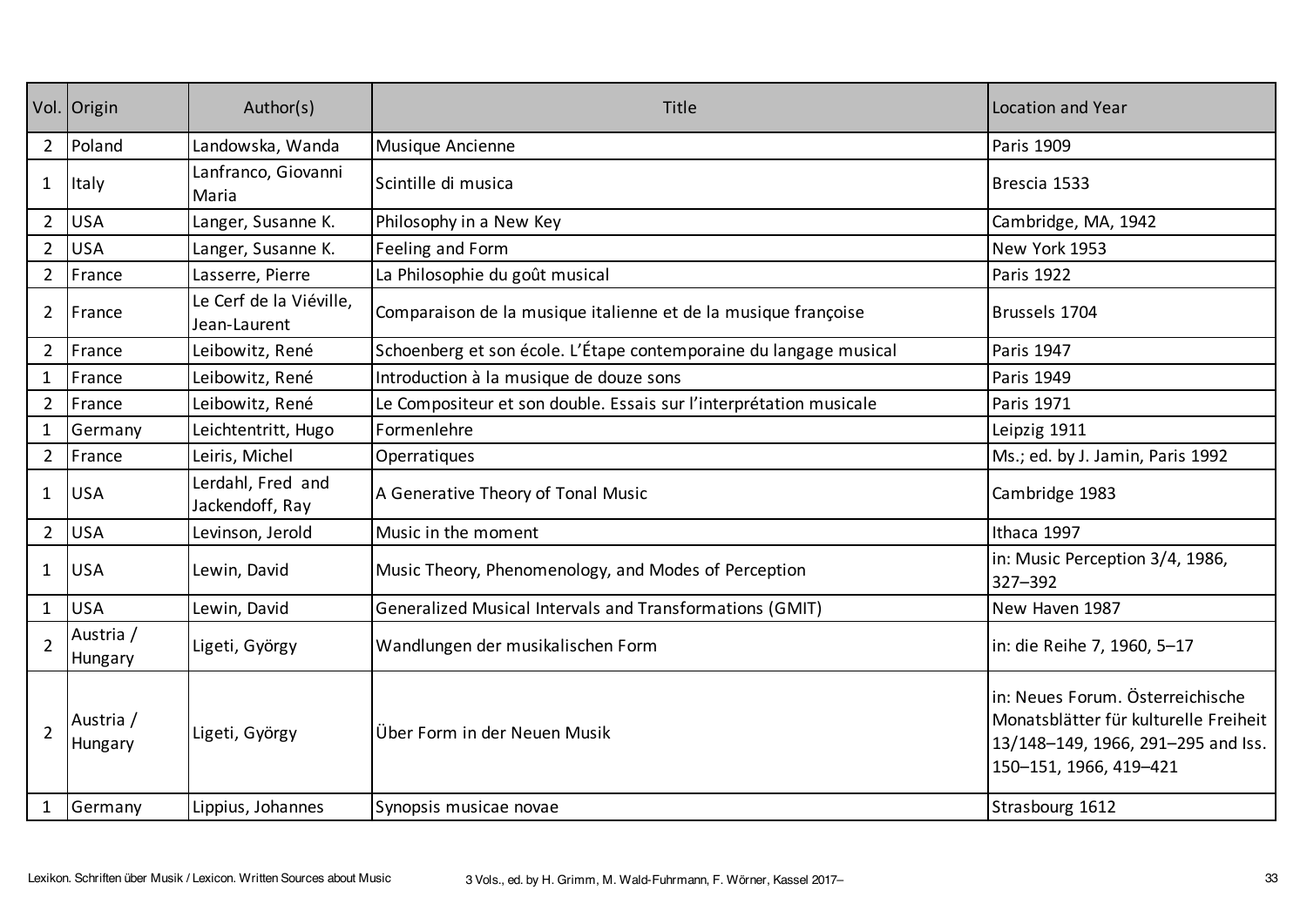|                | Vol. Origin          | Author(s)                            | Title                                                                                            | <b>Location and Year</b>                                                                          |
|----------------|----------------------|--------------------------------------|--------------------------------------------------------------------------------------------------|---------------------------------------------------------------------------------------------------|
| $\overline{2}$ | Germany              | Lipps, Theodor                       | Ästhetik. Psychologie des Schönen und der Kunst. Erster Teil. Grundlegung der<br>Ästhetik        | Hamburg and Leipzig 1903                                                                          |
| $\overline{2}$ | Poland               | Lissa, Zofia                         | O specyfice muzyki [About the particular of music]                                               | Kraków 1953                                                                                       |
| $\overline{2}$ | Poland               | Lissa, Zofia                         | Estetyka muzyki filmowej [The aesthetics of film music]                                          | Kraków 1964                                                                                       |
| $\overline{2}$ | Poland               | Lissa, Zofia                         | Szkice z estetyki muzycznej [Essays on Music Aesthetics]                                         | Kraków 1965                                                                                       |
| $\mathbf{1}$   | Germany              | Listenius, Nikolaus                  | Rudimenta musicae                                                                                | Wittenberg 1533                                                                                   |
| $\overline{2}$ | France               | Liszt, Franz                         | De la situation des artistes, et de leur condition dans la société                               | in: Gazette musicale de Paris 2,<br>1835, 154-155, 157-159, 165-166,<br>245-249, 285-292, 332-333 |
| $\overline{2}$ | France               | Liszt, Franz                         | Scribe's und Meyerbeer's Robert der Teufel                                                       | in: NZfM 40, 1854, 261-269                                                                        |
| $\overline{2}$ | France               | Liszt, Franz                         | Berlioz und seine Haroldsymphonie                                                                | in: NZfM 43, 1855, 25-32, 37-46,<br>49-55, 77-84, 89-97                                           |
| $2^{\circ}$    | France               | Liszt, Franz                         | Des Bohémiens et de leur musique en Hongrie                                                      | Paris 1859                                                                                        |
| $\mathbf{1}$   | Germany              | Lobe, Johann Christian               | Kompositionslehre, 4 Vols.                                                                       | Leipzig 1850-1867                                                                                 |
| $\overline{2}$ | Germany              | Lobe, Johann Christian               | Musikalische Briefe. Wahrheit über Tonkunst und Tonkünstler. Von einem<br>Wohlbekannten, 2 Vols. | Leipzig 1852                                                                                      |
| $\overline{2}$ | Russia               | Losev, Aleksei                       | Музыка как предмет логики [Muzyka kak predmet logiki, Music as the subject<br>of logic]          | Moscow 1927                                                                                       |
| $2^{\circ}$    | Germany              | Lotze, Herrmann                      | Geschichte der Ästhetik in Deutschland                                                           | Munich 1868                                                                                       |
| $\mathbf{1}$   | Germany /<br>Austria | Louis, Rudolf and<br>Thuille, Ludwig | Harmonielehre                                                                                    | Stuttgart 31910 [1907]                                                                            |
| $\overline{3}$ | China                | Lü Buwei                             | Lüshi chunqiu [Spring and Autumn of Mr Lü]                                                       | around 240 BC                                                                                     |
| $2^{\circ}$    | Hungary              | Lukács, György                       | Die Eigenart des Ästhetischen, 2 Vols.                                                           | Neuwied am Rhein and Berlin 1963                                                                  |
| $\overline{2}$ | France               | Lussy, Mathis                        | Traité de l'expression                                                                           | Paris 1874                                                                                        |
| $2^{\circ}$    | France               | Lussy, Mathis                        | Le Rhythme musical                                                                               | Paris 1883                                                                                        |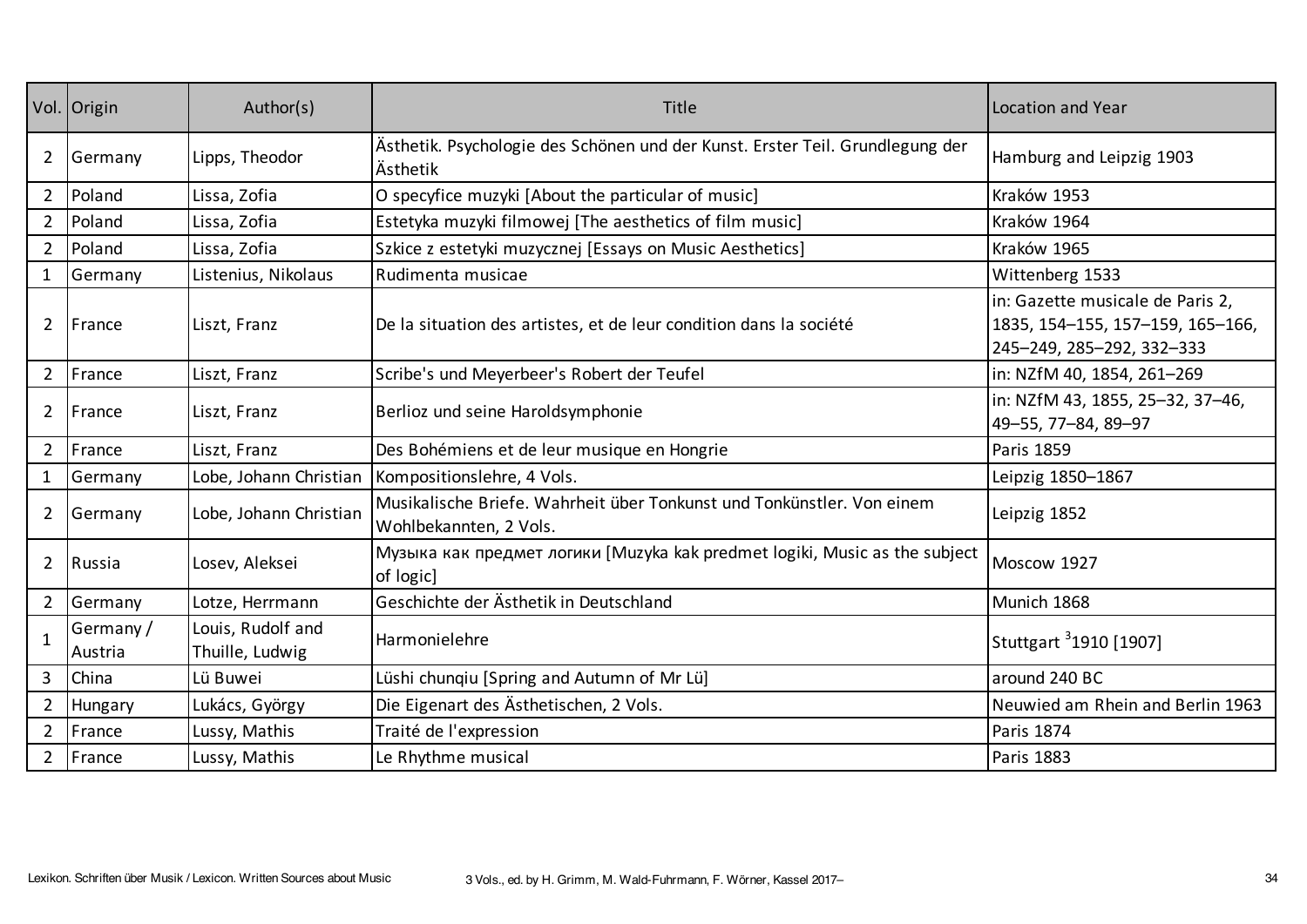|                | Vol. Origin             | Author(s)              | Title                                                                                                                                                                                                                            | Location and Year                                                                            |
|----------------|-------------------------|------------------------|----------------------------------------------------------------------------------------------------------------------------------------------------------------------------------------------------------------------------------|----------------------------------------------------------------------------------------------|
| $\overline{2}$ | Germany                 | Luther                 | Encomion musices. In: Symphoniae iucundae atque adeo breves (with<br>reference to the preface of »Geystliche Gesangkbuchlein«, and his after-dinner<br>speech)                                                                   | Wittenberg 1538                                                                              |
| $\overline{2}$ | Poland                  | Lutosławski, Witold    | O rytmice i organizacji wysokości dźwięków technice komponowania z<br>zastosowaniem ograniczonego działania przypadku [Rhythm and the<br>Organization of Pitch in Composing Techniques Employing a Limited Element<br>of Chance] | in: Spotkania muzyczne w<br>Baranowie, Muzyka w kontekście<br>kultury, Kraków 1978, 76-87    |
| $\overline{2}$ | France                  | Lyotard, Jean-François | <b>Plusieurs Silences</b>                                                                                                                                                                                                        | in: Musique en jeu 9, November<br>1972, pp. ??                                               |
| $\overline{2}$ | France                  | Lyotard, Jean-François | Adorno come diavolo                                                                                                                                                                                                              | in: Des dispositifs pulsionnels, Paris<br>1973, pp. ??                                       |
| $\overline{2}$ | France                  |                        | Lyotard, Jean-François   Après le sublime, état de l'esthétique                                                                                                                                                                  | in: L'inhumain. Causeries sur le<br>temps, Paris 1988, 147-155                               |
| $\overline{2}$ | France                  | Lyotard, Jean-François | Dieu et la marionette                                                                                                                                                                                                            | in: L'inhumain. Causeries sur le<br>temps, Paris 1988, 165-176                               |
| $\overline{2}$ | France                  | Lyotard, Jean-François | L'obédience                                                                                                                                                                                                                      | in: L'inhumain. Causeries sur le<br>temps, Paris 1988, 177-192                               |
| 3              | Arabic<br>cultural area | M. al-Hula'ī           | Kitāb al-Mūsīqī aš-šarqī                                                                                                                                                                                                         |                                                                                              |
| $2^{\circ}$    | England                 | Mainwaring, John       | Memoirs of the Life of the Late George Frederic Handel                                                                                                                                                                           | London 1760                                                                                  |
| $\mathbf{1}$   | Germany                 | Maler, Wilhelm         | Beitrag zur durmolltonalen Harmonielehre                                                                                                                                                                                         | Munich <sup>4</sup> 1957 [first published as:<br>Beitrag zur Harmonielehre, Leipzig<br>1931] |
| $\overline{2}$ | France                  | Mallarmé, Stéphane     | La musique et les lettres                                                                                                                                                                                                        | in: La Revue blanche, 4.4.1894,<br>297-309                                                   |
| $2^{\circ}$    | France                  | Mallarmé, Stéphane     | Richard Wagner. Rêveries d'un poëte français                                                                                                                                                                                     | in: Revue Wagnérienne 1/7,<br>8.8.1885, 195-200                                              |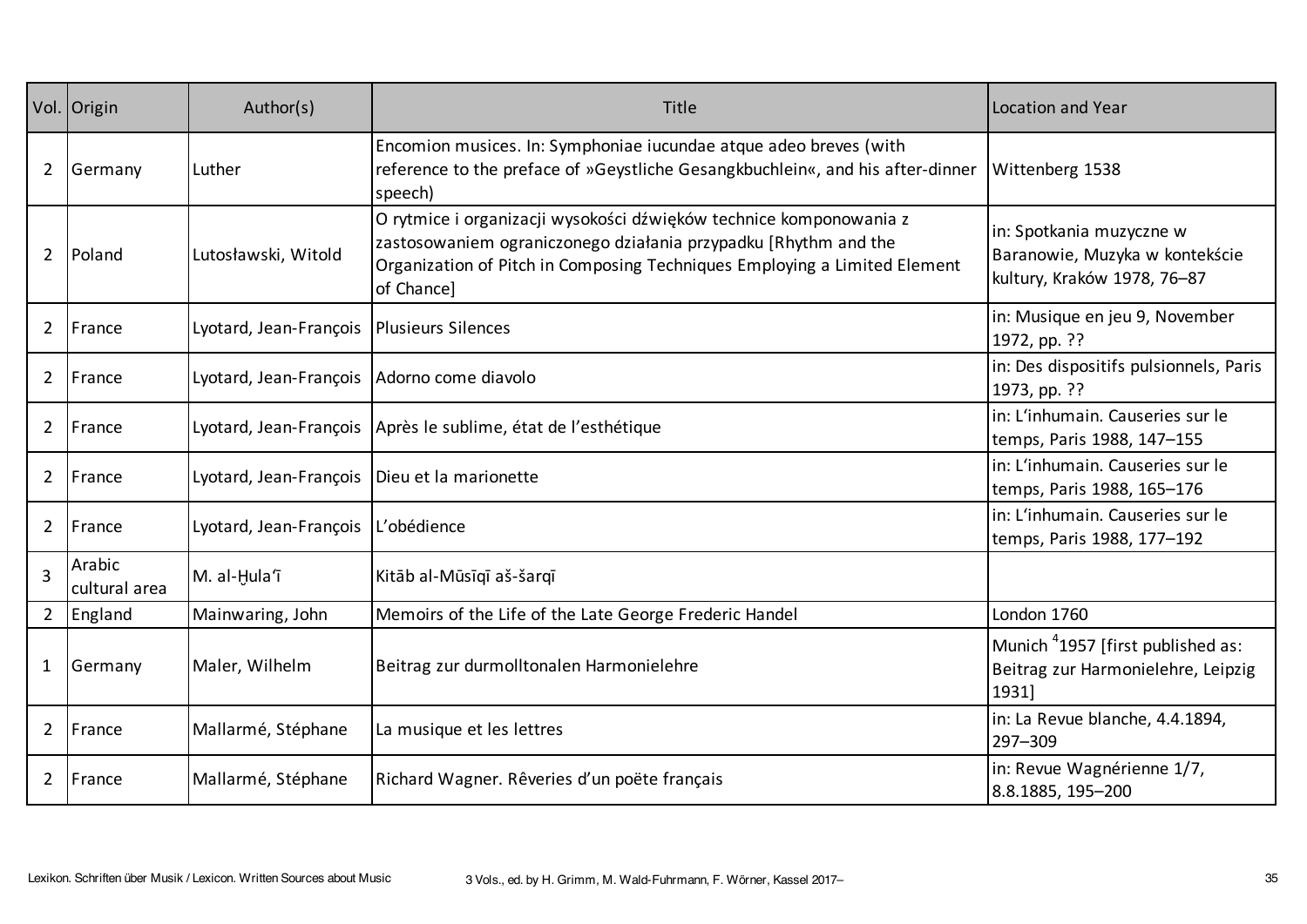|                | Vol. Origin             | Author(s)                     | Title                                                                                             | Location and Year                                                                                                                                                                         |
|----------------|-------------------------|-------------------------------|---------------------------------------------------------------------------------------------------|-------------------------------------------------------------------------------------------------------------------------------------------------------------------------------------------|
| $\overline{2}$ | France                  | Mallarmé, Stéphane            | Crise de vers                                                                                     | in: S. Mallarmé, Vers et Prose.<br>Morceaux choisis. Paris 1893,<br>»Divagation première.<br>Relativement au vers«, 172-194<br>[montage of 4 texts, first published<br>between 1886-1895] |
| $\overline{2}$ | Germany /<br><b>USA</b> | Mann, Klaus                   | Symphonie Pathétique                                                                              | Amsterdam 1935                                                                                                                                                                            |
| $2^{\circ}$    | Germany                 | Mann, Thomas                  | Tristan                                                                                           | Berlin 1903                                                                                                                                                                               |
| $\overline{2}$ | Germany                 | Mann, Thomas                  | Wälsungenblut                                                                                     | Munich 1921                                                                                                                                                                               |
| $\overline{2}$ | Germany                 | Mann, Thomas                  | Der Zauberberg; 2 Vols.                                                                           | Berlin 1924                                                                                                                                                                               |
| $2^{\circ}$    | Germany                 | Mann, Thomas                  | Leiden und Größe Richard Wagners (as well as further essays about Wagner)                         | Berlin 1933                                                                                                                                                                               |
| $\overline{2}$ | Germany                 | Mann, Thomas                  | Doktor Faustus. Das Leben des deutschen Tonsetzers Adrian Leverkühn, erzählt<br>von einem Freunde | Stockholm 1947                                                                                                                                                                            |
| $\overline{2}$ | Italy                   | Marcello, Benedetto           | Il teatro della moda                                                                              | Venice 1720                                                                                                                                                                               |
| $\mathbf{1}$   | Italy                   | Marchetus de Padua            | Lucidarium                                                                                        | Cesena and Verona, 1317 or 1318                                                                                                                                                           |
| $\overline{3}$ | Greece                  | Marmarinos, Kyrillos          | Στοιχειωδεστέρα διδασκαλία περὶ τῆσ ἔξω μουσικῆζ                                                  | 1749                                                                                                                                                                                      |
| $\overline{2}$ | France                  | Marmontel, Jean<br>François   | Essai sur les révolutions de la musique, en France                                                | Paris 1777                                                                                                                                                                                |
| $\overline{2}$ | Germany                 | Marpurg, Friedrich<br>Wilhelm | Des critischen Musicus an der Spree erster Band                                                   | Berlin 1749/50                                                                                                                                                                            |
| $\mathbf{1}$   | Germany                 | Marpurg, Friedrich<br>Wilhelm | Abhandlung von der Fuge                                                                           | Berlin 1753 and 1754                                                                                                                                                                      |
| $\overline{2}$ | Germany                 | Marpurg, Friedrich<br>Wilhelm | Historisch-Kritische Beyträge zur Aufnahme der Musik                                              | Berlin 1754-1778                                                                                                                                                                          |
| 1              | Germany                 | Marpurg, Friedrich<br>Wilhelm | Handbuch bey dem Generalbasse und der Composition                                                 | Berlin 1755-1760                                                                                                                                                                          |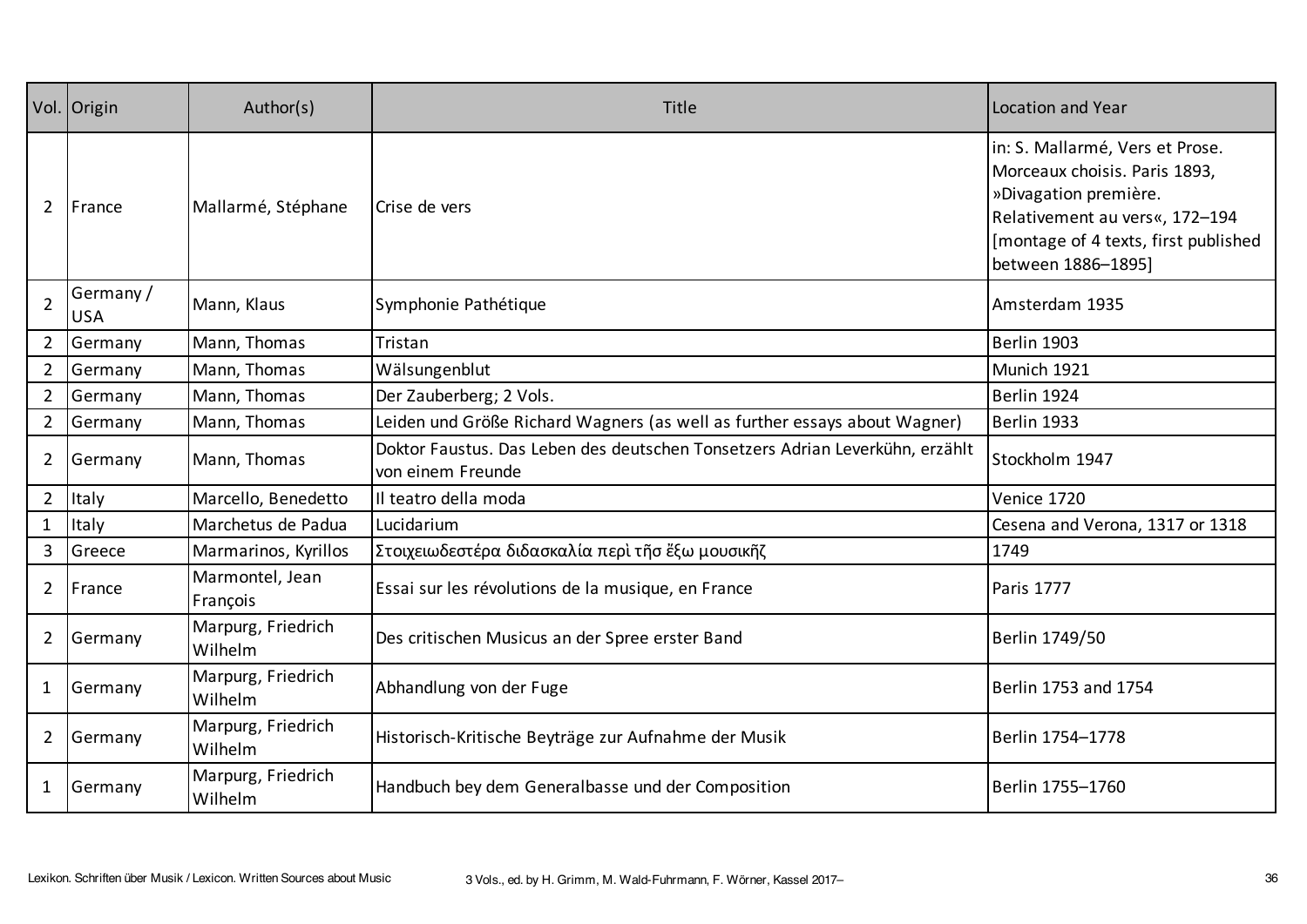|                | Vol. Origin              | Author(s)                     | <b>Title</b>                                                       | <b>Location and Year</b>                                   |
|----------------|--------------------------|-------------------------------|--------------------------------------------------------------------|------------------------------------------------------------|
| $\overline{2}$ | Germany                  | Marpurg, Friedrich<br>Wilhelm | Kritische Briefe über die Tonkunst                                 | Berlin 1760 (Vol. 1), 1761-1763<br>(Vol. 2), 1764 (Vol. 3) |
| $\overline{2}$ | Austria                  | Marschner, Franz<br>Ludwig    | Die Grundfragen der Aesthetik im Lichte der immanenten Philosophie | Berlin 1899                                                |
| $\overline{2}$ | <b>Ancient Rome</b>      | Martianus Capella             | De nuptiis Philologieae et Mercurii                                |                                                            |
| $\overline{2}$ | Germany                  | Marx, Adolf Bernhard          | Ueber Malerei in der Tonkunst. Ein Maigruß an die Kunstphilosophen | Berlin 1828                                                |
| $\mathbf{1}$   | Germany                  | Marx, Adolf Bernhard          | Kompositionslehre                                                  | Leipzig 1837–1847                                          |
| $\overline{2}$ | Germany                  | Marx, Adolf Bernhard          | Anleitung zum Vortrag Beethovenscher Klavierwerke                  | Berlin 1863                                                |
| $\mathbf{1}$   | France                   | Masson, Charles               | Nouveau traité des Regles pour la Composition de la Musique        | Paris <sup>2</sup> 1699 [1697]                             |
| 3              | India                    | Matanga                       | Brhaddeśī                                                          | 8th c.                                                     |
| $\overline{2}$ | Germany                  | Mattheson, Johann             | Das Neu-Eröffnete Orchestre                                        | Hamburg 1713                                               |
| $\overline{2}$ | Germany                  | Mattheson, Johann             | Das Forschende Orchestre                                           | Hamburg 1721                                               |
| $\overline{2}$ | Germany                  | Mattheson, Johann             | Critica musica, 2 Bd.                                              | Hamburg 1722/23 (Vol. 1) and 1725<br>(Vol. 2)              |
| $\mathbf{1}$   | Germany                  | Mattheson, Johann             | Grosse General-Baß-Schule                                          | Hamburg 1731                                               |
| $\mathbf{1}$   | Germany                  | Mattheson, Johann             | Kern melodischer Wißenschafft                                      | Hamburg 1737                                               |
| $\overline{2}$ | Germany                  | Mattheson, Johann             | Der vollkommene Capellmeister                                      | Hamburg 1739                                               |
| $\mathbf{1}$   | Germany                  | Mattheson, Johann             | Der Vollkommene Capellmeister                                      | Hamburg 1739                                               |
| $\overline{2}$ | Italy                    | Mazzini, Giuseppe             | La Filosofia della Musica                                          | in: L'Italiano, 1836, 69-74,<br>105-110, 158-165           |
| 1              | Switzerland              | Mazzola, Guerino              | Geometrie der Töne                                                 | <b>Basel 1990</b>                                          |
| 3              | turkish<br>cultural area | Mehmid Hafid Efendi           | Risale-i Musiki, in: Durer al-Muntehâbât                           | 1806                                                       |
| 1              | Italy                    | Mei, Girolamo                 | De modis musicis antiquorum                                        | Rome 1566-1573                                             |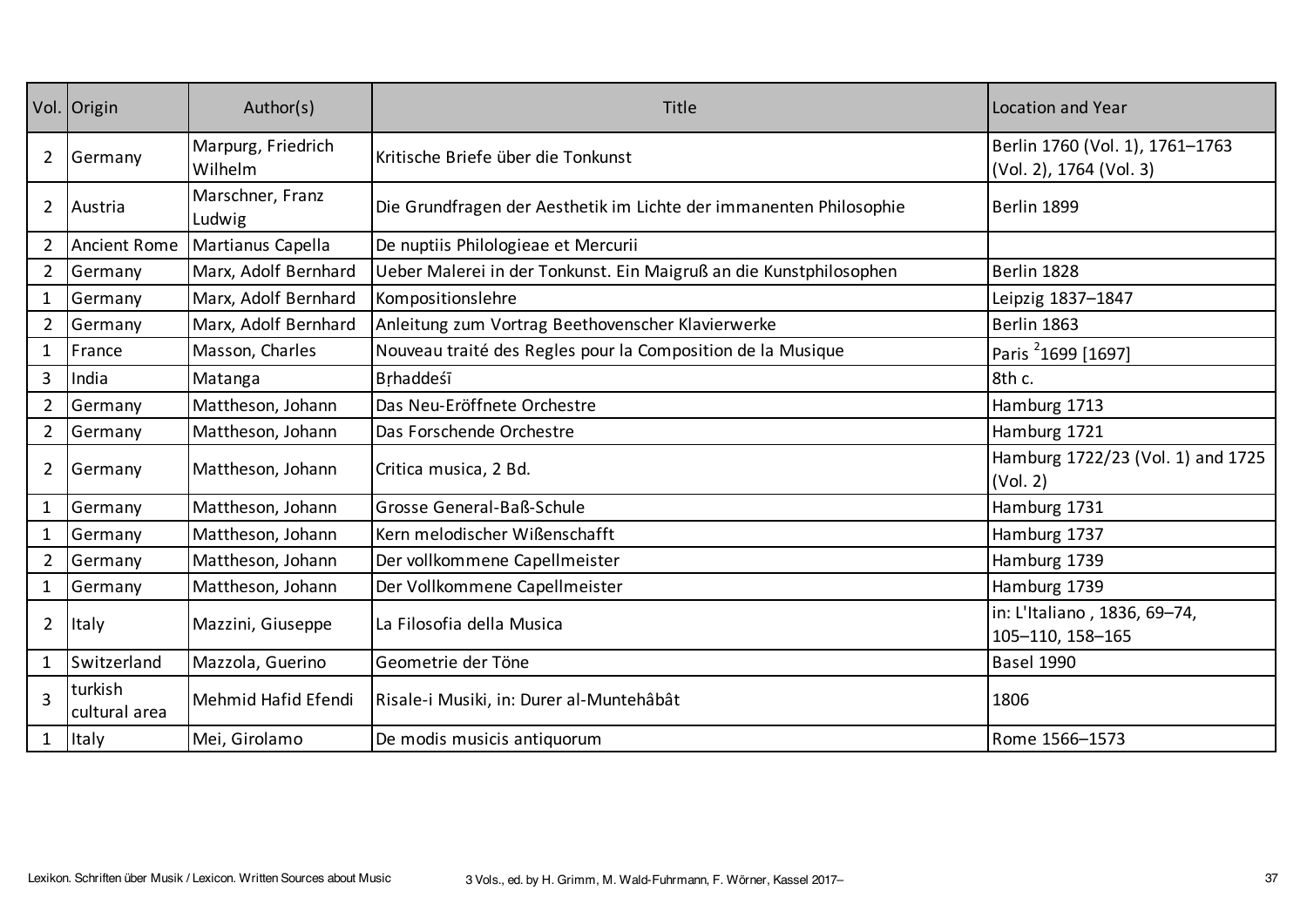|                | Vol. Origin | Author(s)                         | Title                                                                                        | <b>Location and Year</b>                                                                                                                         |
|----------------|-------------|-----------------------------------|----------------------------------------------------------------------------------------------|--------------------------------------------------------------------------------------------------------------------------------------------------|
| $\overline{2}$ | Germany     | Mendelssohn<br>Bartholdy, Felix   | Selection from his correspondence                                                            | in: Felix Mendelssohn Bartholdy.<br>Sämtliche Briefe, 12 Vols., ed. by H.<br>Loos and W. Seidel, Kassel<br>2008-2017                             |
| $\overline{2}$ | Germany     | Mendelssohn, Moses                | Über die Empfindungen                                                                        | Berlin 1755                                                                                                                                      |
| $\overline{2}$ | Germany     | Mendelssohn, Moses                | Betrachtungen über die Quellen und die Verbindungen der schönen Künste und<br>Wissenschaften | in: Bibliothek der schönen<br>Wissenschaften und der freyen<br>Künste, ed. By F. Nicolai and M.<br>Mendelssohn, Leipzig 1757, Vol. 1,<br>231-268 |
| $\overline{2}$ | Germany     | Mendelssohn, Moses                | Briefe über Kunst                                                                            | <b>Berlin 1759</b>                                                                                                                               |
| $\overline{3}$ | China       | Meng Kuang                        | Mengzi [The works of Mencius]                                                                | around 300 BC                                                                                                                                    |
| $\mathbf{1}$   | France      | Mersenne, Marin                   | Harmonie universelle                                                                         | Paris 1636 and 1637                                                                                                                              |
| $\overline{2}$ | France      | Mersenne, Marin                   | Harmonie universelle. Contenant la théorie et la pratique de la musique                      | Paris 1636 (Vol. 1), 1637 (Vol. 2)                                                                                                               |
| $\mathbf{1}$   | France      | Messiaen, Olivier                 | Technique de mon langage musical                                                             | Paris 1944                                                                                                                                       |
| $\mathbf{1}$   | France      | Messiaen, Olivier                 | Traité de rythme, de couleur, et d'ornithologie                                              | Paris 1994-2002                                                                                                                                  |
| $\overline{2}$ | Germany     | Meyer-Eppler, Werner              | Elektrische Klangerzeugung. Elektronische Musik und synthetische Sprache                     | <b>Bonn 1949</b>                                                                                                                                 |
| $\mathbf{1}$   | <b>USA</b>  | Meyer, Leonard B.                 | <b>Emotion and Meaning</b>                                                                   | Chicago 1956                                                                                                                                     |
| $\overline{2}$ | Germany     | Michaelis, Christian<br>Friedrich | Ueber den Geist der Tonkunst                                                                 | Leipzig 1795 (Vol. 1); 1800 (Vol. 2)                                                                                                             |
| $\overline{2}$ | Germany     | Michaelis, Christian<br>Friedrich | Einige Bemerkungen über das Erhabene der Musik                                               | in: Berlinische Musikalische Zeitung<br>1, 1805, 179-181                                                                                         |
| $2^{\circ}$    | Germany     | Michaelis, Christian<br>Friedrich | Ein Versuch, das innere Wesen der Tonkunst zu entwickeln                                     | in: AmZ 8, 1805/1806, 673-683,<br>91-696                                                                                                         |
| $\overline{2}$ | Germany     | Michaelis, Christian<br>Friedrich | Über das Humorige oder Launige in der musikalischen Komposition                              | in: AmZ 9, 1806/07, 448–452                                                                                                                      |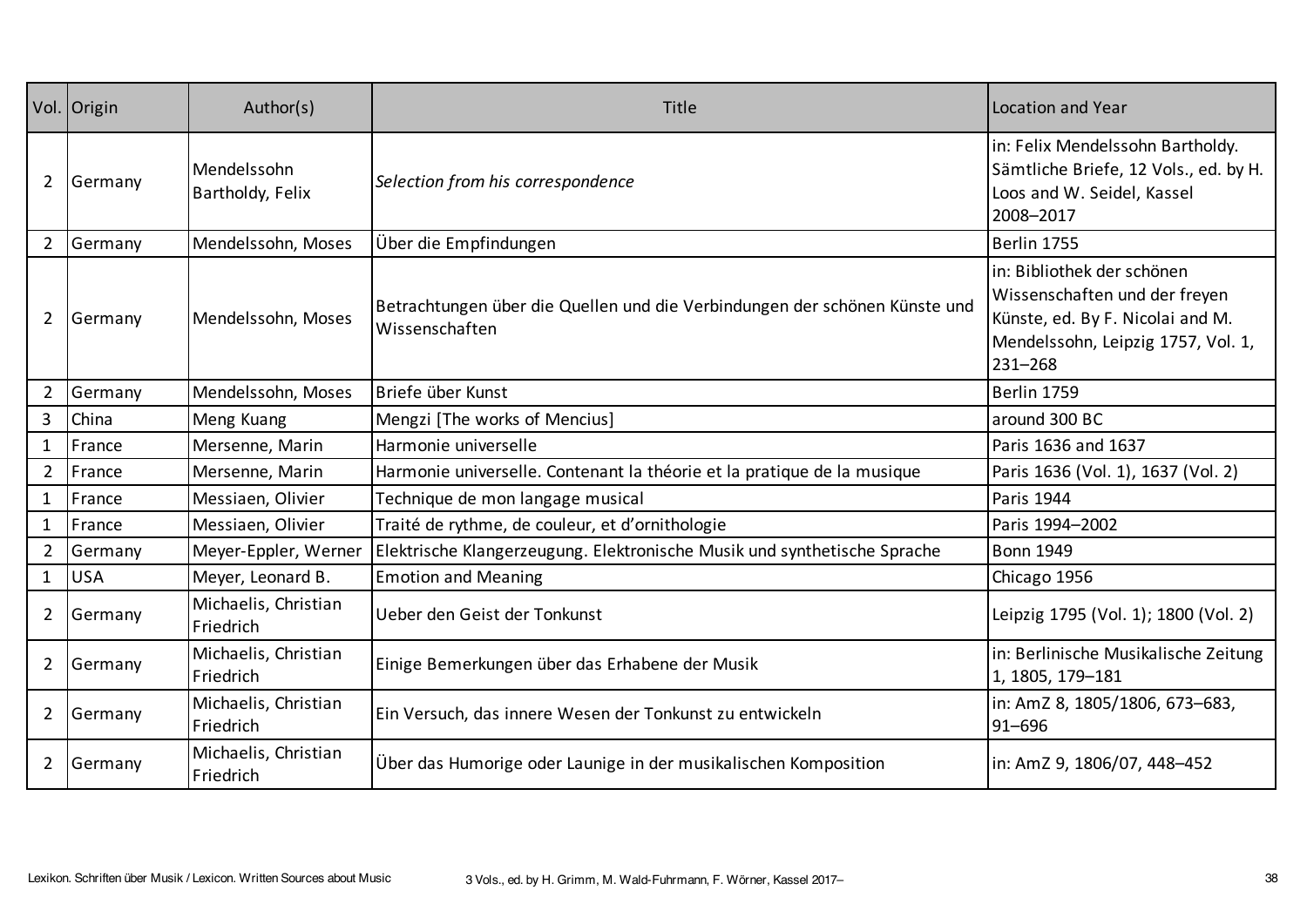|                | Vol. Origin             | Author(s)                         | <b>Title</b>                                                                                                                                                                                                         | Location and Year                                                                                              |
|----------------|-------------------------|-----------------------------------|----------------------------------------------------------------------------------------------------------------------------------------------------------------------------------------------------------------------|----------------------------------------------------------------------------------------------------------------|
| $\overline{2}$ | Germany                 | Michaelis, Christian<br>Friedrich | Über die Kritik musikalischer Werke, nebst beyläufigen Bemerkungen über die<br>letzteren                                                                                                                             | in: Allgemeine musikalische Zeitung<br>[Österreich] 3, 1819, 621-629,<br>637-640, 673-676, 681-683,<br>697-701 |
| $\overline{2}$ | Germany                 | Michaelis, Christian<br>Friedrich | Etwas zur Rechtfertigung des Contrapunktes                                                                                                                                                                           | in: Allgemeine musikalische Zeitung<br>[Österreich] 3, 1819, 629-631                                           |
| 3              | Arabic<br>cultural area | Mīḥā'īl Allāhwīrdī                | Falsafat al-mūsīgā aš-šargīya                                                                                                                                                                                        |                                                                                                                |
| $\overline{3}$ | Arabic<br>cultural area | Mīḫa'īl Mušāqa                    | Ar-Risāla aš-Šihābīya fī ș-șinā'a al-mūsīqīya                                                                                                                                                                        |                                                                                                                |
| $\overline{2}$ | Germany                 | Mizler, Lorenz                    | Dissertatio quod Musica Ars sit Pars Eruditionis Philosophicae                                                                                                                                                       | Leipzig 1734                                                                                                   |
| $\overline{2}$ | Germany                 | Mizler, Lorenz                    | Neu eröffnete Musikalische Bibliothek<br>(focussing on Gottsched (opera verdict), Euler (Tentamen), and reviews to<br>wrtings by Mattheson, Werckmeister, Joh. W. Albrecht as well as the Bach-<br>Obituary)         | Leipzig 1736-1754                                                                                              |
| $\overline{2}$ | Germany                 | Mizler, Lorenz                    | Musikalischer Staarstecher in welchem rechtschaffener Musikverständigen<br>Fehler bescheiden angemerket, eingebildeter und selbst gewachsener so<br>genannten Componisten Thorheiten aber lächerlich gemachet werden | Leipzig 1739/40                                                                                                |
| 3              | China                   | Mo Di (Mozi)                      | Mozi, A Concordance to Mo Tzu                                                                                                                                                                                        | ca. 470-391 BC                                                                                                 |
| $\overline{3}$ | Arabic<br>cultural area | Mohammad b.<br>Mahmūd Neysābūrī   | Resāle dar mūsīgī                                                                                                                                                                                                    |                                                                                                                |
| $\mathbf{1}$   | France /<br>Belgium     | Momigny, Jérôme-<br>Joseph de     | Cours complet d'harmonie et de composition                                                                                                                                                                           | Paris 1803 and 1805                                                                                            |
| $\overline{2}$ | Germany                 | Mörike, Eduard                    | Mozart auf der Reise nach Prag                                                                                                                                                                                       | Stuttgart 1856                                                                                                 |
| $\overline{2}$ | Germany                 | Moritz, Karl Philipp              | Andreas Hartknopf. Eine Allegorie (Vol. 1) / Andreas Hartknopfs Predigerjahre<br>(Vol. 2)                                                                                                                            | Berlin 1786 (Vol. 1); 1790 (Vol. 2)                                                                            |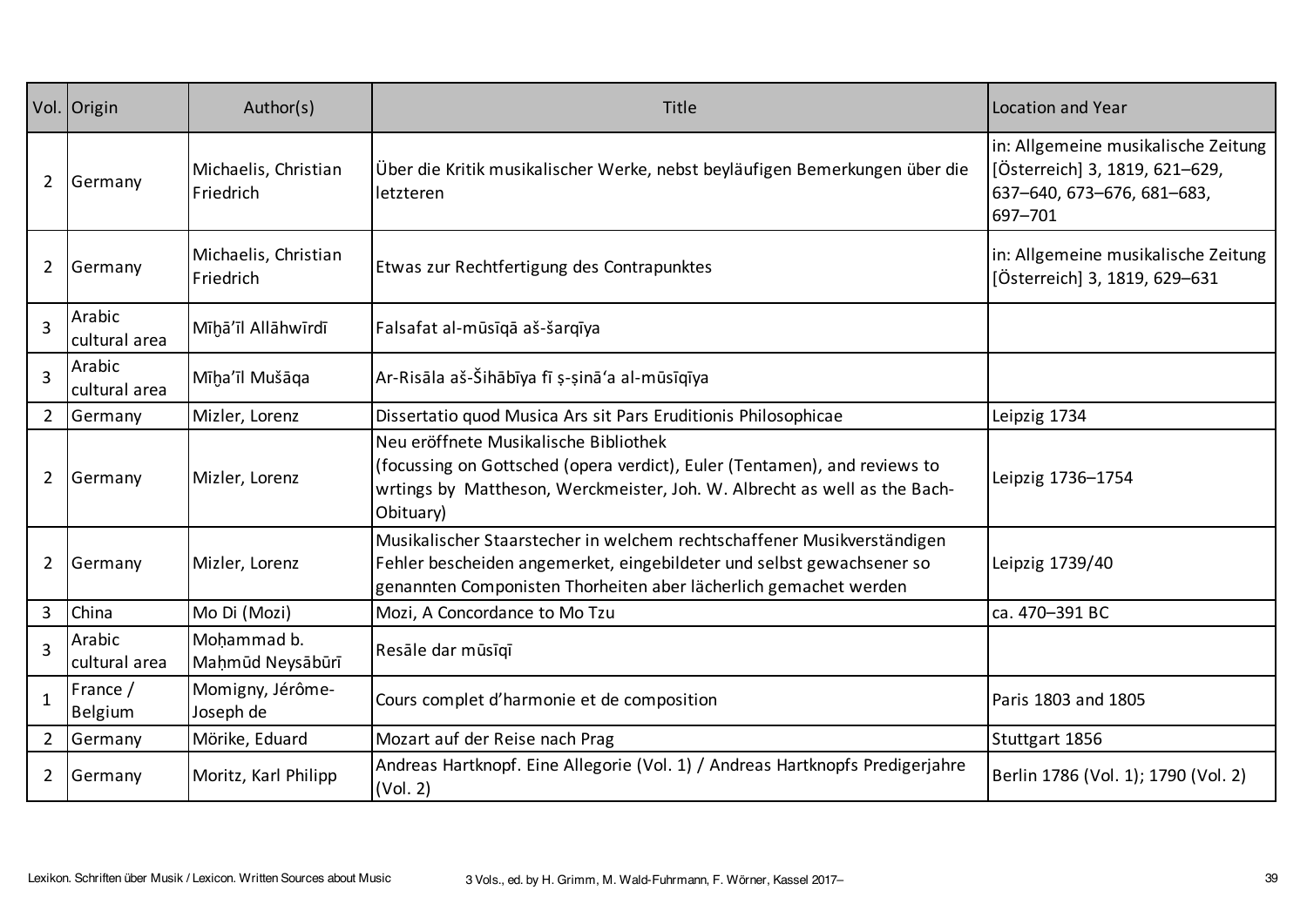|                | Vol. Origin             | Author(s)                   | Title                                                                                        | Location and Year                                                                                                                                                                                                                                                                                                  |
|----------------|-------------------------|-----------------------------|----------------------------------------------------------------------------------------------|--------------------------------------------------------------------------------------------------------------------------------------------------------------------------------------------------------------------------------------------------------------------------------------------------------------------|
| $\overline{2}$ | Germany                 | Moritz, Karl Philipp        | Die Wirkungen der äussern Sinne in psychologischer Rücksicht. Über das<br>musikalische Gehör | in: Magazin zur<br>Erfahrungsseelenkunde 8, 1791, Iss.<br>1, 99-103; Iss. 2, 45-51                                                                                                                                                                                                                                 |
| $\mathbf{1}$   | England                 | Morley, Thomas              | <b>Introduction to Practicall Musicke</b>                                                    | London 1597                                                                                                                                                                                                                                                                                                        |
| $\mathbf{1}$   | <b>USA</b>              | Morris, Robert D.           | Composition with Pitch-Classes                                                               | New Haven 1987                                                                                                                                                                                                                                                                                                     |
| $2^{\circ}$    | Austria                 |                             | Mosel, Ignaz Franz von Versuch einer Ästhetik des dramatischen Tonsatzes                     | Vienna 1813                                                                                                                                                                                                                                                                                                        |
| $2^{\circ}$    | Austria                 | Mozart, Leopold             | Versuch einer gründlichen Violinschule                                                       | Augsburg 1756                                                                                                                                                                                                                                                                                                      |
| $\overline{2}$ | Austria                 | Mozart, Wolfgang<br>Amadé   | Selection from his correspondence                                                            | e.g. digital edition:<br><http: dme="" dme.mozarteum.at="" m<br="">ain/cms.php?tid=110&amp;sec=briefe&gt;<br/>OR the printed edition:<br/>Briefe und Aufzeichnungen, 8 Vols.,<br/>collected by Gesammelt und erl.<br/>von W. A. Bauer, O. E. Deutsch and<br/>J. H. Eibl, ed. by U. Konrad, Kassel<br/>2005</http:> |
| 3              | Arabic<br>cultural area | Muḥammad []<br>Šihabaddin   | Safinat al-mulk wa-nafisat al-fulk [The Royal Boat and the Preciousness of said<br>Boat]     | 1840                                                                                                                                                                                                                                                                                                               |
| $\overline{3}$ | Arabic<br>cultural area | Muhammad al-Kanğī           | Bulūġ al-munā fī tarāğim ahl al-ġinā'                                                        |                                                                                                                                                                                                                                                                                                                    |
| 3              | Japan                   | Murasaki Shikibu (?)<br>紫式部 | Genji monogatari 源氏物語                                                                        | ca. 1000                                                                                                                                                                                                                                                                                                           |
| $\overline{3}$ | India                   | N. Augustus Willard         | A Treatise on the Music of Hindoostan                                                        | 1843;<br>in: Raja S.M. Tagore, Hindi Music<br>from various Authors, Varanasi 1882                                                                                                                                                                                                                                  |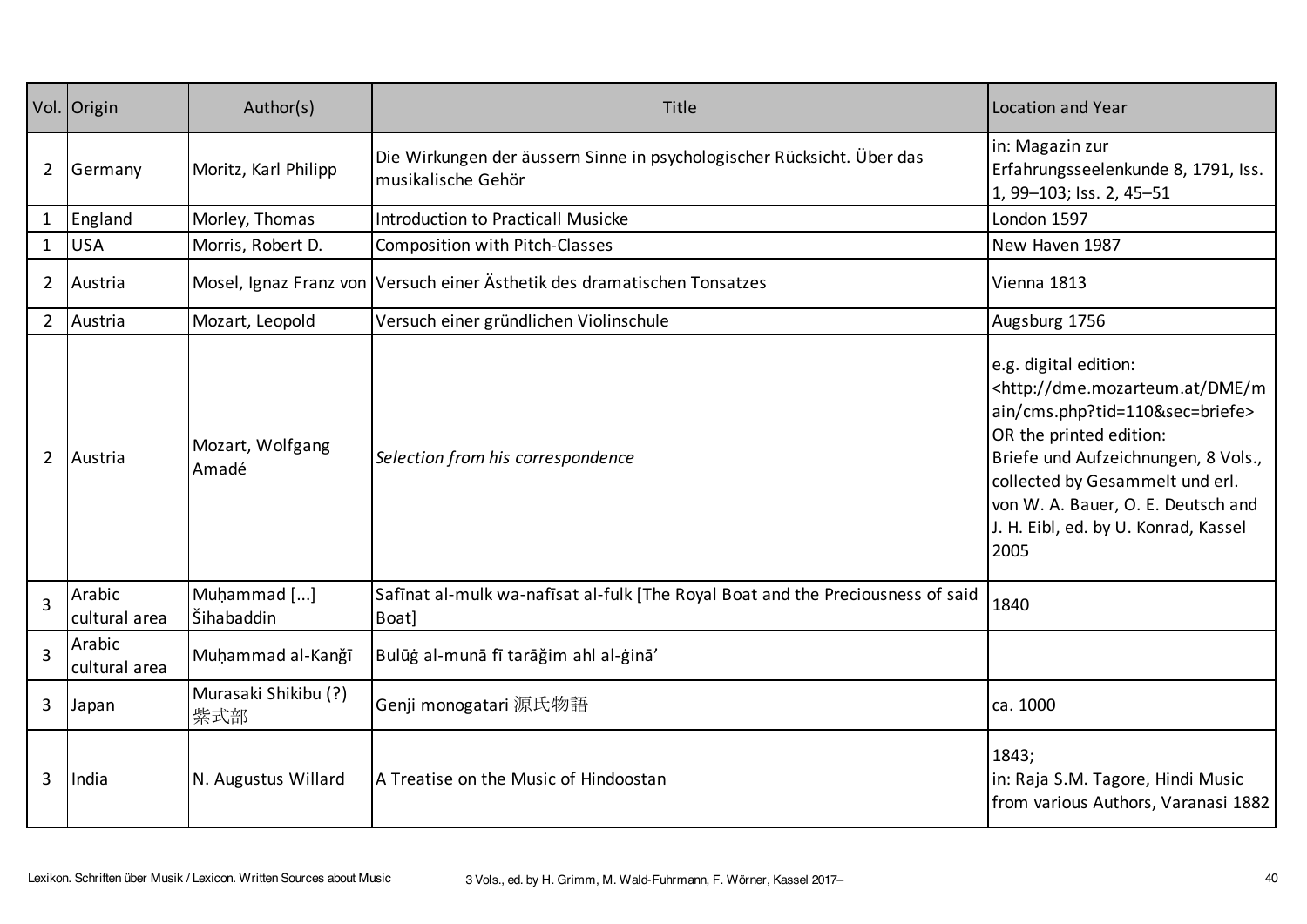|                | Vol. Origin              | Author(s)                         | Title                                                                                                           | <b>Location and Year</b>                                |
|----------------|--------------------------|-----------------------------------|-----------------------------------------------------------------------------------------------------------------|---------------------------------------------------------|
| 3              | India                    | Nadikesvara                       | Abhinaya-Darpana                                                                                                | betw. 5. and 10th c.                                    |
| $\overline{2}$ | Switzerland              | Nägeli, Hans Georg                | Vorlesungen über Musik mit Berücksichtigung der Dilettanten                                                     | Stuttgart and Tübingen 1826                             |
| $\overline{3}$ | Arabic<br>cultural area  | Najm al-Dīn Kawkabī               | Resāle-ye solțāniyye                                                                                            |                                                         |
| $\mathbf{3}$   | India                    | Narada                            | Sangita-Makaranda                                                                                               | 7th c.                                                  |
| $\mathbf{1}$   | <b>USA</b>               | Narmour, Eugene                   | <b>Implication-Realization Model</b>                                                                            | Chicago 1990 and 1992                                   |
| $\overline{3}$ | turkish<br>cultural area | Nayi Osman Dede                   | Rabt-i Tâbirât-i Mūsikī                                                                                         | 1725                                                    |
| $\overline{2}$ | Germany                  | Neefe, Christian<br>Gottlob       | Diletantterien                                                                                                  | <b>Bonn 1785</b>                                        |
| $\overline{2}$ | <b>USA</b>               | Nettl, Bruno                      | Ideas about Music and Musical Thought. Ethnomusicological Perspectives                                          | in: Journal of Aesthetic Education<br>30, 1996, 173-187 |
| $\overline{2}$ | Germany                  |                                   | Nichelmann, Christoph Die Melodie nach ihrem Wesen sowohl, als nach ihren Eigenschaften                         | Gdánks 1755                                             |
| 1              | Germany                  | Niedt, Friedrich<br>Erhardt       | Musicalische Handleitung                                                                                        | Hamburg 1700                                            |
| $\overline{2}$ | Germany                  | Nietzsche, Christian<br>Friedrich | Die Geburt der Tragödie aus dem Geist der Musik                                                                 | Leipzig 1872                                            |
| $\overline{2}$ | Germany                  | Nietzsche, Christian<br>Friedrich | Der Fall Wagner                                                                                                 | Leipzig 1888                                            |
| 1              | Greece                   | Nikomachos von<br>Gerasa          | Έγχειρίδιον [Encheiridion]                                                                                      | Gerasa, around 100                                      |
| 1              | France                   | Nivers, Guillaume-<br>Gabriel     | Traité de la composition                                                                                        | Paris 1667                                              |
| $\overline{2}$ | Italy                    | Nono, Luigi                       | Die Geschichte und Gegenwart in der Musik von heute [first published as:<br>Gitterstäbe am Himmel der Freiheit] | in: Melos 27, 1960, 69-75                               |
| $\mathbf{1}$   | Switzerland              | Notker Labeo                      | De musica                                                                                                       | St. Gallen, beginning of 11th c.                        |
| $\mathbf{1}$   | Germany                  | Nucius, Johannes                  | Musices Poeticæ                                                                                                 | Neisse [Nysa] 1613                                      |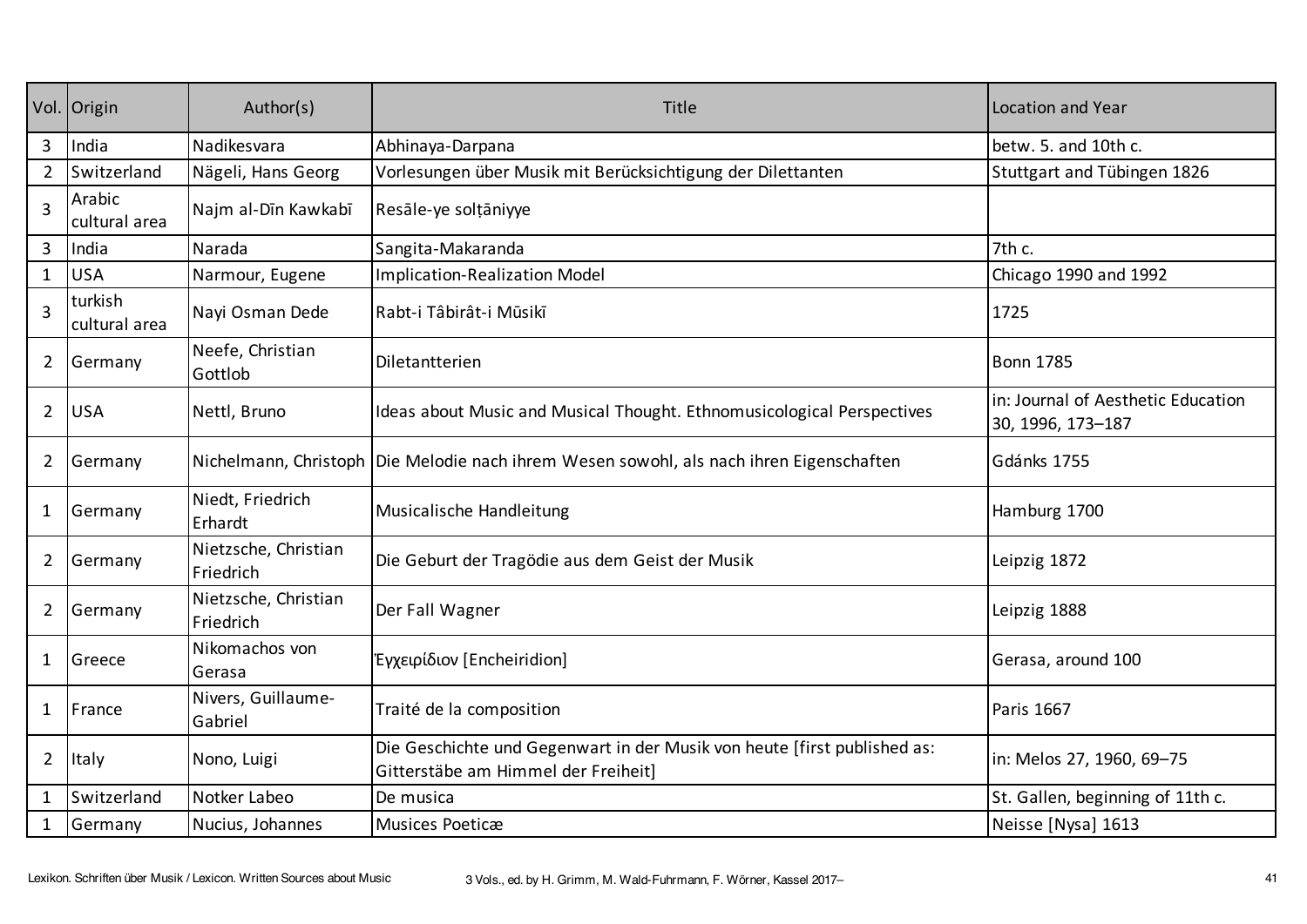|                | Vol. Origin         | Author(s)                                 | Title                                                                                                                                                                               | Location and Year                                                                                                                     |
|----------------|---------------------|-------------------------------------------|-------------------------------------------------------------------------------------------------------------------------------------------------------------------------------------|---------------------------------------------------------------------------------------------------------------------------------------|
| $\mathbf{1}$   | Germany             | Nüll, Edwin von der                       | Moderne Harmonik                                                                                                                                                                    | Leipzig 1932                                                                                                                          |
| 3              | Japan               | Ogawa Morinaka<br>小川守中                    | Kabu Hinmoku 歌儛品目                                                                                                                                                                   | 1822                                                                                                                                  |
| 3              | Japan               | Oka Masana 岡昌名                            | Shinsen Gakudō Ruiju Taizen 新撰楽道類聚大全                                                                                                                                                | 1749?                                                                                                                                 |
| $\mathbf{1}$   | Germany             | Ornithoparchus,<br>Andreas                | <b>Musice Active Micrologus</b>                                                                                                                                                     | Leipzig 1517                                                                                                                          |
| $\overline{2}$ | <b>Ancient Rome</b> | Ovid                                      | Metamorphoses (focussing on passages on music)                                                                                                                                      |                                                                                                                                       |
| 3              | Korea               | Pak Yŏn (1378-1458?;<br>court musician)   | »Aakpo« [Notations of Ritual Music] in: Sejong taewang sillok [Veritable<br>Records of the Great King Sejong] and Sejo taewang sillok [Veritable Records<br>of the Great King Sejo] | 1454                                                                                                                                  |
| $\overline{2}$ | Poland              | Palester, Roman                           | Kryzys modernizmu muzycznego (Crisis of musical modernity)                                                                                                                          | in: Kwartalnik Muzyczny 14-15,<br>1932, 489-503                                                                                       |
| $\mathbf{1}$   | Italy               | Paolucci, Giuseppe                        | Arte pratica di contrappunto                                                                                                                                                        | Venice 1765-1772                                                                                                                      |
| $\overline{2}$ | England             | Parry, Sir (Charles)<br>Hubert (Hastings) | Style in Musical Art                                                                                                                                                                | London 1911                                                                                                                           |
| $\overline{2}$ | England             | Parry, Sir (Charles)<br>Hubert (Hastings) | The Meaning of Ugliness in Art                                                                                                                                                      | in: Report of the fourth congress of<br>the International Musical Society,<br>London 29th May - 3rd June, 1911,<br>London 1912, 77-83 |
| 3              | India               | Parsvadeva                                | San. gītasamayasāra                                                                                                                                                                 | end of 13th c.                                                                                                                        |
| $\overline{2}$ | Austria             | Pauer, Ernst                              | The Elements of the Beautiful in Music                                                                                                                                              | London 1877                                                                                                                           |
| $\overline{2}$ | Germany             | Paul, Jean (Johann<br>Paul Richter)       | Hesperus oder 45 Hundposttage. Eine Lebensbeschreibung                                                                                                                              | Berlin 1795                                                                                                                           |
| $\overline{2}$ | Germany             | Paul, Jean (Johann<br>Paul Richter)       | Vorschule der Ästhetik, 3 Vols.                                                                                                                                                     | Heidelberg 1804                                                                                                                       |
| $\overline{2}$ | Germany             | Paul, Jean (Johann<br>Paul Richter)       | Flegeljahre. Eine Biographie                                                                                                                                                        | Tübingen 1804 (Vols. 1-3); 1805<br>(Vol. 4)                                                                                           |
| 2 <sup>1</sup> | England             | Peacham, Henry                            | The Compleat Gentleman                                                                                                                                                              | London 1622                                                                                                                           |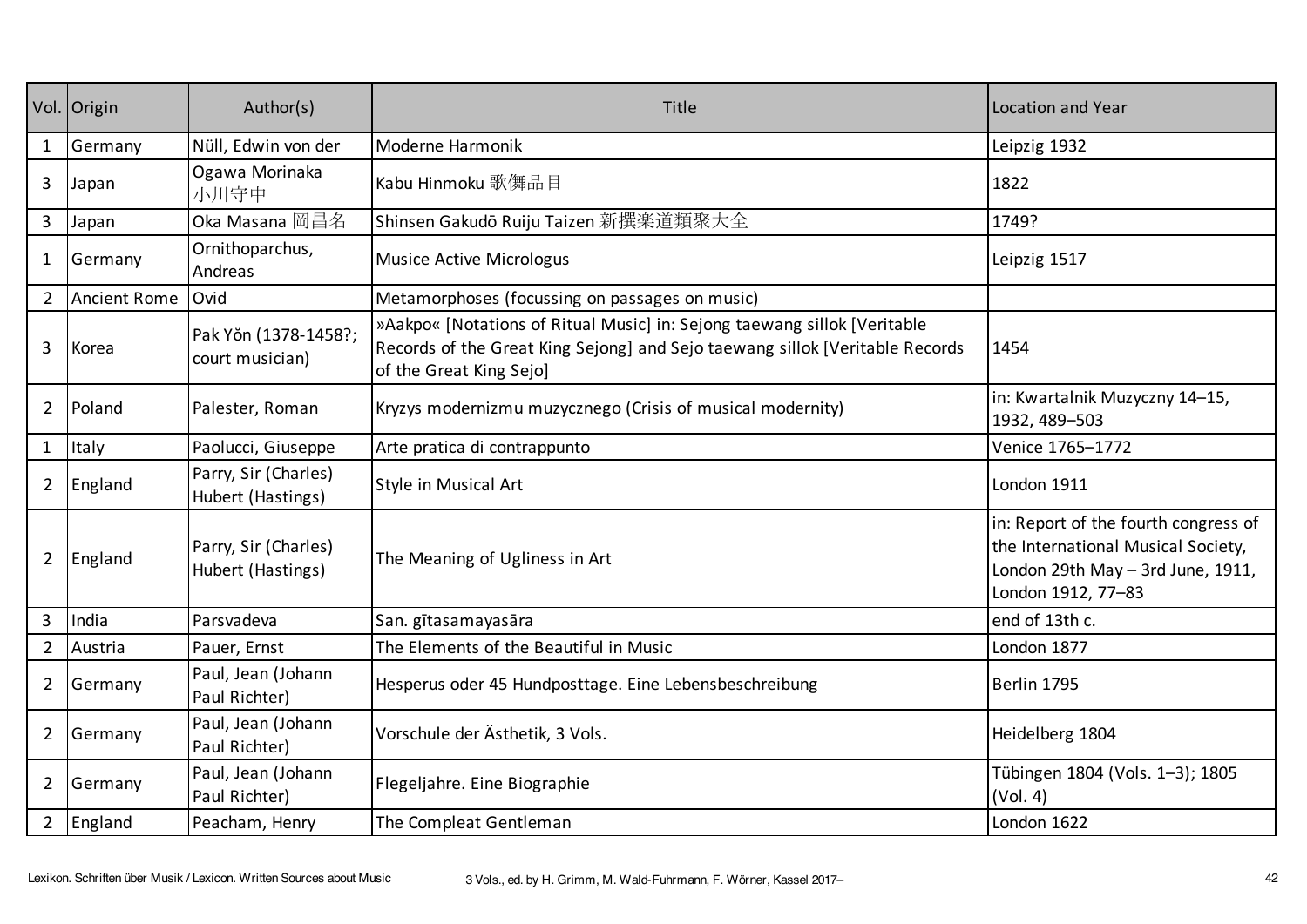|                | Vol. Origin | Author(s)                                  | Title                                                                                                | Location and Year                                          |
|----------------|-------------|--------------------------------------------|------------------------------------------------------------------------------------------------------|------------------------------------------------------------|
| 3              | China       | Pedeira, Tomás                             | Lülü Zuanyao 律吕纂要 (Vol. 1) [Compendium of Music]                                                     | Beijing ca. 1713                                           |
| $\overline{2}$ | Spain       |                                            | Pedrell i Sabaté, Felipe Apuntes y observaciones sobre estética musical                              | Barcelona 1866                                             |
| $\overline{3}$ | China       | Pedrini, Teodorico                         | Lülü zhengyi [The true teachings of pitches]                                                         | 1700-1712                                                  |
| $\mathbf{1}$   | Germany     | Pepusch, [Johann<br>Christoph]             | Treatise on Harmony                                                                                  | London <sup>2</sup> 1731 [1730]                            |
| $\mathbf{1}$   | <b>USA</b>  | Perle, George                              | <b>Twelve-Tone Tonality</b>                                                                          | Berkeley <sup>2</sup> 1996 [1977]                          |
| $\mathbf{1}$   | France      | Petrus de Cruce                            | Tractatus de tonis                                                                                   | around 1280                                                |
| $\overline{2}$ | Germany     | Pfitzner, Hans (Erich)                     | Futuristengefahr. Bei Gelegenheit von Busoni's Ästhetik                                              | in: Süddeutsche Monatshefte 1917                           |
| $\overline{2}$ | Germany     | Pfitzner, Hans (Erich)                     | Die neue Ästhetik der musikalischen Impotenz. Ein Verwesungssymptom?                                 | in: Süddeutsche Monatshefte 1920                           |
| $\mathbf{1}$   | France      | Philippe de Vitry                          | Ars nova                                                                                             | Paris, probably during 1320s                               |
| $2^{\circ}$    | Italy       | Picerli, Silverio                          | Specchio secondo di musica                                                                           | Naples 1631                                                |
| $\overline{2}$ | Italy       | Pius X.<br>(=Giuseppe<br>Melchiorre Sarto) | Tra le sollicitudini                                                                                 | 22.11.1903 [see online:<br>http://w2.vatican.va]           |
| $\overline{2}$ | Italy       | Pius XI.<br>(=Achille Ratti)               | Divini cultus sanctitatem                                                                            | 20.12.1928 [see online:<br>http://w2.vatican.val           |
| $\overline{2}$ | Italy       | Pius XII.<br>(=Eugenio Pacelli)            | Musicae sacrae disciplina                                                                            | 25.12.1955 [see online:<br>http://w2.vatican.va]           |
| $\overline{2}$ | Greece      | Platon                                     | Nomoi                                                                                                | Athens around 352 BC                                       |
| $\overline{2}$ | Greece      | Platon                                     | Timaeus                                                                                              | Athens (?), around 360 BC (?)                              |
| $\overline{2}$ | Greece      | Platon                                     | Politeia                                                                                             | Athens (?), approximately betw.<br>390 and 370 BC          |
| $\mathbf{1}$   | England     | Playford, John                             | Introduction to the Skill of Musick                                                                  | London 1654                                                |
| $\overline{2}$ | Germany     | Plessner, Helmuth                          | Sensibilité et raison. Contributions à la philosophie de la musique / Zur<br>Anthropologie der Musik | in: Recherches philosophiques 6,<br>Paris 1936/37, 144-189 |
| $2^{\circ}$    | Greece      | Plutarch                                   | Quaestiones convivales                                                                               |                                                            |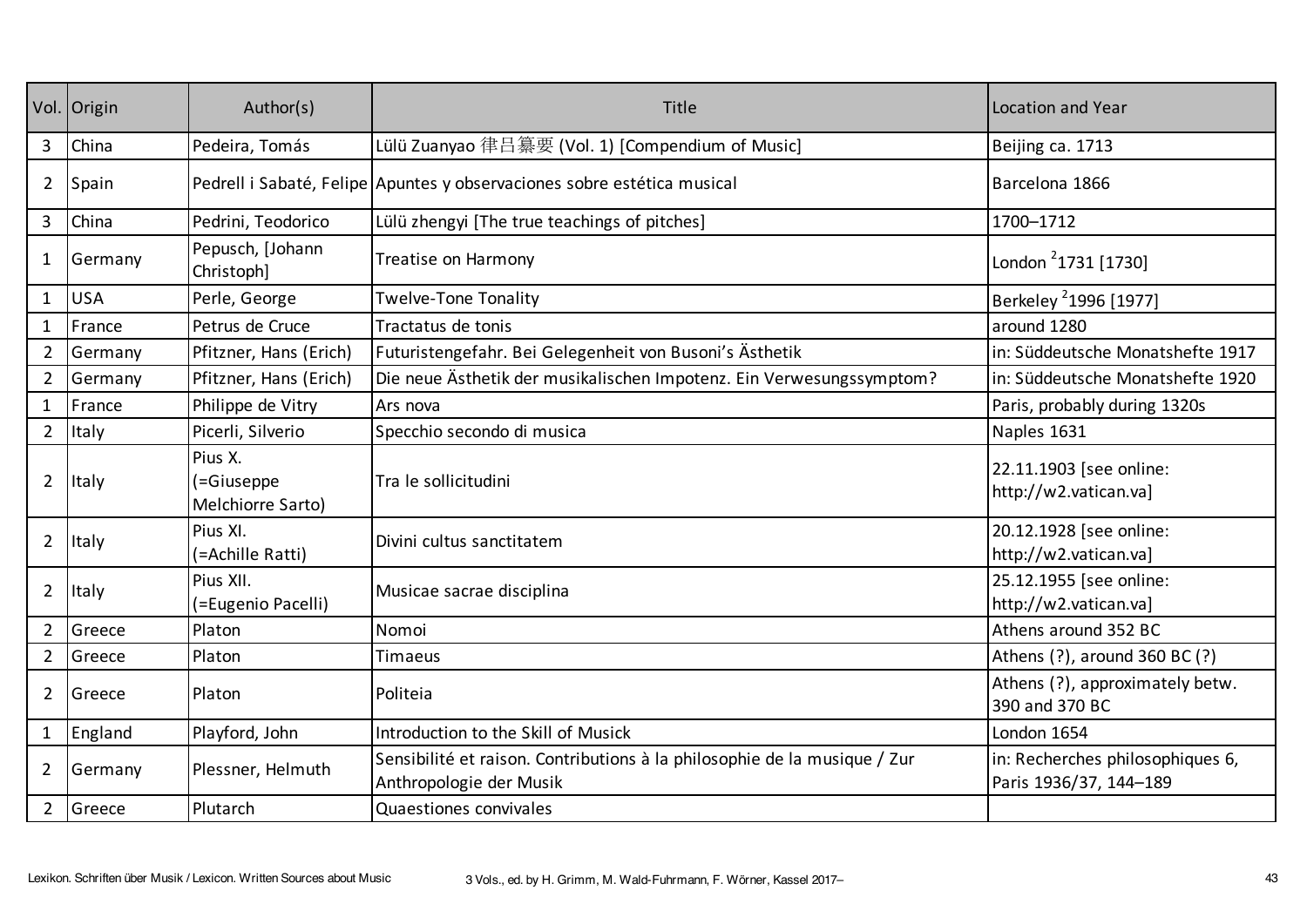|                | Vol. Origin | Author(s)                             | Title                                                          | <b>Location and Year</b>                                                                               |
|----------------|-------------|---------------------------------------|----------------------------------------------------------------|--------------------------------------------------------------------------------------------------------|
| $\mathbf{1}$   | Italy       | Pontio, Pietro                        | Ragionamento di Musica                                         | Parma 1588                                                                                             |
| $\overline{2}$ | <b>USA</b>  | Pound, Ezra                           | Antheil and the Treatise on Harmony                            | Paris 1924                                                                                             |
| $\mathbf{1}$   | France      | Pousseur, Henri                       | Zur Methodik                                                   | in: die Reihe 3, 1957, 46-88                                                                           |
| 1              | France      | Pousseur, Henri                       | Theorie und Praxis in der neuesten Musik                       | in: Darmstädter Beiträge zur neuen<br>Musik 2, 1959, 15-29                                             |
| $\mathbf{1}$   | France      | Pousseur, Henri                       | Musik, Form und Praxis                                         | in: die Reihe 6, 1960, 71-86                                                                           |
| 1              | France      | Pousseur, Henri                       | Périodicité généralisée                                        | in: H. Pousseur, Fragments<br>théoriques I sur la musique<br>expérimentale, Bruxelles 1970,<br>239-290 |
| $\overline{2}$ | France      | Pousseur, Henri                       | Musique, sémantique, société                                   | Tournai and Paris 1972                                                                                 |
| $\overline{2}$ | France      | Pousseur, Henri                       | Composer (avec) des identités culturelles                      | in: Harmoniques 2, 1987, 174-191                                                                       |
| $\mathbf{1}$   | France      | Pousseur, Henri                       | Die Apotheose Rameaus. Versuch zum Problem der Harmonik        | Darmstadt 1987                                                                                         |
| $2^{\circ}$    | Germany     | Praetorius, Michael                   | Syntagma Musicum I                                             | Wittenberg 1615                                                                                        |
| $\mathbf{1}$   | Germany     | Praetorius, Michael                   | Syntagma Musicum III                                           | Wolfenbüttel <sup>2</sup> 1619 [1618]                                                                  |
| $\overline{2}$ | Italy       | Pratella, Francesco<br><b>Balilla</b> | Manifesto dei Musicisti Futuristi                              | <b>Milan 1910</b>                                                                                      |
| $\mathbf{1}$   | Austria     | Preindl, Joseph                       | Wiener-Tonschule                                               | Vienna 1827                                                                                            |
| $\overline{2}$ | Germany     | Printz, Wolfgang<br>Caspar            | Phrynis Mitelenaeus. Oder Satyrischer Componist                | Quedlinburg 1676 (Vol. 1), 1677<br>(Vol. 2) and s.l. 1678 (Vol. 3)                                     |
| $\mathbf{1}$   | Germany     | Printz, Wolfgang<br>Caspar            | Compendium musicae                                             | Dresden 1689                                                                                           |
| $\overline{2}$ | Germany     | Printz, Wolfgang<br>Caspar            | Historische Beschreibung der Edelen Sing- und Kling-Kunst      | Dresden 1690                                                                                           |
| $\overline{2}$ | Germany     | Printz, Wolfgang<br>Caspar            | *Musicus Vexatus;<br>*Musicus Magnanimus;<br>*Musicus Curiosus | Freiberg 1690; 1691                                                                                    |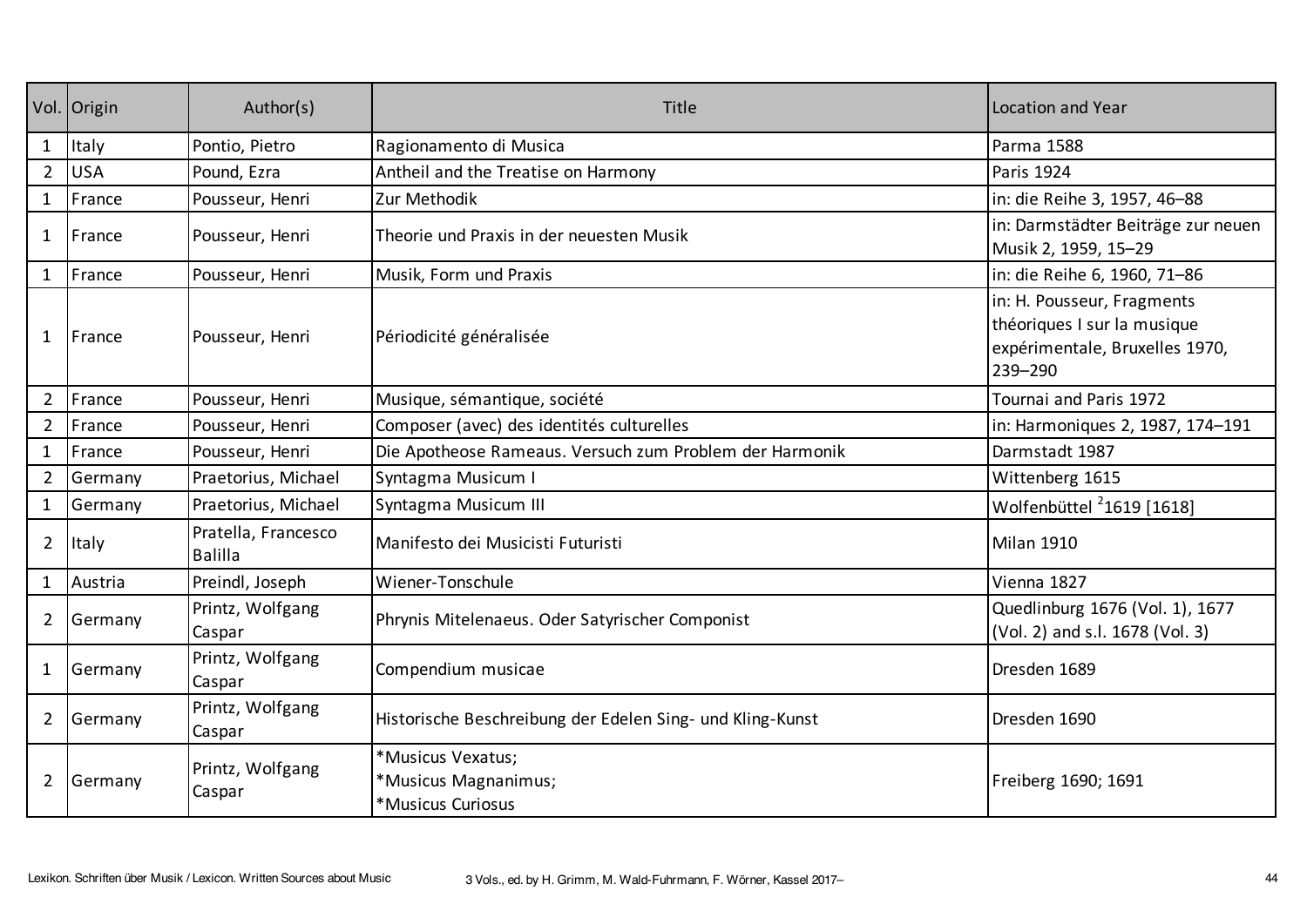|                | Vol. Origin             | Author(s)                                        | Title                                                                                               | Location and Year               |
|----------------|-------------------------|--------------------------------------------------|-----------------------------------------------------------------------------------------------------|---------------------------------|
| $\mathbf{1}$   | Italy                   | Prosdocimus de<br><b>Beldemandis</b>             | Monacordum                                                                                          | Padua 1413                      |
| $\overline{2}$ | France                  | Proust, Marcel                                   | À la recherche du temps perdu, 7 Vols.                                                              | Paris 1913-1927                 |
| $\mathbf{1}$   | England                 | Prout, Ebenezer                                  | Harmony. Its Theory and Practice                                                                    | London 1889                     |
| $\overline{2}$ | Greece                  | Pseudo-Plutarch                                  | De musica                                                                                           |                                 |
| 3              | India                   | Pt. Sri Dahyalal<br>Shivram                      | Sangitakhaladar                                                                                     | 1938                            |
| $\mathbf{1}$   | Greece                  | Ptolemaios, Claudius                             | Harmonielehre                                                                                       | probably Alexandria, mid-2nd c. |
| 3              | Arabic<br>cultural area | Qotb al-Dīn Shīrāzī                              | Dorrat al-tāj [Chapter on Music]                                                                    |                                 |
| $\overline{2}$ | Germany                 | Quantz, Johann<br>Joachim                        | Versuch einer Anweisung die Flöte traversiere zu spielen                                            | Berlin 1752                     |
| $\overline{2}$ | France                  | Quatremère de<br>Quincy, Antoine-<br>Chrysostôme | Dissertation sur les opéras bouffons italiens                                                       | s.l. 1789                       |
| $\overline{2}$ | France                  | Raguenet, François                               | Paralèle des italiens et des françois, en ce qui regarde la musique et les opéra                    | Paris 1702                      |
| $\mathbf{3}$   | India                   | Raja S.M. Tagore                                 | Sangitasarasangraha, Calcutta                                                                       | 1875                            |
| $\overline{3}$ | India                   | Ramamatya                                        | Svaramelakalanidhi                                                                                  | 1550                            |
| $\mathbf{1}$   | France                  | Rameau, Jean-Philippe   Traité de l'harmonie     |                                                                                                     | Paris 1722                      |
| 1              | France                  | Rameau, Jean-Philippe   Nouveau systême          |                                                                                                     | Paris 1726                      |
| $\overline{2}$ | France                  |                                                  | Rameau, Jean-Philippe Observation sur notre instinct pour la musique et sur son principe            | Paris 1754                      |
| $\overline{2}$ | France                  | Rameau, Jean-Philippe                            | Erreurs sur la musique dans l'Encyclopédie;<br>Suite des Erreurs sur la musique dans l'Encyclopédie | Paris 1755; s.l. 1756           |
| $\mathbf{1}$   | Austria                 | Ratz, Erwin                                      | Formenlehre                                                                                         | Vienna 1951                     |
| $\mathbf{1}$   | Germany                 | Reger, Max                                       | Modulationslehre                                                                                    | Leipzig 1903                    |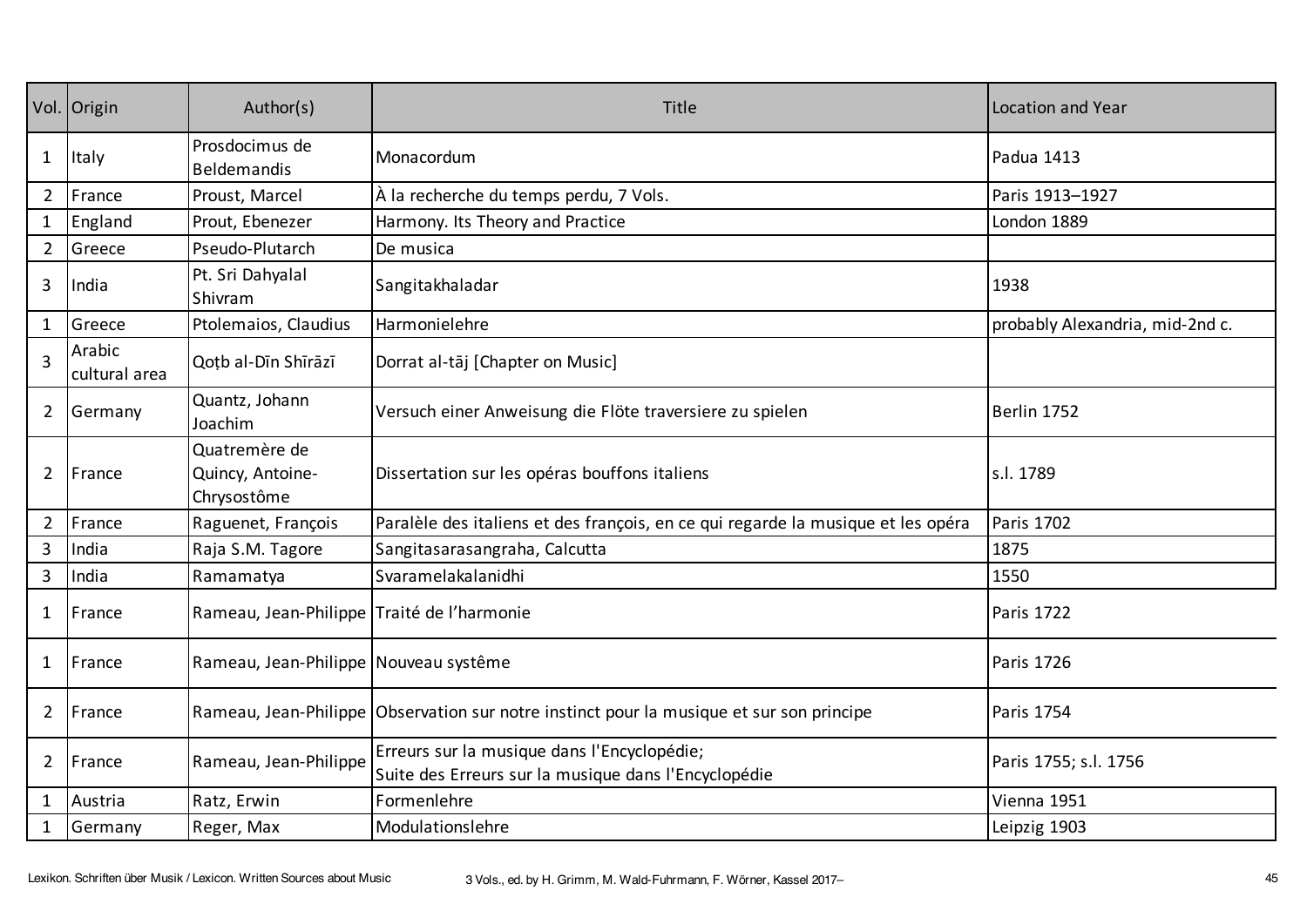|                | Vol. Origin | Author(s)                              | Title                                                                                                                                                          | <b>Location and Year</b>                                                     |
|----------------|-------------|----------------------------------------|----------------------------------------------------------------------------------------------------------------------------------------------------------------|------------------------------------------------------------------------------|
| $\mathbf{1}$   | Germany     | Regino von Prüm                        | Epistola de armonica institutione                                                                                                                              | probably Trier, around 900                                                   |
| $\overline{2}$ | <b>USA</b>  | Reich, Steve                           | Writings about music                                                                                                                                           | Halifax 1974                                                                 |
| $\mathbf{1}$   | France      | Reicha, Anton                          | Traité de mélodie                                                                                                                                              | Paris 1814                                                                   |
| $\mathbf{1}$   | France      | Reicha, Anton                          | Harmonie pratique                                                                                                                                              | <b>Paris 1818</b>                                                            |
| $\mathbf{1}$   | France      | Reicha, Anton                          | Traité de haute composition musicale                                                                                                                           | Paris 1824 and 1826                                                          |
| $\overline{2}$ | Germany     | Reichardt, Johann<br>Friedrich         | Über die Deutsche comische Oper                                                                                                                                | Hamburg 1774                                                                 |
| $\overline{2}$ | Germany     | Reichardt, Johann<br>Friedrich         | Leben des berühmten Tonkünstlers Heinrich Wilhelm Gulden nachher genannt<br>Guglielmo Enrico Fiorino, Erster Theil                                             | Berlin 1779                                                                  |
| $\overline{2}$ | Germany     | Reichardt, Johann<br>Friedrich         | Musikalisches Kunstmagazin                                                                                                                                     | Berlin 1782 (Vol. 1); 1791 (Vol. 2)                                          |
| $\overline{2}$ | Germany     | Reichardt, Johann<br>Friedrich         | Studien für Tonkünstler und Musikfreunde. Eine historisch-kritische Zeitschrift<br>mit neun und dreißig Musikstücken von verschiedenen Meistern fürs Jahr 1792 | Berlin 1793                                                                  |
| $2^{\circ}$    | Germany     | Reisch, Gregor                         | Margarita philosophica (esp. Libri V)                                                                                                                          | Freiburg im Breisgau 1503                                                    |
| $\mathbf{1}$   | Germany     | Reissmann, August<br>Friedrich Wilhelm | Lehrbuch der musikalischen Komposition                                                                                                                         | Berlin 1866-1871                                                             |
| $\overline{2}$ | Germany     | Rellstab, Ludwig                       | Elementargedanken über die Vereinigung der Poesie mit der Musik                                                                                                | in: Berliner allgemeine<br>musikalische Zeitung 1, 1824,<br>231-233, 239-241 |
| $\mathbf{1}$   | <b>USA</b>  | Reti, Rudolph                          | <b>Thematic Process in Music</b>                                                                                                                               | New York 1951                                                                |
| $\mathbf{1}$   | Germany     | Riemann, Hugo                          | Musikalische Logik                                                                                                                                             | Leipzig 1874                                                                 |
| 1              | Germany     | Riemann, Hugo                          | Musikalische Dynamik und Agogik                                                                                                                                | Hamburg, St. Petersburg and<br>Leipzig 1884                                  |
| $2^{\circ}$    | Germany     | Riemann, Hugo                          | Katechismus der Musik-Ästhetik (Wie hören wir Musik?)                                                                                                          | Leipzig [1890]                                                               |
| $\mathbf{1}$   | Germany     | Riemann, Hugo                          | Vereinfachte Harmonielehre                                                                                                                                     | London 1893                                                                  |
| $\mathbf{1}$   | Germany     | Riemann, Hugo                          | Geschichte der Musiktheorie                                                                                                                                    | Berlin <sup>2</sup> 1921 [Leipzig 1898]                                      |
| $2^{\circ}$    | Germany     | Riemann, Hugo                          | Die Elemente der musikalischen Aesthetik                                                                                                                       | Berlin and Stuttgart [1900]                                                  |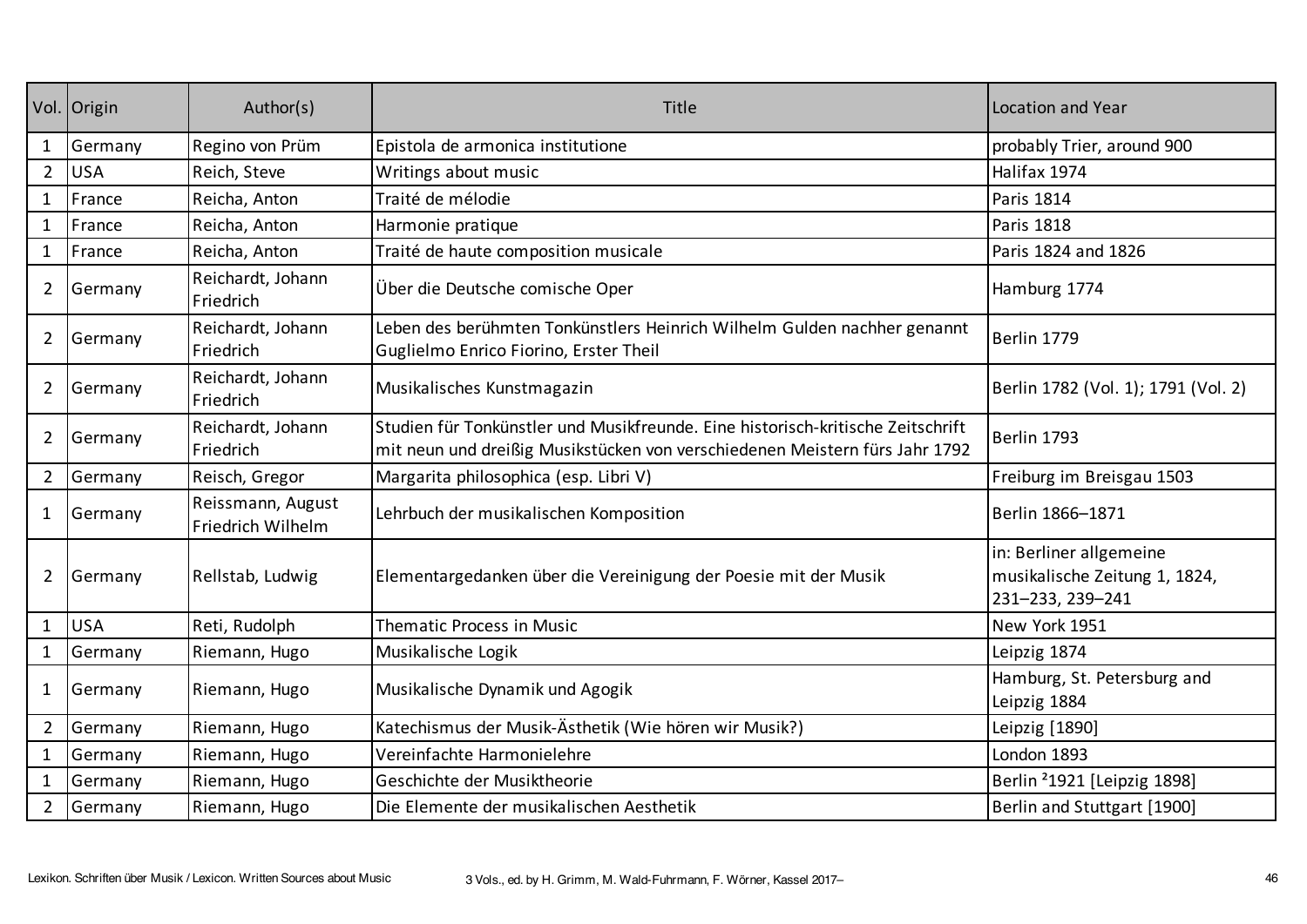|                | Vol. Origin | Author(s)                                               | Title                                                                                                    | Location and Year                                                                                        |
|----------------|-------------|---------------------------------------------------------|----------------------------------------------------------------------------------------------------------|----------------------------------------------------------------------------------------------------------|
| 1              | Germany     | Riemann, Hugo                                           | Große Kompositionslehre                                                                                  | Stuttgart 1902-1913                                                                                      |
| $\mathbf{1}$   | Germany     | Riemann, Hugo                                           | Rhythmik und Metrik                                                                                      | Leipzig 1903                                                                                             |
| $\overline{2}$ | Germany     | Riemann, Hugo                                           | Ideen zu einer >Lehre von den Tonvorstellungen‹                                                          | in: JbP 1914/15, Leipzig 1916, 1-26                                                                      |
| 1              | Austria     | Riepel, Joseph                                          | Tactordnung                                                                                              | Regensburg 1752                                                                                          |
| $\mathbf{1}$   | Austria     | Riepel, Joseph                                          | Tonordnung                                                                                               | Frankfurt a. M. 1755                                                                                     |
| $\overline{2}$ | Germany     | Rihm, Wolfgang                                          | Der geschockte Komponist                                                                                 | in: Ferienkurse '78, ed. by E.<br>Thomas, Mainz 1978, 40-51                                              |
| $\overline{2}$ | Germany     | Rihm, Wolfgang                                          | Dichterischer Text und musikalischer Kontext                                                             | in: Dichtung und Musik. Kaleidoskop<br>ihrer Beziehungen, ed. by G.<br>Schnitzler, Stuttgart 1979, 29-35 |
| $\overline{2}$ | Germany     | Rihm, Wolfgang                                          | Verständlichkeit und Popularität - künstlerische Ziele?                                                  | in: Jahrbuch der Hamburgischen<br>Staatsoper 7, Hamburg 1980, 33-42                                      |
| 1              | Russia      | Rimsky-Korsakow,<br>Nikolai Andrejewitsch               | Практический учебник гармонии [Practical handbook on the theory of<br>harmony]                           | St. Petersburg 1886                                                                                      |
| $\mathbf{1}$   | Russia      | Rimsky-Korsakow,<br>Nikolai Andrejewitsch               | Основы оркестровки [Basics of orchestration]                                                             | St. Petersburg 1913                                                                                      |
| $\overline{2}$ | Germany     | Ritter, Johann Wilhelm                                  | Fragmente aus dem Nachlasse eines jungen Physikers. Ein Taschenbuch für<br>Freunde der Natur; 2 Vols.    | Heidelberg 1810                                                                                          |
| $\overline{2}$ | Germany     | Rochlitz, Friedrich                                     | Blick in das Gebiet der Künste und der praktischen Philosophie                                           | Gotha 1796                                                                                               |
| $\overline{2}$ | Germany     | Rochlitz, Friedrich                                     | Für Freunde der Tonkunst, 2 Vols.                                                                        | Leipzig 1824/25                                                                                          |
| $\overline{2}$ | France      | Rode, Pierre; Kreutzer,<br>Rudolphe; Baillot,<br>Pierre | Méthode de violon                                                                                        | Paris [1803]                                                                                             |
| $\overline{2}$ | Poland      | Rogowski, Ludomir<br>Michał                             | Muzyka przyszłości. Przyczynki i szkice estetyczne [Future music. Aesthetic<br>contributions and drafts] | <b>Lubin 1922</b>                                                                                        |
| $\overline{2}$ | France      | Rolland, Romain                                         | Jean-Christophe, 10 Vols.                                                                                | Paris 1904-1912                                                                                          |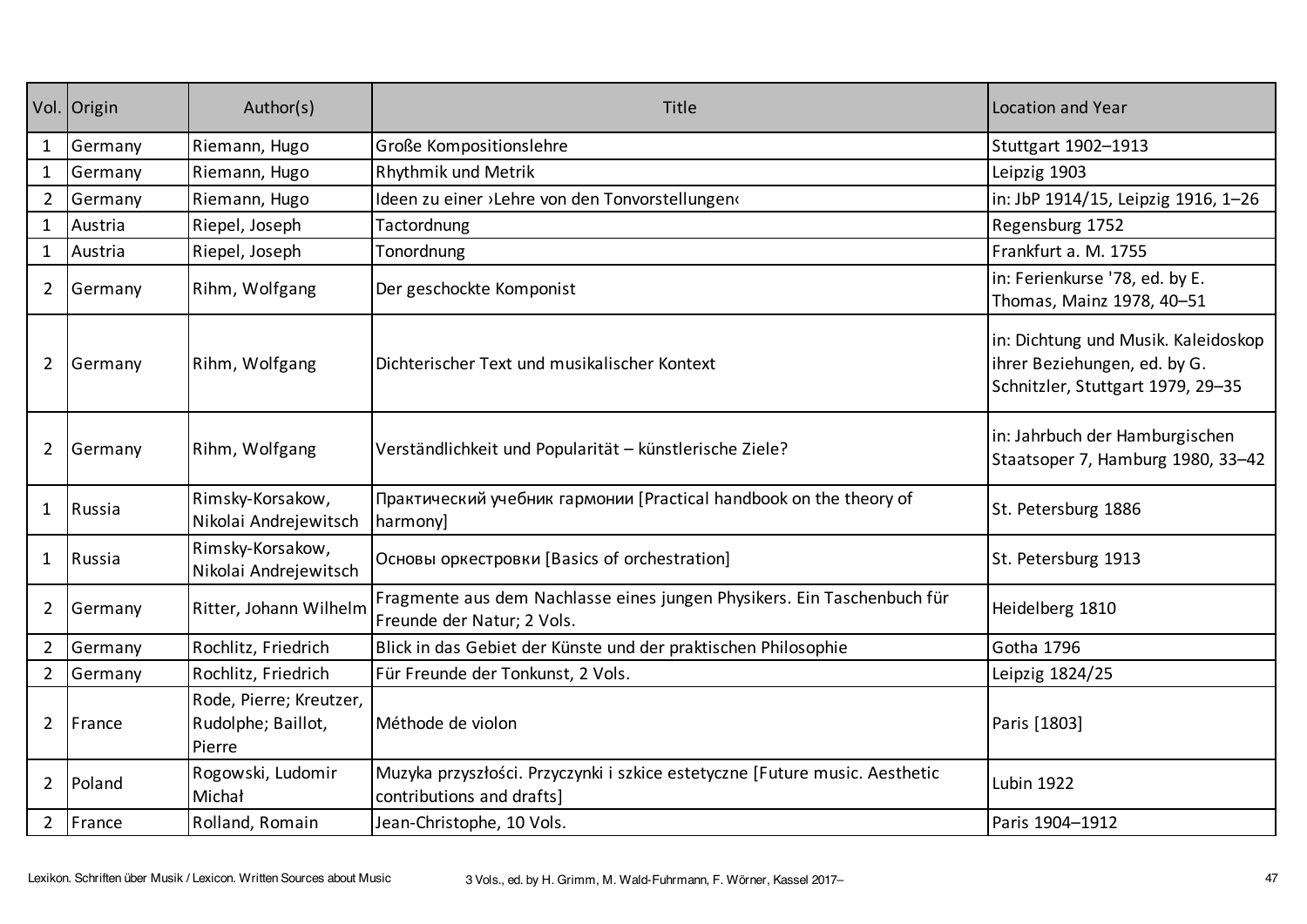|                | Vol. Origin   | Author(s)                     | Title                                                                                                                                                                                                                                                               | Location and Year                                         |
|----------------|---------------|-------------------------------|---------------------------------------------------------------------------------------------------------------------------------------------------------------------------------------------------------------------------------------------------------------------|-----------------------------------------------------------|
| $\mathbf{1}$   | <b>USA</b>    | Rothstein, William            | Phrase Rhythm in Tonal Music                                                                                                                                                                                                                                        | New York 1989                                             |
| $\overline{2}$ | France        | Rousseau, Jean-<br>Jacques    | Lettre sur la musique français                                                                                                                                                                                                                                      | Paris 1753 [1752]                                         |
| $\overline{2}$ | France        | Rousseau, Jean-<br>Jacques    | Dictionnaire de musique                                                                                                                                                                                                                                             | Paris 1768                                                |
| $\overline{2}$ | France        | Rousseau, Jean-<br>Jacques    | Essai sur l'origine des langues (with reference to »L'Origine de la melodie«)                                                                                                                                                                                       | Geneva 1781                                               |
| $\overline{2}$ | Germany       | Ruetz, Caspar                 | Widerlegte Vorurtheile vom Ursprunge der Kirchenmusic, und klarer Beweis<br>dass die Gottesdienstliche Music sich auf Gottes Wort gründe, und also<br>göttliches Ursprungs sey, der Gleichgültigkeit in Ansehung dieser Art des<br>Gottesdienstes entgegen gesetzet | Lübeck 1750                                               |
| 2              | Germany       | Ruetz, Caspar                 | Sendschreiben eines Freundes an den andern über einige Ausdrücke des Herrn<br>Batteux von der Musik                                                                                                                                                                 | Lübeck 1754                                               |
| $\mathbf{1}$   | Germany       | Rufer, Josef                  | Die Komposition mit zwölf Tönen                                                                                                                                                                                                                                     | Berlin 1952                                               |
| $\overline{2}$ | Austria       | Rühm, Gerhard                 | Text – Bild – Musik. Ein Schau- und Lesebuch                                                                                                                                                                                                                        | Vienna 1984                                               |
| $\overline{2}$ | Italy         | Russolo, Luigi                | L'arte dei rumori                                                                                                                                                                                                                                                   | Milan 1916                                                |
| $\overline{2}$ | Russia        | Sabaneev, Leonid              | Sovremennaja Muzyka [Contemporary Music]                                                                                                                                                                                                                            | in: Muzykal'naja Kul'tura 1, 1924,<br>$8 - 20$            |
| $\mathbf{1}$   | Italy         | Sabbatini, Galeazzo           | Regola facile                                                                                                                                                                                                                                                       | Venice 1628                                               |
| $\overline{2}$ | Germany       | Sachs, Curt                   | Barockmusik                                                                                                                                                                                                                                                         | in: Jahrbuch der Musikbibliothek<br>Peters 26, 1919, 7-15 |
| $\overline{2}$ | France        | Saint-Évremond,<br>Charles le | Sur les Opera à Monsieur le duc de Bouquinquant                                                                                                                                                                                                                     | London 1676                                               |
| $2^{\circ}$    | France        | Saint-Saëns, Camille          | Matérialisme et musique. Étude esthétique                                                                                                                                                                                                                           | <b>Paris 1882</b>                                         |
| 3              | Japan         | SAKKAWA Eishi<br>吉川英士         | The character of music (日本音楽の性格)                                                                                                                                                                                                                                    |                                                           |
|                | Austria / USA | Salzer, Felix                 | <b>Structural Hearing</b>                                                                                                                                                                                                                                           | New York 1952                                             |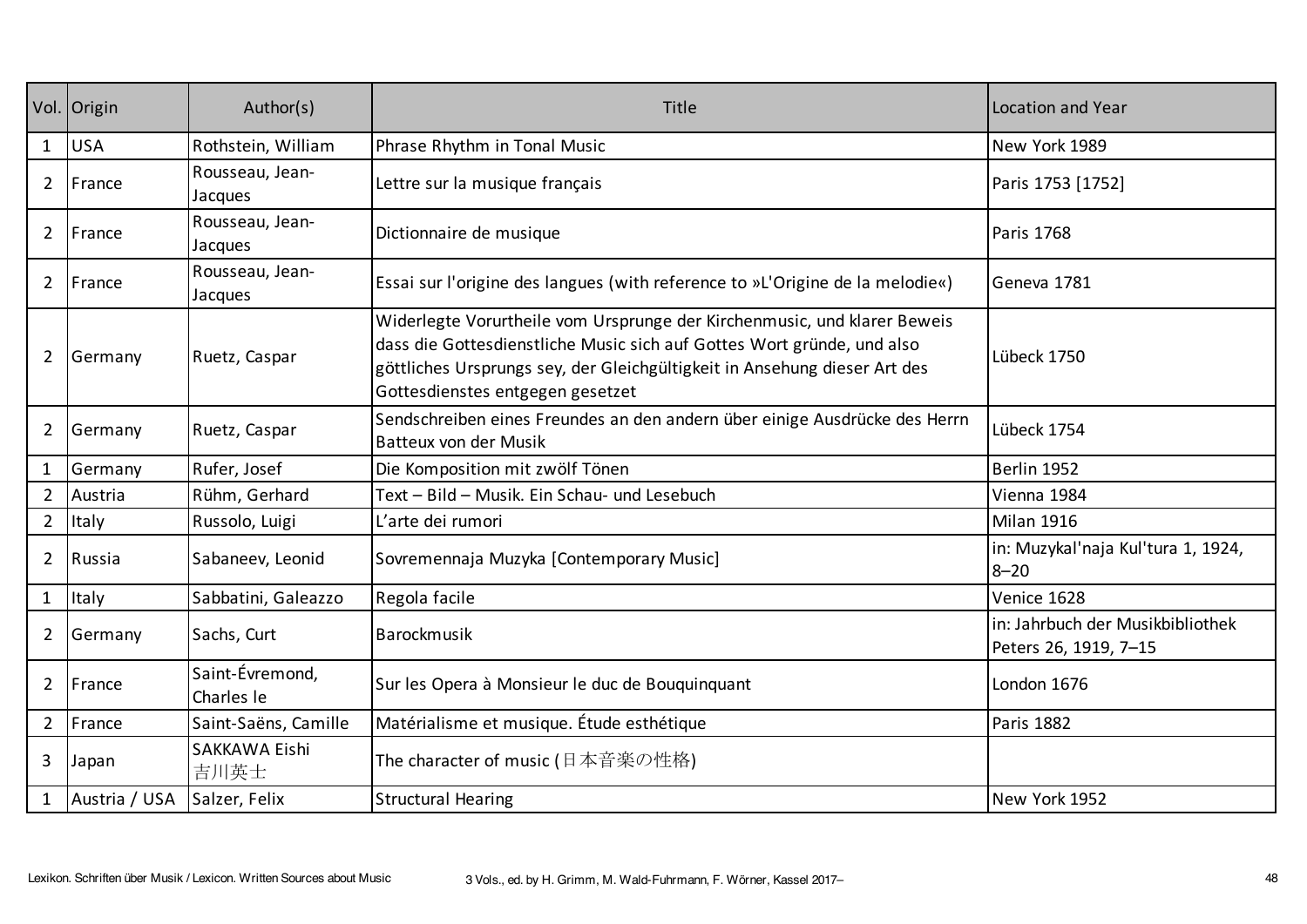|                | Vol. Origin             | Author(s)                             | Title                                                                                                                                                         | Location and Year                                                                        |
|----------------|-------------------------|---------------------------------------|---------------------------------------------------------------------------------------------------------------------------------------------------------------|------------------------------------------------------------------------------------------|
| $\overline{3}$ | Arabic<br>cultural area |                                       | Šamsaddīn aș-Șaidāwī   Kitāb al-in 'ām fī ma 'rifat al-anġām                                                                                                  |                                                                                          |
| $\overline{2}$ | <b>USA</b>              | Sargeant, Winthrop                    | Jazz. Hot & Hybrid                                                                                                                                            | New York 1938                                                                            |
| 3              | India                   | Śārṅgadēva                            | Śrī Niḥśaṅka Śārṅgadēva praṇīta Saṅgītaratnākara                                                                                                              | 13th c.                                                                                  |
| $\mathbf{1}$   | France                  | Sauveur, Joseph                       | Principes d'acoustique et de musique                                                                                                                          | <b>Paris 1701</b>                                                                        |
| $\overline{3}$ | Turkey                  | Saygun, Ahmet Adnan                   | Schriften über Musik                                                                                                                                          |                                                                                          |
| $\overline{2}$ | Italy                   | Scacchi, Marco                        | Breve discorso sopra la musica moderna                                                                                                                        | Warsaw 1649                                                                              |
| 1              | <b>USA</b>              | Schachter, Carl                       | Rhythm and Linear Analysis                                                                                                                                    | in: The Music Forum 4-6, 1976,<br>1980 and 1987, 281-334, 197-232,<br>$1 - 59$           |
| $\overline{2}$ | France                  | Schaeffer, Pierre                     | Introduction à la musique concrète                                                                                                                            | <b>Paris 1950</b>                                                                        |
| $\overline{2}$ | France                  | Schaeffer, Pierre                     | Traité des objets musicaux. Essai interdisciplines                                                                                                            | Paris 1966                                                                               |
| $\overline{2}$ | Germany/<br>Denmark     | Scheibe, Johann Adolf                 | <b>Critischer Musicus</b>                                                                                                                                     | Hamburg 1738 (Vol. 1); 1740 (Vol. 2)                                                     |
| $\overline{2}$ | Germany                 | Schelling, Friedrich<br>Wilhelm Josef | Philosophie der Kunst. (Aus dem handschriftlichen Nachlaß.) Erstmals<br>vorgetragen zu Jena im Winter 1802 bis 1803, wiederholt 1804 und 1805 in<br>Würzburg. | in: Sämmtliche Werke, ed. by K. F.<br>A. Schelling, Stuttgart 1859, Vol.<br>1.5, 353-737 |
| $\mathbf{1}$   | Austria                 | Schenker, Heinrich                    | Harmonielehre                                                                                                                                                 | Stuttgart 1906                                                                           |
| $\mathbf{1}$   | Austria                 | Schenker, Heinrich                    | Kontrapunkt                                                                                                                                                   | Stuttgart and Vienna 1910 and 1922                                                       |
| $\overline{2}$ | Austria                 | Schenker, Heinrich                    | Der wahre Vortrag                                                                                                                                             | in: Der Tonwille, Iss. 6, 1923, 36-40                                                    |
| $\mathbf{1}$   | Austria                 | Schenker, Heinrich                    | Der freie Satz                                                                                                                                                | Vienna 1935                                                                              |
| $\overline{2}$ | Germany                 | Schering, Arnold                      | Symbol in der Musik                                                                                                                                           | in: Zeitschrift für Ästhetik und<br>allgemeine Kunstwissenschaft 21,<br>1927, 379-395    |
| $\overline{2}$ | Germany                 | Schiller, Friedrich                   | Die Braut von Messina, oder: Die feindlichen Brüder. Ein Trauerspiel mit Chören<br>[esp. the preface]                                                         | Tübingen 1803                                                                            |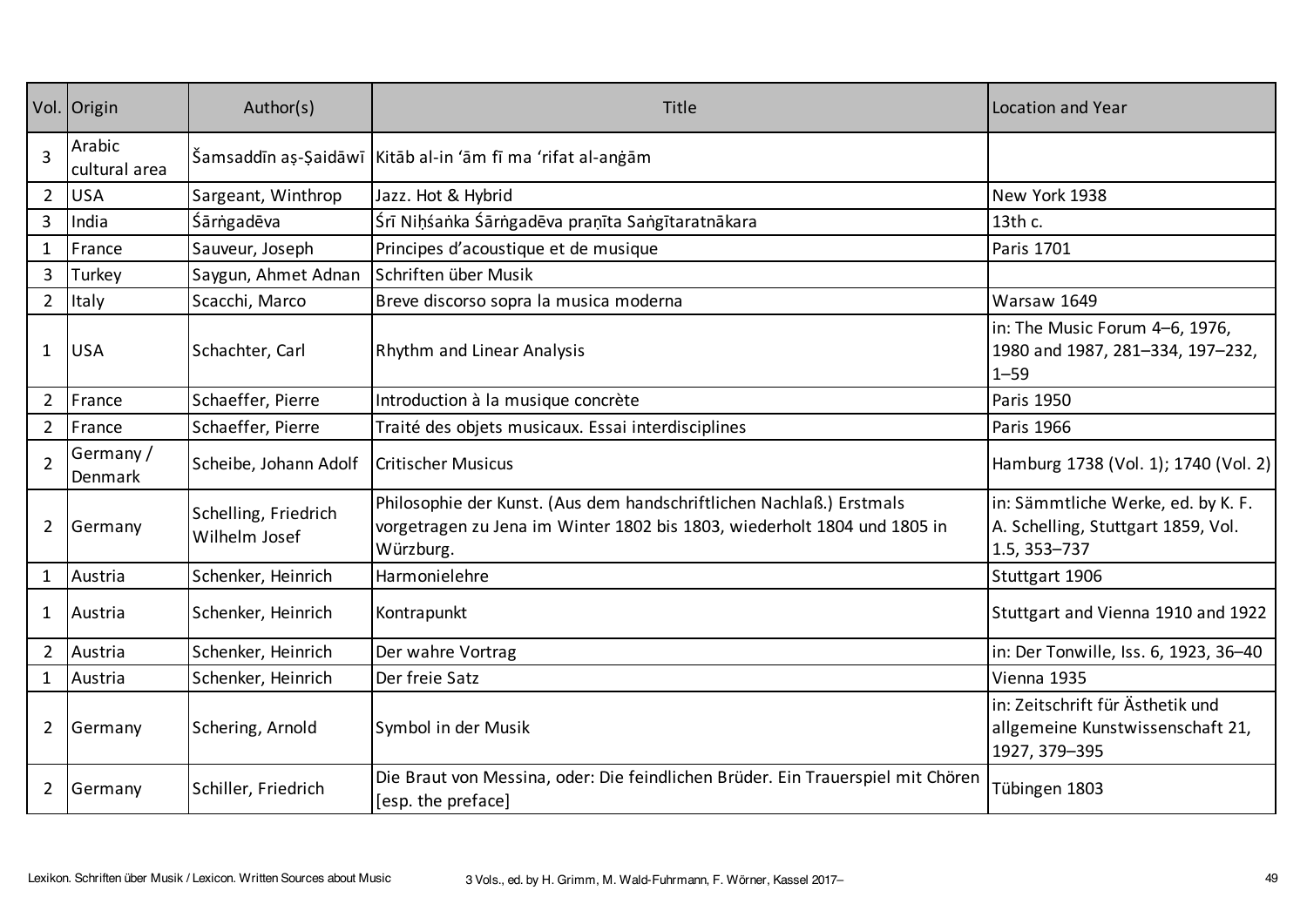|                | Vol. Origin | Author(s)                                        | Title                                                                                      | Location and Year                                                                                                      |
|----------------|-------------|--------------------------------------------------|--------------------------------------------------------------------------------------------|------------------------------------------------------------------------------------------------------------------------|
| $\overline{2}$ | Germany     | Schilling, Gustav                                | Versuch einer Philosophie des Schönen in der Musik oder Ästhetik der Tonkunst   Mainz 1838 |                                                                                                                        |
| $\mathbf{1}$   |             | Ukraine / USA Schillinger, Joseph                | Schillinger System of Musical Composition                                                  | New York 1946                                                                                                          |
| $\overline{2}$ | Germany     | Schlegel, Dorothea                               | Florentin. Ein Roman                                                                       | Lübeck 1801                                                                                                            |
| $\overline{2}$ | Germany     | Schlegel, Friedrich                              | Kritische Fragmente:<br>Lyceums-Fragmente / Athenäums-Fragmente                            | in: Lyceum der schönen Künste 1/2,<br>1797, 133-169;<br>in: Athenäum 1/2, 1798, 3-146                                  |
| $\overline{2}$ | Germany     | Schlegel, Friedrich                              | Lucinde. Bekenntnisse eines Ungeschickten                                                  | Berlin 1799                                                                                                            |
| $\overline{2}$ | Germany     | Schleiermacher,<br><b>Friedrich Daniel Ernst</b> | Ästhetik;<br>Über den Begriff der Kunst                                                    | Berlin 1819 and 1825;<br>Berlin 1831/32                                                                                |
| $\overline{2}$ | Germany     | Schmitz, Eugen                                   | Musikästhetik                                                                              | Leipzig 1915                                                                                                           |
| $\mathbf{1}$   | Austria     | Schönberg, Arnold                                | Harmonielehre                                                                              | Vienna 71966 [1911]                                                                                                    |
| $\mathbf{1}$   | Austria     | Schönberg, Arnold                                | Structural Functions of Harmony, ed. by H. Searle                                          | New York 1954                                                                                                          |
| $\mathbf{1}$   | Austria     | Schönberg, Arnold                                | Fundamentals of Musical Composition, ed. By G. Strang and L. Stein                         | London 1967                                                                                                            |
| $\overline{2}$ | Austria     | Schönberg, Arnold                                | Stil und Gedanke. Aufsätze zur Musik, ed. by I. Vojtěch                                    | Frankfurt a.M. 1976                                                                                                    |
| $\overline{2}$ | Germany     | Schopenhauer, Arthur                             | Die Welt als Wille und Vorstellung, Vol. 1                                                 | Leipzig 1819                                                                                                           |
| $\overline{2}$ | Germany     | Schubart, Christian<br><b>Friedrich Daniel</b>   | Ideen zu einer Ästhetik der Tonkunst                                                       | Vienna 1806                                                                                                            |
| $\overline{2}$ | <b>USA</b>  | Schuller, Gunther                                | Third Stream;<br>Third Stream Revisited;<br>The Avant-Garde and Third Stream               | in: G. Schuller, Musings, New York<br>1986, 113-33                                                                     |
| $\overline{2}$ | Germany     | Schulz, Johann<br>Abraham Peter                  | Art. Symphonie;<br>Art. Vortrag (Musik)                                                    | in: Allgemeine Theorie der schönen<br>Künste, ed. by J. G. Sulzer, Leipzig<br>1774, Vol. 2, 1121-1123 and<br>1247-1258 |
| $\overline{2}$ | Germany     | Schulz, Johann<br>Abraham Peter                  | Vorbericht zur 2. Auflage des Ersten Theiles der Lieder im Volkston                        | Berlin 1785                                                                                                            |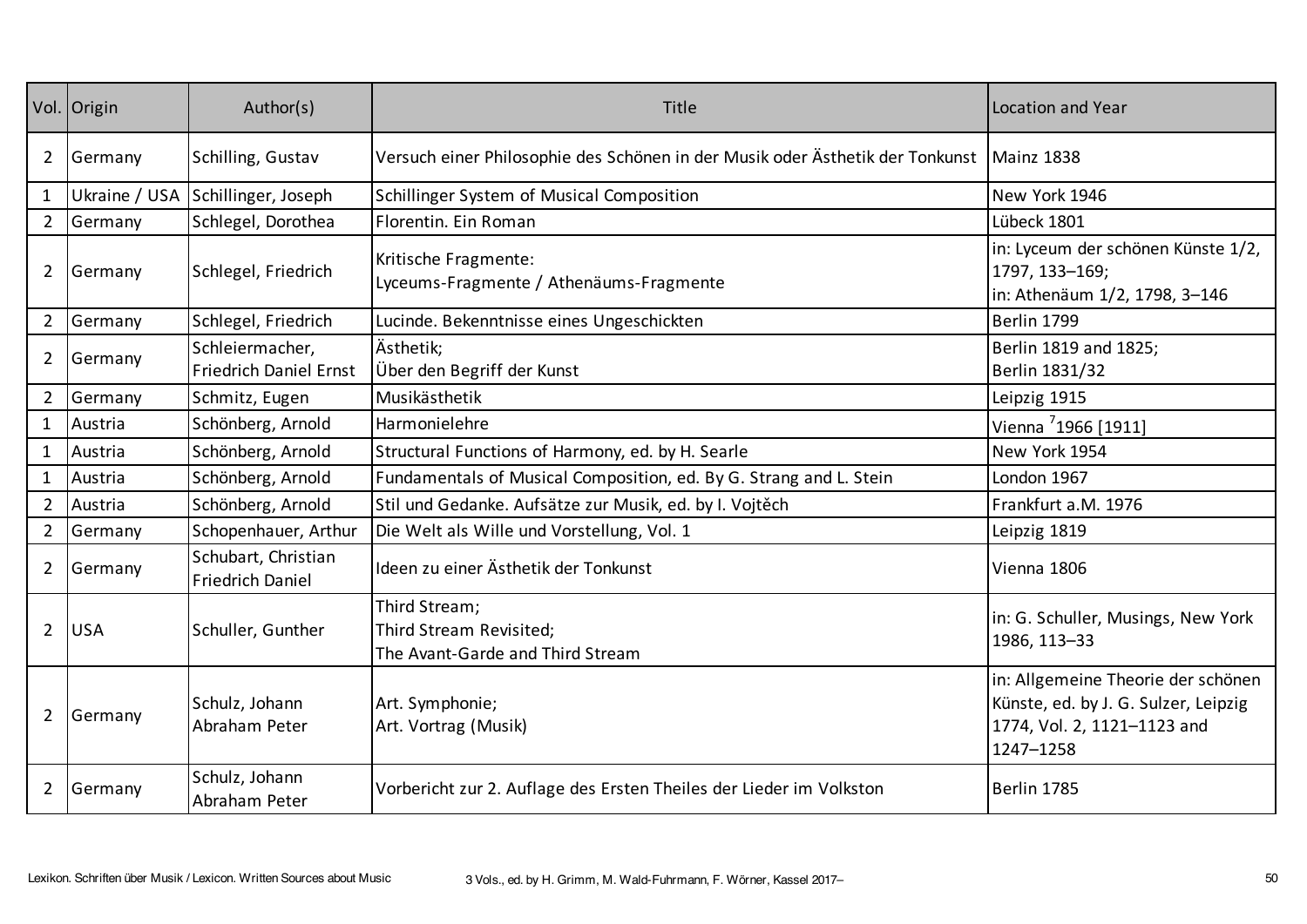|                | Vol. Origin              | Author(s)                                               | Title                                                                                                                                                   | Location and Year                                                                                    |
|----------------|--------------------------|---------------------------------------------------------|---------------------------------------------------------------------------------------------------------------------------------------------------------|------------------------------------------------------------------------------------------------------|
| 2              | Germany                  | Schumann, Clara                                         | Selection from her correspondence                                                                                                                       | e.g. in: Schumann-Briefedition, 52<br>Vols., Cologne 2008-                                           |
| $\overline{2}$ | Germany                  | Schumann, Robert                                        | Gesammelte Schriften über Musik und Musiker                                                                                                             | Leipzig 1854                                                                                         |
| $\overline{2}$ | Germany                  | Schumann, Robert                                        | Selection from his correspondence                                                                                                                       | e.g. in: Schumann-Briefedition, 52<br>Vols., Cologne 2008-                                           |
| $\overline{2}$ | Germany                  | Schwitters, Kurt                                        | Anna Blume. Dichtungen                                                                                                                                  | Hannover 1919                                                                                        |
| $\overline{2}$ | Germany                  | Schwitters, Kurt                                        | Ursonate                                                                                                                                                | in: Merz 24, 1932                                                                                    |
| $\mathbf{1}$   | Austria                  | Sechter, Simon                                          | Grundsätze der musikalischen Komposition                                                                                                                | Leipzig 1853/54                                                                                      |
| 3              | Japan                    | Sei Shōnagon<br>清少納言                                    | Makura no sōshi 枕草子                                                                                                                                     | ca. 1000                                                                                             |
| $\overline{2}$ | Germany                  | Seidel, Carl August                                     | Charinomos. Beiträge zur allgemeinen Theorie und Geschichte der schönen<br>Künste, 2 Vols.                                                              | Magdeburg 1825/28                                                                                    |
| $\overline{2}$ | Germany                  | Seidl, Arthur                                           | Vom Musikalisch-Erhabenen. Prolegomena zur Aesthetik der Tonkunst                                                                                       | Leipzig 1887                                                                                         |
| $\overline{2}$ | Greece                   | <b>Sextus Empiricus</b>                                 | Adversus musicos                                                                                                                                        | in: πρὸς μαθηματικούς [Adversus<br>mathematicos, Against the<br>Scientists], Book 6<br>ca. 2nd c. AD |
| $\overline{3}$ | turkish<br>cultural area | Seydī                                                   | Fī beyān el-edvār ve 'l-maķāmāt ve fī 'ilm el-esrār ve 'r-riyāzāt                                                                                       | ca. 1500                                                                                             |
| $\overline{2}$ | England                  | Shaftesbury, Anthony<br>Ashley Cooper, Third<br>Earl of | Characteristics of Men, Manners, Opinions, Times (esp. »The Moralists, A<br>Philosophical Rhapsody« (1709); »Soliloguy, or Advice to an Author« (1710)) | London 1711                                                                                          |
| $\overline{2}$ | Ireland                  | Shaw, George<br><b>Bernhard</b>                         | The Perfect Wagnerite. A Commentary on the Niblung's Ring                                                                                               | London 1898                                                                                          |
| $\mathbf{3}$   | China                    | Sima Qian                                               | Shiji, "Lüshu" [book on the theory of pitches], in: Shiji [A historian's records]                                                                       | around 90 BC                                                                                         |
| $\overline{2}$ | Germany                  | Singer, Kurt                                            | Vom Wesen der Musik. Psychologische Studie                                                                                                              | Stuttgart 1924                                                                                       |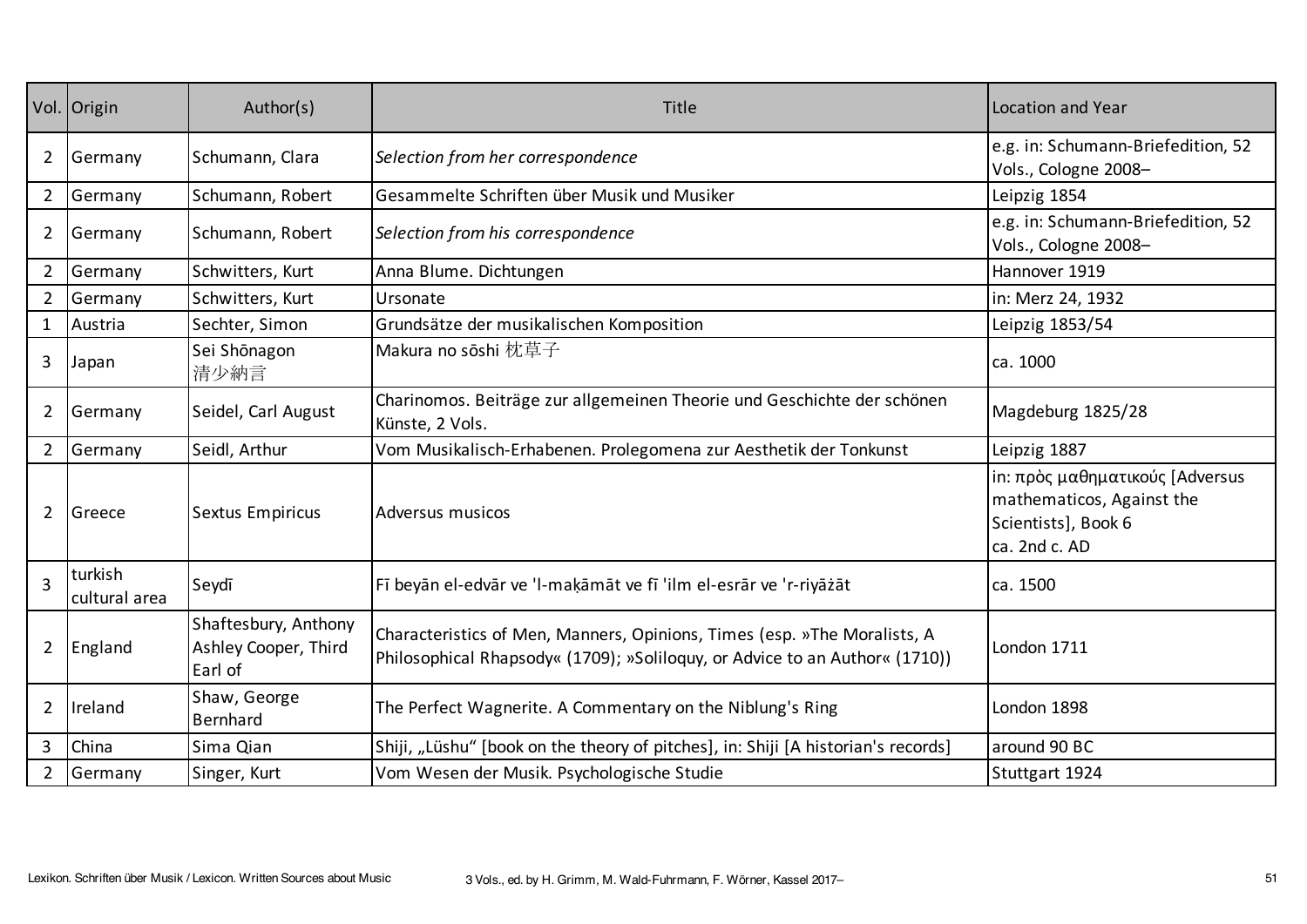|                | Vol. Origin | Author(s)                         | Title                                                                                                                          | Location and Year                                                                               |
|----------------|-------------|-----------------------------------|--------------------------------------------------------------------------------------------------------------------------------|-------------------------------------------------------------------------------------------------|
| $\overline{2}$ | Scotland    | Smith, Adam                       | Of the Nature of that Imitation which takes place in what are called The<br><b>Imitative Arts</b>                              | in: Adam Smith. Essays on<br>Philosophical Subjects, ed. by D.<br>Stewart, London 1795, 131-184 |
| 3              | Korea       | Sŏ Myŏngŭng                       | "Akko" ["Investigation of Music"], in: Tongguk Munhŏn pigo (Encyclopedia of<br>Documents and Institutions of the East Kingdom) | 1770                                                                                            |
| $\overline{2}$ | Germany     | Solger, Karl Friedrich<br>Wilhelm | K. W. F. Solger's Vorlesungen über Aesthetik, ed. by K. W. L. Heyse                                                            | Leipzig 1829 [1819]                                                                             |
| $\mathbf{3}$   | India       | Somanatha                         | Ragavibodha                                                                                                                    | 1609                                                                                            |
| $\mathbf{3}$   | Korea       | Sŏng Hyŏn                         | Akhak kwebom [Guide to the Study of Music / Canon of music]                                                                    | <b>Seoul 1493</b>                                                                               |
|                | Germany     | Sorge, Georg Andreas              | Vorgemach der musicalischen Composition                                                                                        | Lobenstein [1745-1747]                                                                          |
| $2^{\circ}$    | Germany     | Speer, Daniel                     | Ungarischer oder Dacianischer Simplicissimus                                                                                   | s.l. 1683                                                                                       |
| $\overline{2}$ | Germany     | Speer, Daniel                     | Simplicianischer, lustig-politischer Haspel-Hannß                                                                              | [Ulm] 1684                                                                                      |
| $\overline{2}$ | England     | Spencer, Herbert                  | The origin and Function of Music                                                                                               | Toronto 1858                                                                                    |
| $\overline{2}$ | Germany     | Spener, Philipp Jakob             | Theologische Bedencken, Und andere Brieffliche Antworten                                                                       | Halle 1700-1702                                                                                 |
| $\mathbf{1}$   | Germany     | Spieß, Meinrad                    | Tractatus musicus compositorio-practicus                                                                                       | Augsburg 1745                                                                                   |
| $2^{\circ}$    | Germany     | Spohr, Louis                      | Violinschule                                                                                                                   | Vienna [1833]                                                                                   |
| $\mathbf{3}$   | India       | Srikantha                         | Rasakaumudi                                                                                                                    | ca. 1575                                                                                        |
| $\overline{2}$ | Russia      | Stassow, Vladimir                 | Наша музыка за последние 25 лет (Naša musyka za poslednije 25 let; Our<br>Music during the last 25 years)                      | in: Vestnik Europi 10, 1883, 561-623                                                            |
| $\overline{2}$ | Italy       | Steffani, Agostino                | Quanta certezza habbia da suoi principii la musica                                                                             | Amsterdam 1695                                                                                  |
| $\overline{2}$ | Austria     | Stein, Erwin                      | Neue Formprinzipien                                                                                                            | in: Musikblätter des Anbruch 6/7-8,<br>1924, 286-303                                            |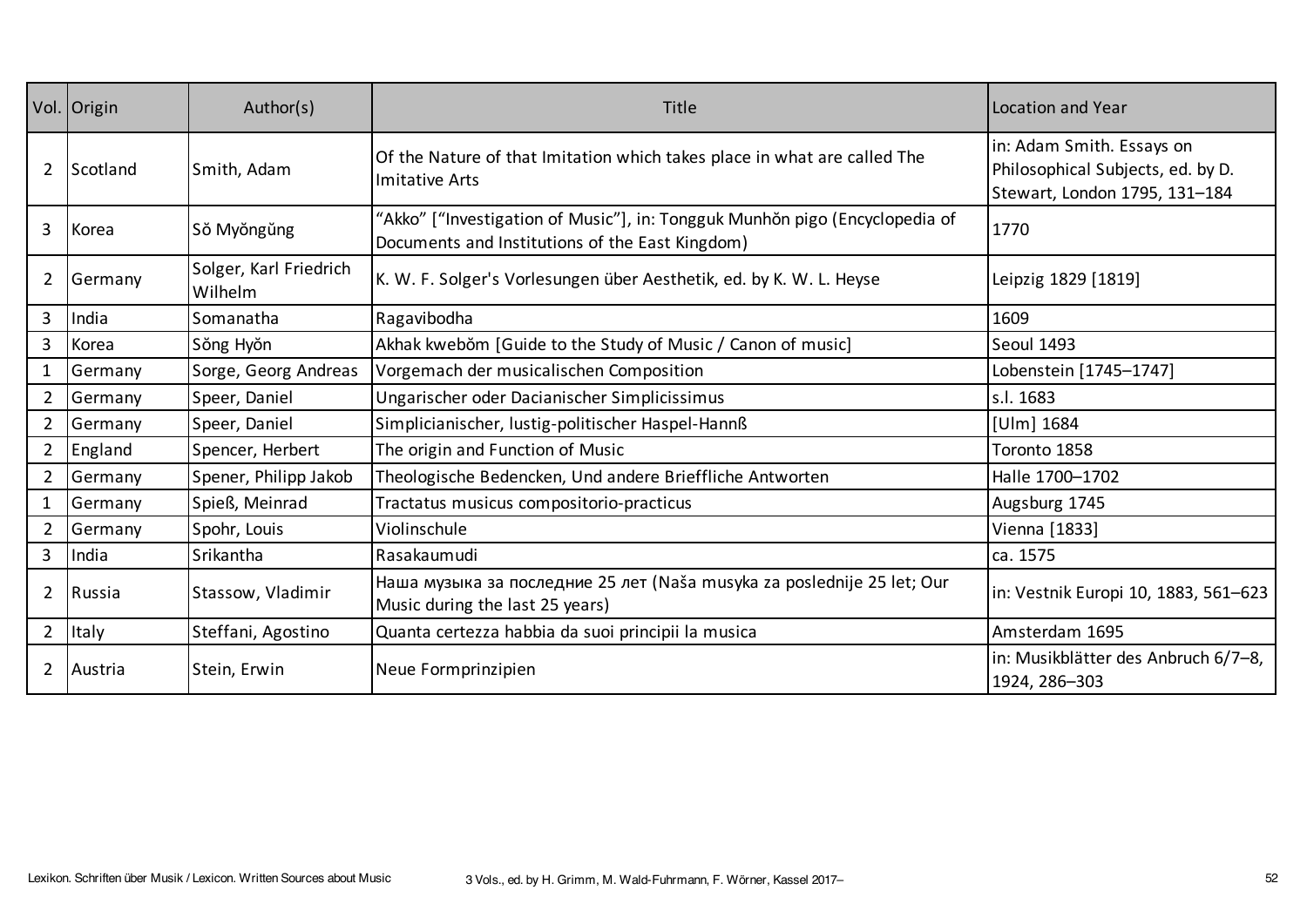|                | Vol. Origin | Author(s)                         | Title                                                                                                                                                                                                                                                      | Location and Year                                                                                                                                      |
|----------------|-------------|-----------------------------------|------------------------------------------------------------------------------------------------------------------------------------------------------------------------------------------------------------------------------------------------------------|--------------------------------------------------------------------------------------------------------------------------------------------------------|
| $\overline{2}$ | Austria     | Stein, Erwin                      | Vom Vortrag;<br>Kriterien des Kunstwertes;<br>Utopien                                                                                                                                                                                                      | in: Pult und Takstock 2/6, 1925,<br>$95 - 100;$<br>in: Pult und Takstock 5/10, 1928,<br>$109 - 113$ ;<br>in: Pult und Takstock 6/2, 1929,<br>$25 - 30$ |
| $\mathbf{1}$   | Austria     | Stein, Erwin                      | Form and Performance                                                                                                                                                                                                                                       | London 1962                                                                                                                                            |
| $\mathbf{1}$   | Austria     | Steinbauer, Othmar                | Wesen der Tonalität                                                                                                                                                                                                                                        | Munich 1928                                                                                                                                            |
| $\overline{2}$ | Austria     | Steiner, Rudolf                   | Das Wesen des Musikalischen und das Tonerlebnis im Menschen. Acht<br>Vorträge, zwei Fragenbeantwortungen und zwei Schlußworte, gehalten in Köln,<br>Berlin, Leipzig, Dornach und Stuttgart in den Jahren 1906 und 1920 bis 1923;<br>ed. by H. von Wartburg | Dornach 1969                                                                                                                                           |
| $\overline{2}$ | France      | Stendhal, [Marie<br>Henri Beyle]? | Vie de Rossini                                                                                                                                                                                                                                             | Paris 1824                                                                                                                                             |
| $\mathbf{1}$   | Germany     |                                   | Stockhausen, Karlheinz   wie die Zeit vergeht                                                                                                                                                                                                              | in: die Reihe 3, 1957, 13-42                                                                                                                           |
| $\overline{2}$ | Germany     |                                   | Stockhausen, Karlheinz Arbeitsbericht 1952/53. Orientierung                                                                                                                                                                                                | first published as »Music in<br>Progress«, in: Structure 1, 1958, pp.<br>$19 - 23$                                                                     |
| $\overline{2}$ | Germany     |                                   | Stockhausen, Karlheinz Elektronische und instrumentale Musik                                                                                                                                                                                               | in: die Reihe, Iss. 5, 1959, pp. 50–58                                                                                                                 |
| $\overline{2}$ | Germany     |                                   | Stockhausen, Karlheinz Struktur und Erlebniszeit                                                                                                                                                                                                           | in: die Reihe, Iss. 2, 1955, pp. 69–79                                                                                                                 |
| $\mathbf{1}$   | Germany     |                                   | Stockhausen, Karlheinz Einheit der musikalischen Zeit                                                                                                                                                                                                      | in: Zeugnisse. Theodor W. Adorno<br>zum 60. Geburtstag, ed. by M.<br>Horkheimer, Frankfurt a. M. 1963,<br>365-377                                      |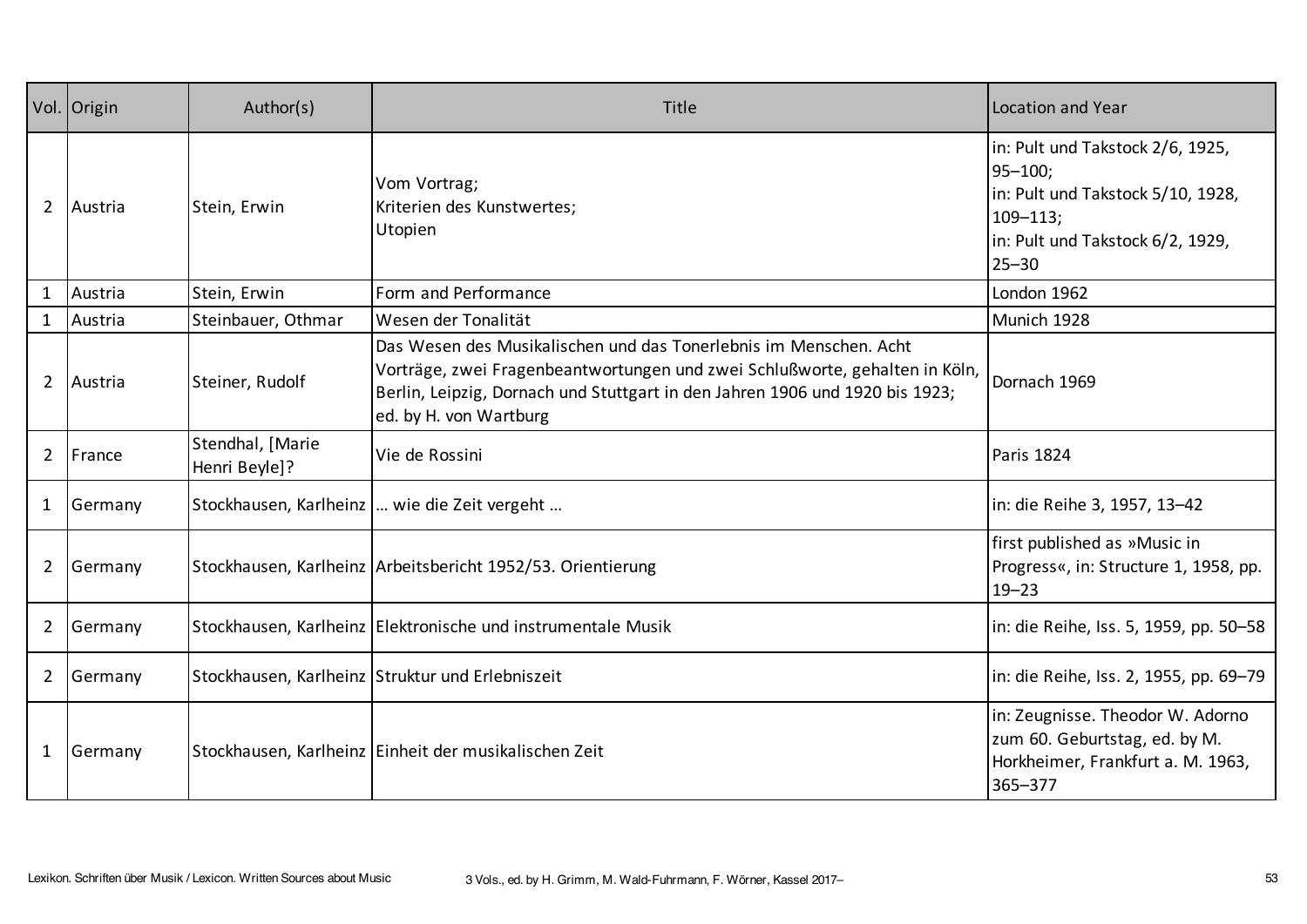|                | Vol. Origin                  | Author(s)                           | Title                                                                                                            | Location and Year                                                                                                                                                     |
|----------------|------------------------------|-------------------------------------|------------------------------------------------------------------------------------------------------------------|-----------------------------------------------------------------------------------------------------------------------------------------------------------------------|
| $\mathbf{1}$   | Germany                      | Stockhausen, Karlheinz   Momentform |                                                                                                                  | in: Texte zur elektronischen und<br>instrumentalen Musik, Vol. 1:<br>Aufsätze 1952-1962 zur Theorie<br>des Komponierens, ed. by D.<br>Schnebel, Cologne 1963, 189-210 |
| $\mathbf{2}$   | Germany                      |                                     | Stockhausen, Karlheinz Vier Kriterien der Elektronischer Musik                                                   | in: Selbstdarstellung. Künstler über<br>sich, ed. by W. Herzogenrath,<br>Düsseldorf 1973, pp. 154-186                                                                 |
| $\mathbf{1}$   | Austria / USA Stöhr, Richard |                                     | Formenlehre                                                                                                      | Leipzig 1911                                                                                                                                                          |
| $2^{\circ}$    | Russia                       | Stravinsky, Igor                    | Poétique musicale sous forme de six leçons                                                                       | Cambridge, Mass. 1942                                                                                                                                                 |
| $\mathbf{1}$   | Germany                      | Stumpf, Carl                        | Tonpsychologie                                                                                                   | Leipzig 1883 and 1890                                                                                                                                                 |
| $\mathbf{2}$   | Germany                      | Stumpf, Carl                        | Die Anfänge der Musik                                                                                            | in: Internationale Wochenschrift 3,<br>1909, 1593-1616                                                                                                                |
| 3 <sup>1</sup> | India                        | Subhankara                          | Sangitadamodara                                                                                                  | 2nd half of 15th c.                                                                                                                                                   |
| $\mathbf{2}$   | Germany                      | Sulzer, Johann Georg                | Allgemeine Theorie der schönen Künste                                                                            | Leipzig 1771 (Vol. 1) and 1774 (Vol.<br>2)                                                                                                                            |
| 3              | India                        | Tagore, Sourindro<br>Mohun          | Universal History of Music. Compiled from divers sources, together with<br>various original notes on Hindu music | Calcutta 1896                                                                                                                                                         |
| 3              | Japan                        | Takemoto, Gidayu<br>竹本義太夫           | Jôkyô yo-nen Gidayu danmono shû 貞享四年義太夫段物集                                                                       | 1771                                                                                                                                                                  |
| $\overline{3}$ | turkish<br>cultural area     | Tanburî Küçük Artin                 | Musiki Edvāri                                                                                                    | ca. 1740                                                                                                                                                              |
| $\mathbf{1}$   | Russia                       | Tanejew, Sergei<br>Iwanowitsch      | Подвижной контрапункт строгого письма [Der bewegbare Kontrapunkt des<br>strengen Stils]                          | Leipzig 1909                                                                                                                                                          |
| $\mathbf{1}$   | <b>Italy</b>                 | Tartini, Giuseppe                   | Trattato di Musica                                                                                               | Padua 1754                                                                                                                                                            |
| 1              | Germany                      | Telemann, Georg<br>Philipp          | Singe- Spiel- und General-Bass-Übungen                                                                           | Hamburg 1733/34                                                                                                                                                       |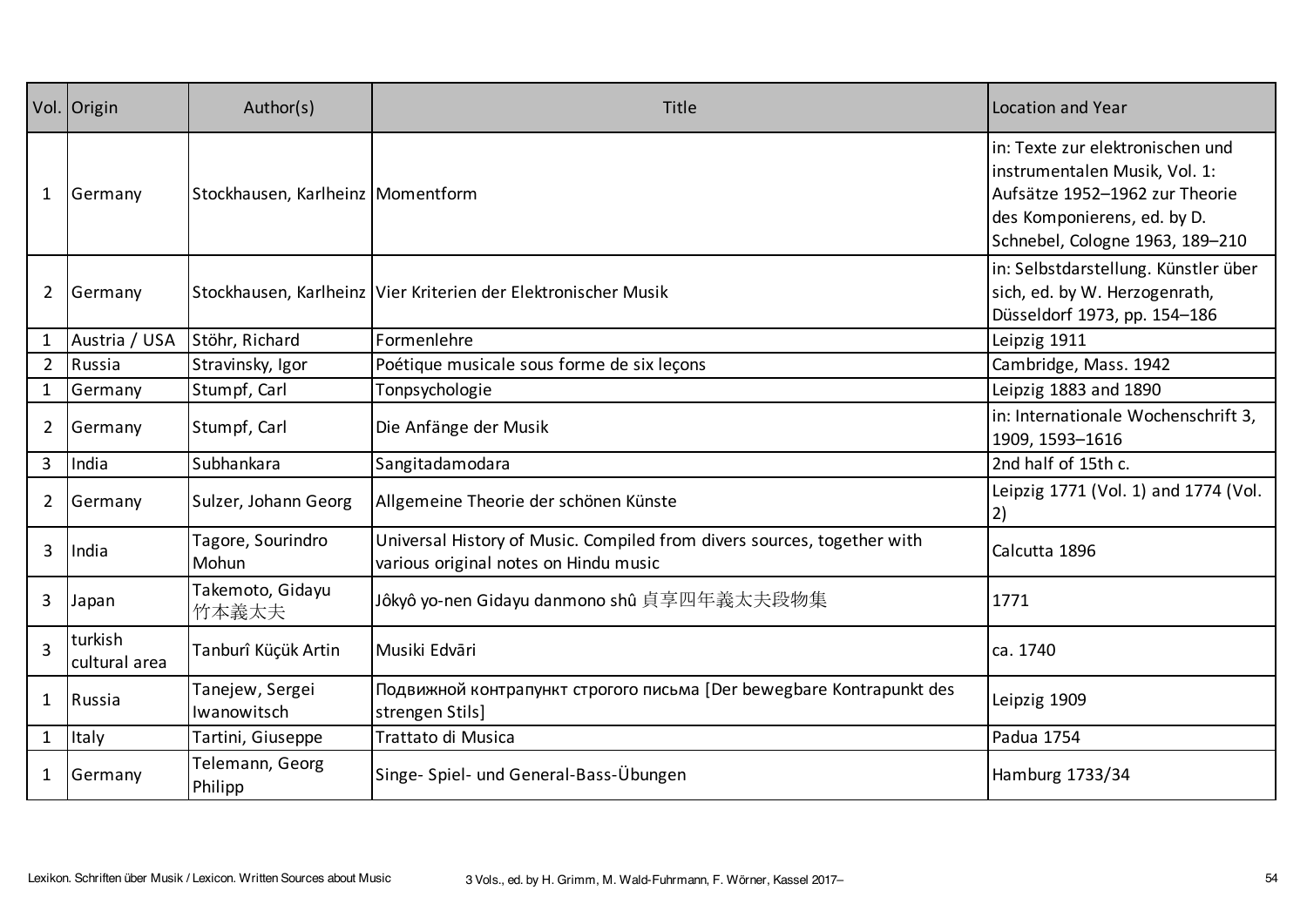|                | Vol. Origin | Author(s)                                             | Title                                                                                                                                                        | Location and Year                                                                                                                                                                                                                              |
|----------------|-------------|-------------------------------------------------------|--------------------------------------------------------------------------------------------------------------------------------------------------------------|------------------------------------------------------------------------------------------------------------------------------------------------------------------------------------------------------------------------------------------------|
| $\overline{2}$ | Germany     | Thibaut, Anton<br>Friedrich                           | Ueber Reinheit der Tonkunst                                                                                                                                  | Heidelberg 1825                                                                                                                                                                                                                                |
| $\overline{2}$ | Germany     | Tieck, Ludwig                                         | Musikalische Leiden und Freuden                                                                                                                              | in: Ludwig Tieck. Novellen, Vol. 4,<br>Dresden 1824                                                                                                                                                                                            |
| $\overline{2}$ | Germany     | Tieck, Ludwig and<br>Wackenroder,<br>Wilhelm Heinrich | Herzergießungen eines kunstliebenden Klosterbruders (focussing on the<br>passage »Das merkwürdige musikalische Leben des Tonkünstlers Joseph<br>Berglinger«) | Berlin 1797                                                                                                                                                                                                                                    |
| $\mathbf{1}$   | Italy       | Tigrini, Orazio                                       | Compendio della musica                                                                                                                                       | Venice 1588                                                                                                                                                                                                                                    |
| $\overline{2}$ | Italy       | Tinctoris, Johannes                                   | Complexus effectuum musices                                                                                                                                  | ca. 1472-1475, before 1481                                                                                                                                                                                                                     |
| $\mathbf{1}$   | Italy       | Tinctoris, Johannes                                   | Proportionale musices                                                                                                                                        | around 1472                                                                                                                                                                                                                                    |
| $\mathbf{1}$   | Italy       | Tinctoris, Johannes                                   | Liber de arte contrapuncti                                                                                                                                   | Naples, 1477                                                                                                                                                                                                                                   |
| $\overline{2}$ | Italy       | Tinctoris, Johannes                                   | Terminorum musicae diffinitorium                                                                                                                             | Treviso 1495                                                                                                                                                                                                                                   |
| $\mathbf{1}$   | Austria     | Toch, Ernst                                           | Melodielehre                                                                                                                                                 | Berlin 1923                                                                                                                                                                                                                                    |
| $\overline{2}$ | Italy       | Tosi, Pier Francesco                                  | Opinioni de'cantori antichi, e moderni o sieno Osservazzioni sopra il canto<br>figurato di Pierfrancesco Tosi                                                | Bologna 1723                                                                                                                                                                                                                                   |
| 3              | Japan       | Toyohara, Sumiaki (no<br>Muneaki) 豊原 統秋               | Taigenshō 體源抄                                                                                                                                                | Kyōto 1511/12 and 1514-1516                                                                                                                                                                                                                    |
| 1              | Russia      | Tschaikowsky, Pjotr<br>Iljitsch                       | Руководство к практическому изучению гармонии [Guide to the Practical<br>Study of Harmony]                                                                   | Leipzig 1872                                                                                                                                                                                                                                   |
| $\overline{2}$ | Russia      | Tschaikowski, Pjotr<br>Iljitsch                       | Selection from his correspondence                                                                                                                            | see for instance T. Kohlhase's list of<br>various editions in: Art. Čajkovskij,<br>Pëtr Il'ič, MGG Online (Nov. 2016),<br>section »Dokumente / II. Briefe«<br><b>OR</b><br><http: en.tchaikovsky-<br="">research.net/pages/Letters&gt;</http:> |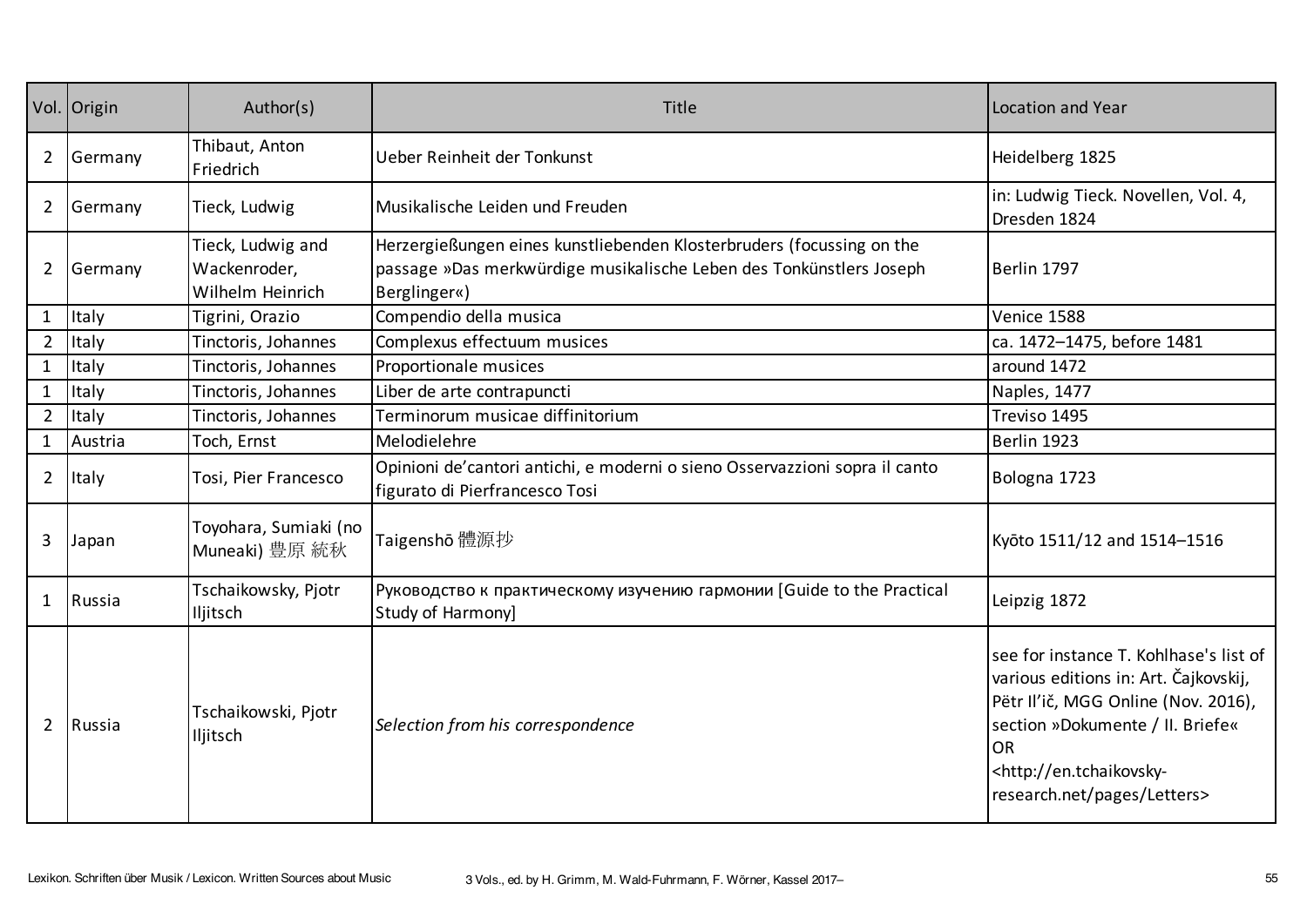|                | Vol. Origin | Author(s)                        | Title                                                                                                       | Location and Year                                                         |
|----------------|-------------|----------------------------------|-------------------------------------------------------------------------------------------------------------|---------------------------------------------------------------------------|
| $\overline{2}$ | Germany     | Türk, Gottlob Daniel             | Klavierschule, oder Anweisung zum Klavierspielen für Lehrer und Lernende, mit<br>kritischen Anmerkungen     | Leipzig and Halle 1789                                                    |
| $\overline{2}$ | France      | Tyard, Pontus de                 | Solitaire Premier ou Prose des Muses et de la fureur poetique / Solitaire<br>second, ou Prose de la musique | Lyon 1552 and 1555                                                        |
| $\overline{2}$ | Germany     | Unzer, Johann August             | Von der Musik                                                                                               | in: Der Arzt, 1769, 457-471                                               |
| 3              | Japan       | Uzi, Kaga no jô<br>宇治加賀掾         | Takenoko shû 竹子集                                                                                            |                                                                           |
| $\overline{2}$ | France      | Valéry, Paul                     | Eupalinos ou l'Architecte                                                                                   | in: Architectures, ed. by L. Süe and<br>A. Mare, Paris 1921, Vol. 1, 9-58 |
| $\overline{2}$ | <b>USA</b>  | Varèse, Edgard                   | The Liberation of Sound (Excerpts from lectures by Varèse, compiled and ed. by<br>Chou Wen-chung)           | in: Perspectives of New Music 5/1,<br>Fall-Winter 1966, 11-19             |
| $\overline{3}$ | India       | Venk atamakhin                   | Caturdandiprakāśikā                                                                                         | Thanjavur ca.1635                                                         |
| $\mathbf{1}$   | Italy       | Vicentino, Nicola                | L'antica musica                                                                                             | <b>Rome 1555</b>                                                          |
| $\mathbf{1}$   | Ireland     | Villiers Stanford,<br>Charles    | <b>Musical Composition</b>                                                                                  | London 1911                                                               |
| 3              | India       | Visnu Narayana<br>Bhatkhande     | Srimallaksyasangita                                                                                         | 1909                                                                      |
| $\mathbf{1}$   | Germany     | Vogler, Georg Joseph             | Tonwissenschaft und Tonsezkunst                                                                             | Mannheim 1776                                                             |
| $\overline{2}$ | Germany     | Vogler, Georg Joseph             | Betrachtungen der Mannheimer Tonschule, 4 Vols.                                                             | Mannheim 1778-1781                                                        |
| $2^{\circ}$    | Germany     | Vogler, Georg Joseph             | Entwurf eines neuen Wörterbuchs für die Tonschule                                                           | Frankfurt and Leipzig 1780                                                |
| $\overline{2}$ | Germany     | Volkelt, Johannes                | System der Ästhetik                                                                                         | Munich 1905 (Vol. 1), 1910 (Vol. 2)<br>and 1914 (Vol. 3)                  |
| $\overline{2}$ | Germany     | Wackenroder,<br>Wilhelm Heinrich | Phantasien über die Kunst für Freunde der Kunst, ed. by Ludwig Tieck                                        | Hamburg 1799                                                              |
| $2^{\circ}$    | Germany     | Wagner, Richard                  | Die Kunst und die Revolution                                                                                | Leipzig 1849                                                              |
| $2^{\circ}$    | Germany     | Wagner, Richard                  | Das Kunstwerk der Zukunft                                                                                   | Leipzig 1850                                                              |
| $\overline{2}$ | Germany     | Wagner, Richard                  | Das Judenthum und die Musik                                                                                 | in: NZfM 33, 1850, 101-107,<br>109-112                                    |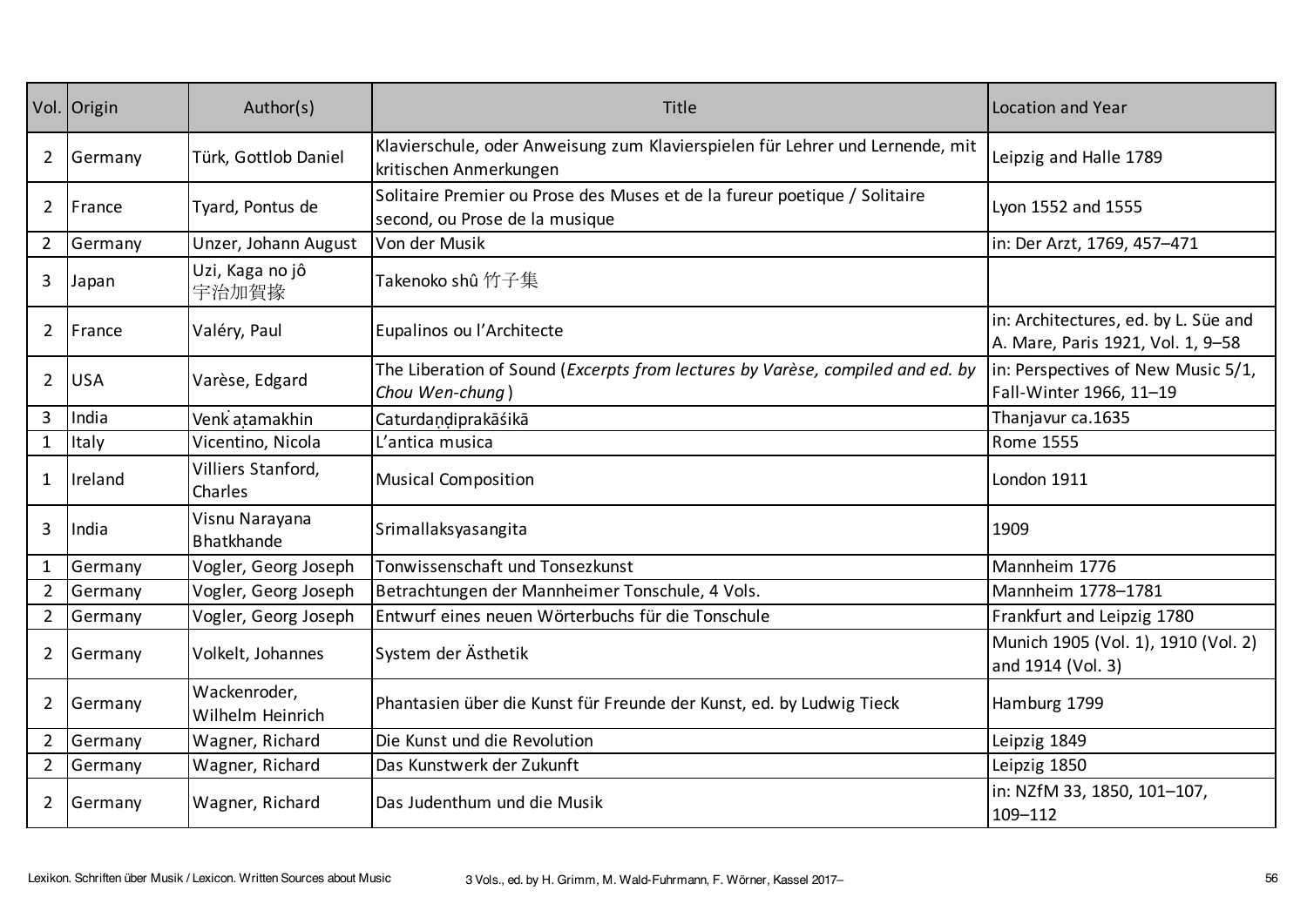|                | Vol. Origin | Author(s)                    | Title                                                                                                                                                                                                                                                                                      | Location and Year                                                                                                                                                                                               |
|----------------|-------------|------------------------------|--------------------------------------------------------------------------------------------------------------------------------------------------------------------------------------------------------------------------------------------------------------------------------------------|-----------------------------------------------------------------------------------------------------------------------------------------------------------------------------------------------------------------|
| $\overline{2}$ | Germany     | Wagner, Richard              | Oper und Drama                                                                                                                                                                                                                                                                             | Leipzig 1852                                                                                                                                                                                                    |
| $\overline{2}$ | Germany     | Wagner, Richard              | Eine Mitteilung an meine Freunde                                                                                                                                                                                                                                                           | in: Drei Operndichtungen nebst<br>einer Mittheilung an seine Freunde<br>als Vorwort, ed. by R. Wagner,<br>Leipzig 1852, 3-188                                                                                   |
| $\overline{2}$ | Germany     | Wagner, Richard              | Beethoven                                                                                                                                                                                                                                                                                  | Leipzig 1870                                                                                                                                                                                                    |
| $\overline{2}$ | Germany     | Wagner, Richard              | Religion und Kunst (incl. the additions: >Was nützt diese Erkenntniss? <br Ausführungen zu ›Religion und Kunst‹. ›Erkenne dich selbst‹ / Ausführungen zu<br>>Religion und Kunst<. Heldenthum und Christenthum / >Zum Abschlusse von<br>Religion und Kunst«: Das Weibliche im Menschlichen) | in: Bayreuther Blätter 3, 1880,<br>269-300<br>(Bayreuther Blätter 3, 1880,<br>333-341 / Bayreuther Blätter 4,<br>1881, 33-41 / Bayreuther Blätter 4,<br>1881, 249-258 / Bayreuther Blätter<br>8, 1885, 294-296) |
| $\overline{2}$ | Austria     | Wallaschek, Richard          | Ästhetik der Tonkunst                                                                                                                                                                                                                                                                      | Stuttgart 1886                                                                                                                                                                                                  |
| $\overline{2}$ | Austria     | Wallaschek, Richard          | Psychologische Ästhetik, mit einer Würdigung von Robert Lach (1917)                                                                                                                                                                                                                        | posthum; ed. by O. Katann, Vienna<br>1930                                                                                                                                                                       |
| $\mathbf{1}$   | England     | <b>Walter Odington</b>       | De speculatione musicae                                                                                                                                                                                                                                                                    | Evesham Abbey, around 1300                                                                                                                                                                                      |
| $\mathbf{1}$   | Germany     | Walther, Johann<br>Gottfried | Praecepta der Musicalischen Composition                                                                                                                                                                                                                                                    | Weimar [1708]                                                                                                                                                                                                   |
| $\overline{2}$ | Germany     | Walther, Johann<br>Gottfried | Musicalisches Lexicon oder Musicalische Bibliothec                                                                                                                                                                                                                                         | Leipzig 1732                                                                                                                                                                                                    |
| $\overline{2}$ | England     | Webb, Daniel                 | Observations on the Correspondence between Poetry and Music                                                                                                                                                                                                                                | London 1769                                                                                                                                                                                                     |
| $\overline{2}$ | Germany     |                              | Weber, Carl Maria von Tonkünstlers Leben. Eine Arabeske                                                                                                                                                                                                                                    | in: Hinterlassene Schriften von Carl<br>Maria von Weber, ed. by T. Hell,<br>Vol. 1, Dresden 1827/28                                                                                                             |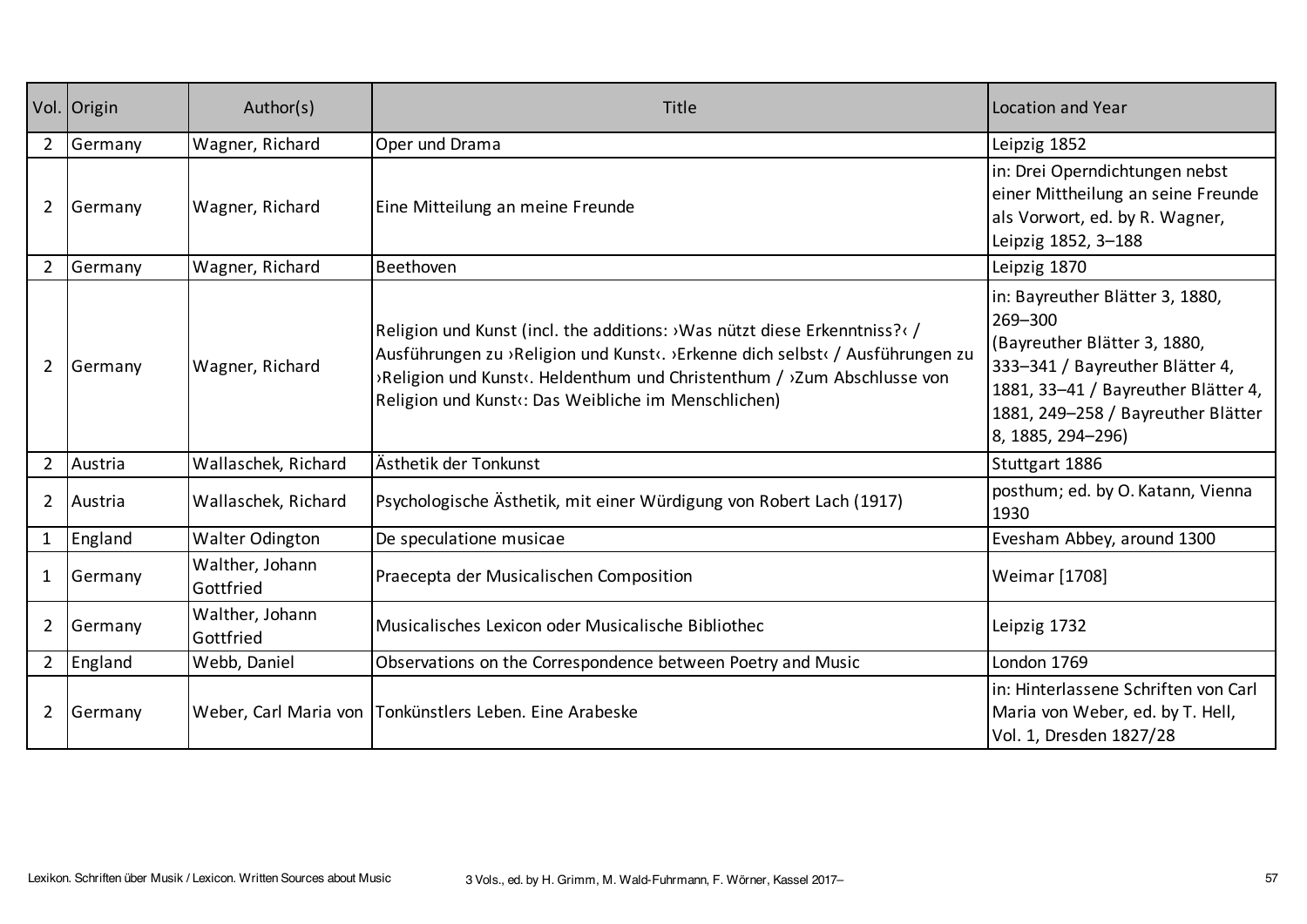|                | Vol. Origin | Author(s)                    | Title                                                                             | Location and Year                                                                                                                                              |
|----------------|-------------|------------------------------|-----------------------------------------------------------------------------------|----------------------------------------------------------------------------------------------------------------------------------------------------------------|
| $\overline{2}$ | Germany     |                              | Weber, Carl Maria von Selection from his correspondence                           | e.g. in: Carl-Maria-von-Weber-<br>Gesamtausgabe, digital edition<br><https: www.weber-<br="">gesamtausgabe.de/de/A002068.ht<br/>ml#correspondence&gt;</https:> |
| $\mathbf{1}$   | Germany     | Weber, Gottfried             | Versuch einer geordneten Theorie der Tonsezkunst                                  | Mainz 1817-1821                                                                                                                                                |
| $\overline{2}$ | Germany     | Weber, Max                   | Die rationalen und soziologischen Grundlagen der Musik                            | Munich 1921                                                                                                                                                    |
| $\overline{2}$ | Austria     | Webern, Anton                | Der Weg zur Neuen Musik (cycle of lectures)                                       | in: Der Weg zur Neuen Musik, ed.<br>by W. Reich, Vienna 1960, 9-44                                                                                             |
| $\overline{2}$ | Germany     | Weisse, Hermann<br>Christian | System der Aesthetik als Wissenschaft von der Idee der Schönheit                  | Leipzig 1830                                                                                                                                                   |
| $\mathbf{1}$   | Germany     | Weitzmann, Carl<br>Friedrich | Der übermäßige Dreiklang                                                          | Berlin 1853                                                                                                                                                    |
| $\mathbf{1}$   | Germany     | Weitzmann, Carl<br>Friedrich | Der verminderte Septimenakkord                                                    | Berlin 1854                                                                                                                                                    |
| $\mathbf{1}$   | Germany     | Weitzmann, Carl<br>Friedrich | Harmoniesystem                                                                    | Leipzig [1860]                                                                                                                                                 |
| $\mathbf{1}$   | Germany     | Weitzmann, Carl<br>Friedrich | Neue Harmonielehre                                                                | Leipzig [1861]                                                                                                                                                 |
| $\overline{2}$ | Germany     | Wellek, Albert               | Musikpsychologie und Musikästhetik. Grundriss der Systematischen<br>Wissenschaft  | Frankfurt a.M. 1963                                                                                                                                            |
| $2^{\circ}$    | Germany     | Wellmer, Albrecht            | Versuch über Musik und Sprache                                                    | Munich 2009                                                                                                                                                    |
| $\overline{2}$ | Germany     | Werckmeister,<br>Andreas     | Musicae mathematicae Hodegus curiosus oder richtiger musicalischer Weg-<br>Weiser | Frankfurt and Leipzig 1686 [1687]                                                                                                                              |
| $\mathbf{1}$   | Germany     | Werckmeister,<br>Andreas     | Harmonologia Musica                                                               | Frankfurt a. M. and Leipzig 1702,<br>Jena 1702                                                                                                                 |
| $\overline{2}$ | Germany     | Werckmeister,<br>Andreas     | Musicalische Paradoxal-Discourse                                                  | Quedlinburg 1707                                                                                                                                               |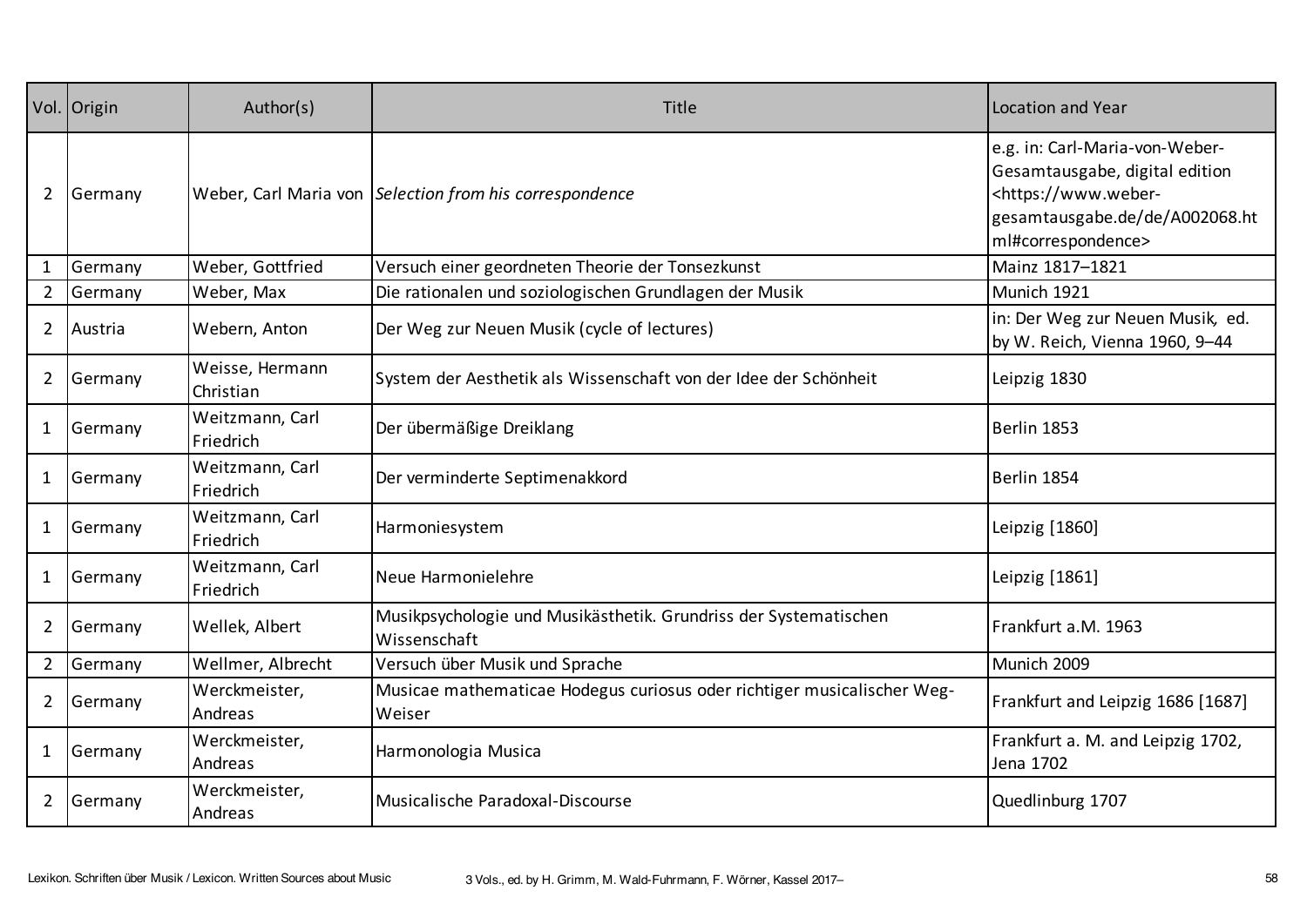|                | Vol. Origin              | Author(s)                    | Title                                                                                                                                              | Location and Year                                                                              |
|----------------|--------------------------|------------------------------|----------------------------------------------------------------------------------------------------------------------------------------------------|------------------------------------------------------------------------------------------------|
| $2^{\circ}$    | Austria                  | Werfel, Franz                | Verdi. Roman der Oper                                                                                                                              | Berlin 1924                                                                                    |
| $\overline{2}$ | Germany                  | Wieland, Christoph<br>Martin | Versuch über das teutsche Singspiel                                                                                                                | in: Der Teutsche Merkur, 1775, Iss.<br>4, 156-173                                              |
| $\mathbf{1}$   | Germany                  | Wilhelm von Hirsau           | Musica                                                                                                                                             | Regensburg, around 1069                                                                        |
| $\mathbf{1}$   | Germany                  | Wollick, Nicolaus            | Opus Aureum                                                                                                                                        | Cologne 1501                                                                                   |
| $\overline{2}$ | Greece                   | Xenakis, Iannis              | Formalized Music. Thought and Mathematics in Music (first published as:<br>Musiques Formelles. Nouveaux principes formels de composition musicale) | Hillsdale, New York 1992<br>(first publication in: La Revue<br>Musicale 253-254, 1963, pp. ??) |
| 3              | China                    | Xun Qing                     | Xunzi (esp. chap. 8, 19)                                                                                                                           | ca. 298-ca. 220 BC                                                                             |
| $\overline{3}$ | Korea                    | Yi Dŭkyun (Hg.)              | Hyŏn' gŭm tongmun yugi                                                                                                                             | 1620                                                                                           |
| 3              | Korea                    | Yi Hyegu                     | Han'guk ŭmak iron (Theory of Korean Music)                                                                                                         | 2005                                                                                           |
| $\overline{3}$ | Korea                    | Yi Ik                        | Sǒngho sasǒl                                                                                                                                       | 1681-1763                                                                                      |
| $\overline{3}$ | Korea                    | Yi Sep'il                    | Agwǒn kosa                                                                                                                                         | 1696                                                                                           |
| 3              | Japan                    | Yoshida Kenkō<br>吉田兼好        | Tsurezure-gusa 徒然草                                                                                                                                 | ca. 1330                                                                                       |
| 3              | China                    | Yunlu et. al.                | Yuzhi lülü zhengyi houbian                                                                                                                         | 1766                                                                                           |
| 3              | turkish<br>cultural area | Yūsuf bin Nizāmeddīn         | Kitab-i Edvâr                                                                                                                                      | ca. 1450                                                                                       |
| $\mathbf{1}$   | Italy                    | Zacconi, Lodovico            | Prattica di musica I                                                                                                                               | Venice 1592                                                                                    |
| $\mathbf{1}$   | Italy                    | Zacconi, Lodovico            | Prattica di musica II                                                                                                                              | Venice 1622                                                                                    |
| $\mathbf{1}$   | Italy                    | Zarlino, Gioseffo            | Istitutioni harmoniche                                                                                                                             | Venice 1558                                                                                    |
| $\mathbf{1}$   | <b>USA</b>               | Zbikowski, Lawrence<br>M.    | <b>Conceptualizing Music</b>                                                                                                                       | Oxford 2002                                                                                    |
| 3              | Japan                    | Zeami Motokiyo<br>世阿弥 元清     | Kakyō 花鏡                                                                                                                                           | 1424                                                                                           |
| 3              | Japan                    | Zeami Motokiyo<br>世阿弥 元清     | Fūshi-Kaden 風姿花伝                                                                                                                                   | 1400-1418                                                                                      |